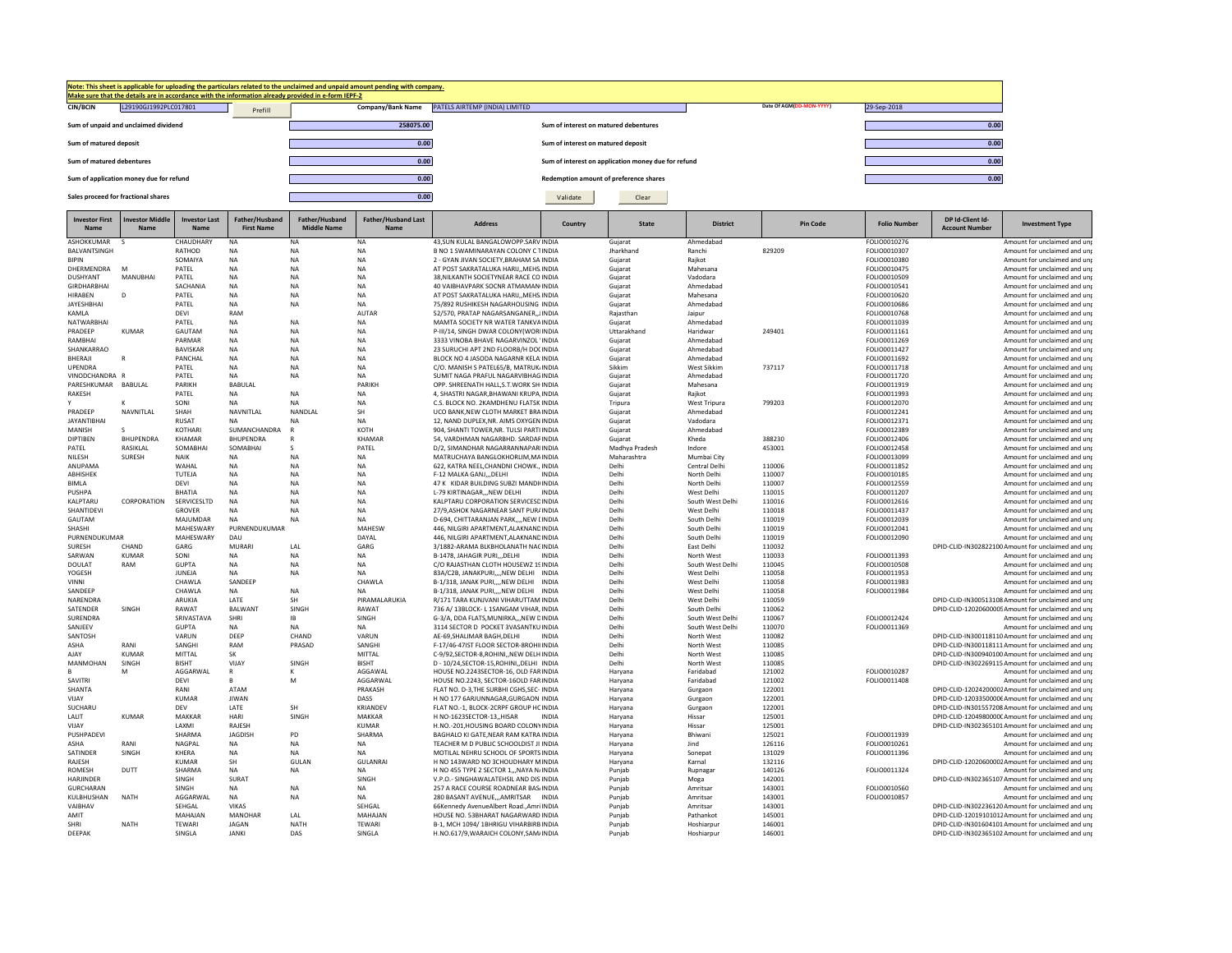| MUKESH                 |                       | SINGLA               | PAWAN              |                 | <b>KUMAR</b>     | SINGLA NURSING HOME, TEH. ROAD, SINDIA                                           | Puniab               | Patiala                | 147101           |                     | DPID-CLID-IN302365103 Amount for unclaimed and unp                                                       |
|------------------------|-----------------------|----------------------|--------------------|-----------------|------------------|----------------------------------------------------------------------------------|----------------------|------------------------|------------------|---------------------|----------------------------------------------------------------------------------------------------------|
| <b>BHARAT</b>          |                       | <b>BHUSHAN</b>       | RRII               |                 | LAL              | H NO. 49/9.KRISHANA BASTI SAMAN/INDIA                                            | Punjab               | Patiala                | 147101           |                     | DPID-CLID-IN302365105 Amount for unclaimed and unp                                                       |
| <b>HEM</b>             |                       | RAJ                  | SHAM               |                 | LAL              | B.K. SALES CORP.OPP. AGGARSAIN WINDIA                                            | Punjab               | Patiala                | 147101           |                     | DPID-CLID-IN302365105 Amount for unclaimed and unp                                                       |
| NEERUBALA              |                       | JAIN                 | <b>NA</b>          | NA              | NA               | C/O SH. SAT PALGURU NANAK AUTONNDIA                                              | Punjab               | Barnala                | 148101           | FOLIO0011058        | Amount for unclaimed and unp                                                                             |
| SAGAR                  |                       |                      | TARSEM             |                 | LAL              | MOH.- DOLLIAN WALAFEROZEPUR CI'INDIA                                             | Puniab               | Firozour               | 152002           |                     | DPID-CLID-12019101016 Amount for unclaimed and unp                                                       |
| DIWAKAR                |                       | SINGH                | NA                 | <b>NA</b>       | <b>NA</b>        | SURYA GAS AGENCY,,,GIDDALAHA INDIA                                               | Punjab               | Muktsa                 | 152101           | FOLIO0010507        | Amount for unclaimed and unp                                                                             |
| RAGHUNANDAN K          |                       | BANSAL               | <b>NA</b>          | <b>NA</b>       | <b>NA</b>        | K S MADICAL STOREGIDDALAHA INDIA                                                 | Puniab               | Muktsar                | 152101           | FOLIO0011220        | Amount for unclaimed and unr                                                                             |
| <b>NISHANT</b>         |                       | <b>BAIAI</b>         | <b>MOHAN</b>       |                 | LAL              | STREET , NO. 3 CKAILASH NAGAR., FA2INDIA                                         |                      |                        | 152123           |                     |                                                                                                          |
|                        |                       |                      |                    |                 |                  |                                                                                  | Punjab               | Firozpur               |                  |                     | DPID-CLID-12025400003Amount for unclaimed and unp                                                        |
| <b>INDRA</b>           |                       | <b>TANDON</b>        | <b>NA</b>          | <b>NA</b>       | <b>NA</b>        | KOTHI NO 1541SECTOR 7-C., CHANDICINDIA                                           | Chandigarh           | Chandigarh             | 160019           | FOLIO0010632        | Amount for unclaimed and unr                                                                             |
| RAI                    | <b>BALA</b>           | SINGH                | NA                 | <b>NA</b>       | <b>NA</b>        | W/O I P SINGHNIWANI ROAD, SHIVPUINDIA                                            | <b>Uttar Pradesh</b> | Ghaziabad              | 201204           | FOLIO0011226        | Amount for unclaimed and unp                                                                             |
| MANJU                  |                       | MITTAL               | DEV                |                 | DUTT             | MITTAL PATHOLOGY CLINICOPP MODINDIA                                              | <b>Uttar Pradesh</b> | Ghaziabad              | 201204           |                     | DPID-CLID-12024200005Amount for unclaimed and unp                                                        |
| SITA                   | RAM                   | <b>GUPTA</b>         | NA                 | <b>NA</b>       | <b>NA</b>        | STAT BANK OF INDIAMAHICK COLLAGINDIA                                             | <b>Uttar Pradesh</b> | Aligarh                | 202001           | FOLIO0011469        | Amount for unclaimed and unp                                                                             |
| PRATEEK                |                       | GARG                 | MUKUL              | <b>KUMAR</b>    | AGARWAL          | MERU COMPOUNDMARRIS ROAD. ALINDIA                                                | <b>Uttar Pradesh</b> | Aligarh                | 202001           |                     | DPID-CLID-IN301774142 Amount for unclaimed and unp                                                       |
|                        | $\mathsf{R}$          | <b>GUPTA</b>         |                    |                 | <b>GUPTA</b>     | STATE BANK OF INDIAA M U BR.,,ALICINDIA                                          | <b>Uttar Pradesh</b> | Aligarh                | 202002           | FOLIO0010866        | Amount for unclaimed and unp                                                                             |
| SATYAM                 |                       | <b>TRIVEDI</b>       | SHYAM              | <b>BIHARI</b>   | <b>TRIVEDI</b>   | 119 259 CHAKNA 0 119 RAMNAGARK INDIA                                             | <b>Uttar Pradesh</b> | Kanpur Nagar           | 208012           |                     | DPID-CLID-IN303077102 Amount for unclaimed and unp                                                       |
| SANT                   | <b>KUMAR</b>          | SACHAN               | RAM                |                 | SANEHI           | D-849MIG VISHWA BANK BARRAKAN INDIA                                              | <b>Uttar Pradesh</b> | Kanpur Nagar           | 208027           |                     | DPID-CLID-IN301143108 Amount for unclaimed and unp                                                       |
| <b>RAMESH</b>          | CHANDRA               | SRIVASTAVA           | <b>NA</b>          | <b>NA</b>       | <b>NA</b>        | <b>I I U OFFICE KOTWALIFATEHGHAD U. INDIA</b>                                    | <b>Uttar Pradesh</b> | Farrukhabad            | 209601           | EQLIO0011270        | Amount for unclaimed and unr                                                                             |
| PRAKASHCHANDRA         |                       | <b>GUPTA</b>         | IT                 | RAM             | DEENGUPTA        | DEENKUNJ.18, CHAK (ZERO ROAD)AINDIA                                              | <b>Uttar Pradesh</b> | Allahabad              | 211003           | FOLIO0012275        | Amount for unclaimed and unr                                                                             |
| MOHD                   | RIZWAN                | KHANGAURI            | AQEEL              | KHAN            | <b>GAURI</b>     | C/O AVADH AGENCIES6 A JOPLING R INDIA                                            | <b>Uttar Pradesh</b> | Lucknow                | 226001           |                     | DPID-CLID-IN300556102 Amount for unclaimed and unt                                                       |
|                        |                       |                      |                    |                 |                  |                                                                                  |                      |                        |                  |                     |                                                                                                          |
| KALEEM                 |                       | AKHLAO               | AKHLAQ             |                 | <b>HUSSAIN</b>   | G-14ISVREEY DAYAL COMPLEXG.B. MINDIA                                             | <b>Uttar Pradesh</b> | Lucknow                | 226001           |                     | DPID-CLID-IN301055100 Amount for unclaimed and unr                                                       |
| <b>IINA</b>            |                       | KOHII                | RAIFSH             |                 | KOHII            | MD - 59. SECTOR D.I. D.A.COLONY.KA INDIA                                         | <b>Uttar Pradesh</b> | Lucknow                | 226012           | FOLIO0011764        | Amount for unclaimed and unt                                                                             |
| RAVINDRA               | <b>KUMAR</b>          | ARORA                | NA                 | NA              | NA               | 14-B, KRISHNA NAGARKANPUR ROADINDIA                                              | <b>Uttar Pradesh</b> | Lucknow                | 226023           | FOLIO0012553        | Amount for unclaimed and unp                                                                             |
| KARLINA                |                       |                      | SANIAY             |                 | GOEL             | RAM NIWAS BHAGWAT PRASADBADEINDIA                                                | Uttarakhand          | Pauri Garhwal          | 246149           |                     | DPID-CLID-IN300118113 Amount for unclaimed and unp                                                       |
| <b>MAHESH</b>          |                       | <b>KUMAR</b>         | BHAGWAT            |                 | PRASAD           | B N MARG.UTTRAKHAND.KOTDWAR INDIA                                                | Uttarakhand          | Pauri Garhwal          | 246149           |                     | DPID-CLID-IN300118113 Amount for unclaimed and unp                                                       |
| <b>KAILASH</b>         |                       | CHAND                | MATHURA            |                 | PRASAD           | WARD NO 15SUMAN MARG. KOTDWINDIA                                                 | Uttarakhand          | Pauri Garhwal          | 246149           |                     | DPID-CLID-IN301774145 Amount for unclaimed and unp                                                       |
| <b>DAMINI</b>          |                       | KALARA               | NARESH             |                 | KALARA           | MOH CHOHANANKIRATPURBIJNOR.KINDIA                                                | <b>Uttar Pradesh</b> | Bijnor                 | 246731           |                     | DPID-CLID-12033500014Amount for unclaimed and unp                                                        |
| <b>NARFSH</b>          |                       | <b>KAIRA</b>         | <b>SH</b>          | <b>TOPAN</b>    | <b>KAIRA</b>     | CHOHANAN WARD NO 23KIRATPURB INDIA                                               | <b>Uttar Pradesh</b> | Biinor                 | 246731           |                     | DPID-CLID-12033500018Amount for unclaimed and unp                                                        |
| <b>IDREES</b>          |                       | AHMAD                | LAEEQ              |                 | AHMAD            | HAZRAT NAGAR NOORPURDIST BIJNCINDIA                                              | <b>Uttar Pradesh</b> | Biinor                 | 246734           |                     | DPID-CLID-IN300239131 Amount for unclaimed and unr                                                       |
| <b>NFFNA</b>           |                       | BANSAL               | <b>NA</b>          | <b>NA</b>       | <b>NA</b>        | 23 LOHIYAN STDHAMPURBUNOR INDIA                                                  | <b>Uttar Pradesh</b> | Biinor                 | 246761           | FOLIO0011056        | Amount for unclaimed and unp                                                                             |
| HIRDEY                 | <b>NATH</b>           | <b>SINHA</b>         | <b>NA</b>          | <b>NA</b>       | <b>NA</b>        | 50 SAKETMEERUT<br><b>INDIA</b>                                                   | <b>Uttar Pradesh</b> | Meerut                 | 250001           | FOLIO0010624        | Amount for unclaimed and unr                                                                             |
|                        |                       |                      |                    |                 |                  |                                                                                  |                      |                        |                  |                     |                                                                                                          |
| MAHENDRADEV            |                       | <b>SINGH</b>         | <b>NA</b>          | <b>NA</b>       | <b>NA</b>        | HN 156/2 JAGRATI VIHARMEERUTU.PINDIA                                             | <b>Uttar Pradesh</b> | Meerut                 | 250005           | FOLIO0010910        | Amount for unclaimed and unr                                                                             |
| SANJEEV                | <b>KUMAR</b>          | <b>GUPTA</b>         | <b>NA</b>          | <b>NA</b>       | <b>NA</b>        | <b>GUPTA MISTHAN BHANDARSTATION INDIA</b>                                        | <b>Uttar Pradesh</b> | Pilibhit               | 262122           | FOLIO0011370        | Amount for unclaimed and unp                                                                             |
| GAURAV                 |                       |                      | CHANDER            | MOHAN           | SAXENA           | 167MAHARAJ NAGAR.,LAKHIMPUR K INDIA                                              | <b>Uttar Pradesh</b> | Lakhimpur Kheri        | 262701           |                     | DPID-CLID-IN301055105 Amount for unclaimed and unp                                                       |
| KRISHAN                | GOPAL                 | VASHISHTHA           | CHANDAN            | SINGH           | SHARMA           | 115-116 KAVERI VIHARIVASISTHA PUIINDIA                                           | <b>Uttar Pradesh</b> | Agra                   | 282001           |                     | DPID-CLID-IN302201105 Amount for unclaimed and unp                                                       |
| SHYAM                  |                       | SUNDER               | BABU               |                 | LAL              | 220 KVSUB STATIONSIKANDRA.AGRAINDIA                                              | <b>Uttar Pradesh</b> | Agra                   | 282007           |                     | DPID-CLID-12061200002Amount for unclaimed and unp                                                        |
| CHANDRA                |                       | SHEKHAR              | GAINDA             |                 | LAL              | 43/340KRISHNA COLONY IIKAILASH NINDIA                                            | <b>Uttar Pradesh</b> | Agra                   | 282007           |                     | DPID-CLID-12061200002Amount for unclaimed and unp                                                        |
| <b>NISHA</b>           |                       | KULSHRESHTHA         | <b>NA</b>          | NA              | <b>NA</b>        | 823 RAM CHAND SHARMA KI GALIKIS INDIA                                            | Raiasthar            | Jaipur                 | 302001           | FOLIO0011089        | Amount for unclaimed and unr                                                                             |
| ARVIND                 |                       | <b>KUMAR</b>         | <b>SHRI</b>        | CL              | JAIN             | 53, DEVI PATHKANOTA BAGH, JAIPURINDIA                                            | Rajasthan            | Jaipur                 | 302004           | FOLIO0012305        | Amount for unclaimed and unp                                                                             |
| RAI                    | KUMARI                | DHADDA               | MR                 | <b>ROOF</b>     | CHANDDHADDA      | C-259, BHABHA MARG, TIALK NAGAR, INDIA                                           | Rajasthan            | Jaipur                 | 302004           |                     | DPID-CLID-1202920000C Amount for unclaimed and unp                                                       |
| AJAY                   |                       | MACHIWAL             | $\mathsf{IP}$      |                 | MACHIWAL         | BEHIND D.A.V. COLLEGE, TARANTALN INDIA                                           | Raiasthan            | Aimer                  | 305001           |                     | DPID-CLID-1201770100CAmount for unclaimed and unr                                                        |
|                        |                       | SONI                 |                    |                 |                  |                                                                                  |                      |                        |                  |                     |                                                                                                          |
| AMIT                   |                       |                      |                    | $\mathbf{I}$    | SONI             | B. L. SONI PLAZAI AXMI NARAYAN TENNDIA                                           | Rajasthan            | <b>Bhilwara</b>        | 311001           |                     | DPID-CLID-IN301055101 Amount for unclaimed and unp                                                       |
| YASHODA                |                       | PANDWAL              | <b>NA</b>          | <b>NA</b>       | <b>NA</b>        | C/O DR.S L MEHTA53 . SECTOR - 5 . H INDIA                                        | Raiasthan            | Udaiour                | 313001           | FOLIO0011671        | Amount for unclaimed and unr                                                                             |
| RAJESH                 |                       | SHARMA               | GOVIND             |                 | SHARMA           | G-25 HIRAN MAGRI SECTOR 14UDAIP INDIA                                            | Rajasthan            | Udaipur                | 313001           |                     | DPID-CLID-IN300450129 Amount for unclaimed and unp                                                       |
| SANTOSH                | KUMAR                 | <b>GUPTA</b>         | <b>DEVILAL</b>     |                 | <b>GUPTA</b>     | C/O BAIJNATH SANTOSH KUMARBOOINDIA                                               | Raiasthan            | Karauli                | 322241           | FOLIO0012588        | Amount for unclaimed and unr                                                                             |
| <b>MOHAN</b>           | LAL                   | <b>BIHANI</b>        | <b>HAZARI</b>      | MAI             | BIHANI           | C/O HAZARI MAL BIHANIW.NO. 16, B INDIA                                           | Rajasthar            | Bikaner                | 331803           |                     | DPID-CLID-12017701005 Amount for unclaimed and unp                                                       |
| PRADEEF                | <b>KUMAR</b>          | SHARMA               | LAXMI              | NARAYAN         | SHARMA           | NEAR GOVT HOSPITALMANDI GATEN INDIA                                              | Raiasthan            | Jhunihunu              | 333042           |                     | DPID-CLID-12033200031Amount for unclaimed and unr                                                        |
| KAMLESH                |                       | <b>DUA</b>           | <b>TILOK</b>       | CHAND           | KALRA            | W/O PRITAM DUA WARD NO 02SUNLINDIA                                               | Rajasthan            | Sri Ganganagar         | 335711           |                     | DPID-CLID-12044700057Amount for unclaimed and unp                                                        |
| ATUL                   | <b>KUMAR</b>          | JASU                 | RAJNARAYAN         |                 | JASU             | GANPATI NAGARNEAR DOJRAJ GANE INDIA                                              | Raiasthan            | Nagaur                 | 341303           |                     | DPID-CLID-IN300513173 Amount for unclaimed and unt                                                       |
| <b>GIRDHAP</b>         |                       | <b>SABOO</b>         | M                  |                 | SABOO            | M/S SABOO INDUSTRIESNAWA CITY,, INDIA                                            | Rajasthan            | Nagaur                 | 341509           | FOLIO0010540        | Amount for unclaimed and unp                                                                             |
| AJAY                   | KUMAR                 | <b>BHAIYA</b>        |                    |                 |                  | WARD NO.26SUGAL JI KI POSHALRAK INDIA                                            | Raiasthan            |                        | 342001           |                     | DPID-CLID-12013700002Amount for unclaimed and unp                                                        |
|                        |                       |                      | <b>NA</b>          | <b>NA</b>       | <b>NA</b>        |                                                                                  |                      | Jodhpur                |                  |                     |                                                                                                          |
| <b>NEMI</b>            | CHAND                 | KACHHAWAHA           | KHIVN              | RAJ             | KACHHAWAHA       | BANAWATA BERACHIANPURA, MANCINDIA                                                | Rajasthar            | Jodhpur                | 342024           |                     | DPID-CLID-IN301604102 Amount for unclaimed and unp                                                       |
| <b>JAGDISH</b>         |                       |                      | KANTI              |                 | LAL              | 492 NEW LIGHT COLONYTELEPHONE INDIA                                              | Raiasthan            | Jodhou                 | 342602           |                     | DPID-CLID-IN301774135 Amount for unclaimed and unt                                                       |
| ATUL                   |                       | <b>VYAS</b>          | NA                 | <b>NA</b>       | <b>NA</b>        | SAMARPAN MARUTINAGARAERODRCINDIA                                                 | Gujarat              | Rajkot                 | 360001           | FOLIO0010283        | Amount for unclaimed and unp                                                                             |
| CHANDRIKA              |                       | KOTECHA              | <b>NA</b>          | <b>NA</b>       | <b>NA</b>        | MATRU KRUPAS NAHERU NAGAR RAIINDIA                                               | Guiarat              | Raikot                 | 360001           | FOLIO0010401        | Amount for unclaimed and unr                                                                             |
| <b>FALGUNI</b>         | SHASHIKANT            | GANDHI               | <b>NA</b>          | <b>NA</b>       | <b>NA</b>        | SHRI RAVI RADAL 2 SHRIGEENAGARN INDIA                                            | Gujarat              | Rajkot                 | 360001           | FOLIO0010517        | Amount for unclaimed and unp                                                                             |
| PRATIBHA               |                       | <b>VYAS</b>          | <b>NA</b>          | <b>NA</b>       | <b>NA</b>        | SAMARPAN MARUTINAGARAFRODRCINDIA                                                 | Guiarat              | Raikot                 | 360001           | FOLIO0011185        | Amount for unclaimed and unr                                                                             |
| PRITI                  |                       | GANDHI               | NA                 | NA              | <b>NA</b>        | 2 SHRI INAGAR SHRI RAVI RANDALNE INDIA                                           | Gujarat              | Rajkot                 | 360001           | FOLIO0011194        | Amount for unclaimed and unp                                                                             |
| <b>RAMESHCHANDRAR</b>  |                       | KOTECHA              | <b>NA</b>          | <b>NA</b>       | <b>NA</b>        | MATRU KRUPAS NAHERUNGAR RAIY/INDIA                                               | Guiarat              | Raikot                 | 360001           | FOLIO0011275        | Amount for unclaimed and unr                                                                             |
| NILESH                 | VALIBHAI              | PARSANA              | <b>NA</b>          | <b>NA</b>       | <b>NA</b>        | 2. DIVANPARA STREETRAJKOT                                                        |                      | Raikot                 | 360001           | FOLIO0012021        | Amount for unclaimed and unr                                                                             |
|                        |                       | <b>MFHTA</b>         | <b>AMBRISHBHAI</b> |                 | <b>MFHTA</b>     | KRISHNA SADAN 12. GUNDAWADI NEINDIA                                              | Gujarat              |                        | 360002           |                     |                                                                                                          |
| <b>NITARFN</b>         |                       |                      |                    |                 |                  |                                                                                  | Guiarat              | Raikot                 |                  |                     | DPID-CLID-IN300974108 Amount for unclaimed and unp                                                       |
| PILOJPARA              | DHARMENDRA            | CHANDULAL            | CHANDULAL          | MOTIBHAI        | PILOJPARA        | 3, GADHIA NAGARSANT KABIR ROAD INDIA                                             | Gujarat              | Rajkot                 | 360003           |                     | DPID-CLID-IN301991104 Amount for unclaimed and unp                                                       |
| <b>RITAREN</b>         | RASIKI AI             | <b>DOSHI</b>         | <b>NA</b>          | <b>NA</b>       | <b>NA</b>        | DR R S DOSHISUSHRUT STATION ROA INDIA                                            | Guiarat              | Rajkot                 | 360410           | FOLIO0011321        | Amount for unclaimed and unr                                                                             |
| PRAVINBHAI             | HARDASHBHAI           | SUDANI               | HARDASH            | <b>JINABHAI</b> | SUDANI           | TULSHI MAHENDI WADIJAMNAVAD RINDIA                                               | Gujarat              | Raikot                 | 360410           |                     | DPID-CLID-1203210000CAmount for unclaimed and unp                                                        |
| <b>USHABEN</b>         |                       | <b>BHALODIA</b>      | <b>NA</b>          | <b>NA</b>       | <b>NA</b>        | JAWAHAR SOCIETY, PORBANDAR ROAINDIA                                              | Gujarat              | Raikot                 | 360490           |                     | DPID-CLID-IN300974100 Amount for unclaimed and unp                                                       |
| RAJESH                 | <b>BHUPENDRA</b>      | <b>BHEDA</b>         | <b>NA</b>          | <b>NA</b>       | <b>NA</b>        | KHAKH CHOWKMAIN ROAD MATRU HNDIA                                                 | Gujarat              | Porbandar              | 360575           |                     | DPID-CLID-12033200011Amount for unclaimed and unr                                                        |
| <b>ASHAR</b>           | NARESH                | PRABHUDAS            | <b>NA</b>          | <b>NA</b>       | <b>NA</b>        | UNION BANK OF INDIARAN IIT ROAD. INDIA                                           | Guiarat              | Jamnagar               | 361001           | <b>EQLIO0010263</b> | Amount for unclaimed and unr                                                                             |
| <b>HARDIKA</b>         |                       | SHAH                 | VIMAL              |                 | SHAH             | LALITA BHUVANOPP LOKANI WADI, JHNDIA                                             | Gujarat              | Jamnagar               | 361001           | FOLIO0010569        | Amount for unclaimed and unp                                                                             |
| VIMAI                  |                       | SHAH                 | <b>NA</b>          | <b>NA</b>       | <b>NA</b>        | LALITA BHUVANOPP LOKANI WADI. J/INDIA                                            | Gujarat              | Jamnagar               | 361001           | FOLIO0011632        | Amount for unclaimed and unr                                                                             |
| MAYUR                  | N                     | MAJITHIA             | <b>NA</b>          | <b>NA</b>       | <b>NA</b>        | OPP, ANIMAL DISPENSORY, GRAIN M/INDIA                                            | Guiarat              | Jamnagar               | 361001           | FOLIO0012032        | Amount for unclaimed and unr                                                                             |
|                        |                       |                      |                    |                 |                  |                                                                                  |                      |                        |                  |                     |                                                                                                          |
| <b>HINA</b>            |                       | <b>MEHTA</b>         | SHNIL              | $\circ$         | <b>MEHTA</b>     | BANK OF BARODA, RANJIT ROAD JANINDIA                                             | Gujarat              | Jamnagar               | 361001           | FOLIO0012154        | Amount for unclaimed and unp                                                                             |
| <b>FIROZ</b>           | <b>FAKHRUDDIN</b>     | GOLWALA              | <b>FAKHRUDDIN</b>  |                 | GOLWALA          | LUHARSAR.BHATT FALI.OPP. CENTRA INDIA                                            | Gujarat              | Jamnagar               | 361001           |                     | DPID-CLID-1201200000C Amount for unclaimed and unp                                                       |
| RAIANI                 |                       | PARSOTAM             | RAVIIRHAI          |                 | PARSOTAM         | RANJIT NAGAR.M-2/2201.JANTA FAT INDIA                                            | Gujarat              | Jamnagar               | 361005           | FOLIO0011909        | Amount for unclaimed and unr                                                                             |
| <b>BHARAT</b>          |                       | PATFI                | NARSIBHAI          |                 | PATFI            | C/O. N.A.PATEL 7. PATEL COLONY SH INDIA                                          | Gujarat              | Jamnagar               | 361008           | FOLIO0011935        | Amount for unclaimed and unp                                                                             |
| DAXABEN                | PRAVINCHANDRA MEHTA   |                      | PRAVINCHANDRA      |                 | <b>MEHTA</b>     | A/3. KALARAV APPARTMENT.5. PATELINDIA                                            | Gujarat              | Jamnagar               | 361008           | FOLIO0011943        | Amount for unclaimed and unr                                                                             |
| PATEL                  | <b>KISHORBHA</b>      | <b>JAMNADAS</b>      | <b>NA</b>          | <b>NA</b>       | <b>NA</b>        | D-9, T.B.PANCH BUNGLOW, NEAR T.B INDIA                                           | Gujarat              | Jamnagar               | 361008           | FOLIO0012040        | Amount for unclaimed and unr                                                                             |
| PATEL                  | RANJANBEN             | <b>KISHORBHAI</b>    | <b>NA</b>          | <b>NA</b>       | <b>NA</b>        | D-9. T.B.PANCH BUNGLOW.NEAR T.B INDIA                                            | Gujarat              | Jamnagar               | 361008           | FOLIO0012200        | Amount for unclaimed and unr                                                                             |
| PRADIP                 |                       | <b>JHINJHVADIA</b>   | VASANTLAL          |                 | <b>JHINJHVAD</b> | "MADHURAM"11 PATEL COLONYOPHNDIA                                                 | Gujarat              | Jamnagar               | 361008           | FOLIO0012310        | Amount for unclaimed and unp                                                                             |
|                        | LIMBABHAI             | <b>DFVANI</b>        | <b>I IMBARHAI</b>  |                 | DEVANI           |                                                                                  |                      |                        |                  |                     |                                                                                                          |
| NAGJIBHAI              |                       |                      |                    |                 |                  | G-1. SNEH MILAN APARTMENT.11. PAINDIA                                            | Gujarat              | Jamnagar               | 361008           | FOLIO0012547        | Amount for unclaimed and unp                                                                             |
| DAVU                   | ARASHI                | GOZIA                | <b>NA</b>          | <b>NA</b>       | <b>NA</b>        | C/O AGRO SERVICE CENTREJODHAPU INDIA                                             | Guiarat              | Jamnagar               | 361305           | FOLIO0010444        | Amount for unclaimed and unr                                                                             |
| VAJASHI                | KANA                  | GOZIA                | KANA               |                 | GOSIA            | C/O AGRO SERVICE CENTREJODHAPU INDIA                                             | Gujarat              | Jamnagar               | 361305           | FOLIO0011599        | Amount for unclaimed and unp                                                                             |
| KARSHANBHA             | KHIMJIBHAI            | GOLANI               | KHIMJIBHAI         |                 | GOLANI           | CHANDUVAPOST DARITAL VERAVAL, (INDIA                                             | Guiarat              | Junagadh               | 362266           |                     | DPID-CLID-IN301276306 Amount for unclaimed and unp                                                       |
| NATVARLAL              |                       | GANDHI               | <b>NA</b>          |                 | <b>NA</b>        | N K GANDHI C/O B C PARIKHASHWIN INDIA                                            | Gujarat              | Gandhinagar            | 363001           | FOLIO0011037        | Amount for unclaimed and unr                                                                             |
| RAJPURA                |                       |                      |                    |                 |                  |                                                                                  |                      |                        |                  |                     |                                                                                                          |
|                        | CHETANBHAI            | D                    | <b>DIPAKBHAI</b>   | MAGANBHAI       | RAJPURA          |                                                                                  | Gujarat              | Rajkot                 | 363650           |                     |                                                                                                          |
|                        |                       |                      |                    |                 |                  | M. D. HOUSING SOCIETY, DIST. RAJKO INDIA                                         |                      |                        |                  |                     | DPID-CLID-IN300974114 Amount for unclaimed and unp                                                       |
| <b>HITESH</b><br>PATEL | POPATBHAI<br>REKHABEN | DHOLIYA<br>AJAYKUMAR | POPATBHAI          | PATEL           | DHOLIYA<br>SAVA  | SARDAR NAGAR, MOTI VAVADI, GARIYINDIA<br>793, NAKRIYAT SOCIETY, LATHIDAD LAINDIA | Gujarat<br>Guiarat   | Bhavnagar<br>Bhavnagar | 364275<br>364710 |                     | DPID-CLID-IN300974110 Amount for unclaimed and unp<br>DPID-CLID-12044700006 Amount for unclaimed and unp |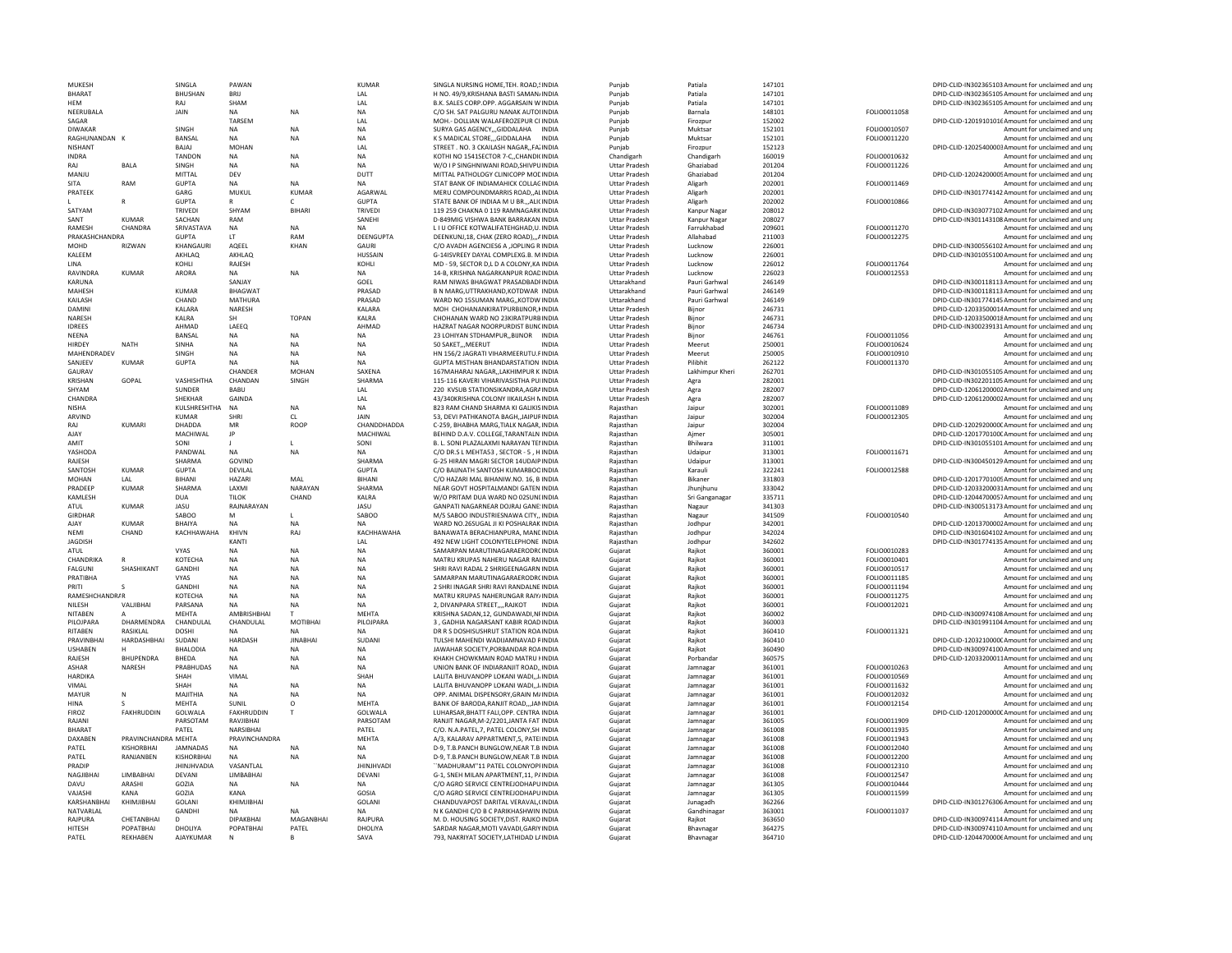| JITENDRAKUMAR VINUBHAI |                    | <b>JOSHI</b>                | <b>NA</b>              | <b>NA</b>        | <b>NA</b>              | NARAYAN BHUVAN 2MANEKPARAA INDIA                                          | Guiarat            | Amreli                 | 365601           | FOLIO0010718                 | Amount for unclaimed and uni                                |
|------------------------|--------------------|-----------------------------|------------------------|------------------|------------------------|---------------------------------------------------------------------------|--------------------|------------------------|------------------|------------------------------|-------------------------------------------------------------|
| <b>JAGRUTIBEN</b>      | B                  | KALARIA                     | <b>NA</b>              | NA               | NA                     | NARAYAN BHUVAN, BH. NAGNATH TEINDIA                                       | Gujarat            | Amreli                 | 365601           | FOLIO0011942                 | Amount for unclaimed and un                                 |
| RITABEN                |                    | PKALARIA                    | <b>NA</b>              | <b>NA</b>        | <b>NA</b>              | NARAYAN BHUVAN.BH, NAGNATH TEINDIA                                        | Guiarat            | Amreli                 | 365601           | FOLIO0011945                 | Amount for unclaimed and uni                                |
| BHARAT                 | RAJABHAI           | KANET                       | RAJABHAI               | GOVABHAI         | KANET                  | NILKANTH NAGAR SOCIETYWARD 4AHNDIA                                        | Gujarat            | Kachchh                | 370205           |                              | DPID-CLID-IN300214131 Amount for unclaimed and unj          |
| ANJANABEN<br>ASIT      | NATUBHAI           | PATEL<br>PATEL              | <b>NA</b><br><b>NA</b> | <b>NA</b><br>NA  | <b>NA</b><br><b>NA</b> | AMBICA SURGICAL PANJARA POLEGK INDIA<br>RAM NI VAS-1KHANPURAHMEDABAINDIA  | Guiarat<br>Guiarat | Ahmedabad<br>Ahmedabad | 380001<br>380001 | FOLIO0010230<br>FOLIO0010280 | Amount for unclaimed and uni<br>Amount for unclaimed and un |
| CHANDRIKA              | PRAVIN             | SHAH                        | <b>NA</b>              | <b>NA</b>        | <b>NA</b>              | C/O I IIIAT TEA DEPOTMANEKCHOWKINDIA                                      | Guiarat            | Ahmedabad              | 380001           | FOI IO0010400                | Amount for unclaimed and un                                 |
| DWARKADAS              | M                  | PATEL                       | <b>NA</b>              | NA               | <b>NA</b>              | H NO 1365 TALIYA'S POLEMOTA DER/INDIA                                     | Gujarat            | Ahmedabad              | 380001           | FOLIO0010510                 | Amount for unclaimed and un                                 |
| <b>IAYESH</b>          | JAYANTILAL         | <b>TRIVEDI</b>              | <b>NA</b>              | <b>NA</b>        | <b>NA</b>              | SHREYAS TEA DEPOTIAIN WADI MAN INDIA                                      | Gujarat            | Ahmedabad              | 380001           | FOLIO0010679                 | Amount for unclaimed and un                                 |
| KANTILAL               |                    | PATEL                       | <b>NA</b>              | NA               | <b>NA</b>              | 1365 TALIYA'S POLE MOTA DERASAKHNDIA                                      | Guiarat            | Ahmedabad              | 380001           | FOLIO0010798                 | Amount for unclaimed and un                                 |
| <b>MAI KESH</b>        |                    | <b>VYAS</b>                 | <b>NA</b>              | <b>NA</b>        | <b>NA</b>              | C/O INDIAN OVERSEAS BANKSARANGINDIA                                       | Guiarat            | Ahmedabad              | 380001           | FOLIO0010921                 | Amount for unclaimed and un                                 |
| MAYUR                  | <b>HASWANTLAI</b>  | DESAI                       | <b>NA</b>              | NA               | <b>NA</b>              | 46 HARI NIVAS RADHAVALLB COLONNINDIA                                      | Gujarat            | Ahmedabad              | 380001           | FOLIO0010964                 | Amount for unclaimed and unp                                |
| NATURHAI               | <b>UMEDBHAI</b>    | PATEL                       | <b>NA</b>              | <b>NA</b>        | <b>NA</b>              | RAM NI VAS-1KHANPURAHMEDABAINDIA                                          | Gujarat            | Ahmedabad              | 380001           | FOLIO0011035                 | Amount for unclaimed and un                                 |
| NAVINCHANDRA KANTILAL  |                    | PATEL                       | <b>NA</b>              | NA               | <b>NA</b>              | H NO 1365 TALYA'S POLEMOTA DERAINDIA                                      | Gujarat            | Ahmedabad              | 380001           | FOLIO0011048                 | Amount for unclaimed and un                                 |
| <b>NFHA</b>            |                    | PATEL                       | <b>NA</b>              | <b>NA</b>        | <b>NA</b>              | 1365 TALIYA'S POLEMOTA DERASAE'SINDIA                                     | Gujarat            | Ahmedabad              | 380001           | FOLIO0011060                 | Amount for unclaimed and un                                 |
| SHEELABEN              |                    | PATEL                       | <b>NA</b>              | NA               | <b>NA</b>              | H NO 1365 TALIYA'S POLEMOTA DER/INDIA                                     | Gujarat            | Ahmedabad              | 380001           | FOLIO0011451                 | Amount for unclaimed and un                                 |
| PRAFULCHANDRA          |                    | NAVINCHANDRA NA             |                        | NA               | <b>NA</b>              | 1806, VADAWALA KHANCHA, DESAI'S INDIA                                     | Gujarat            | Ahmedabad              | 380001           | FOLIO0012383                 | Amount for unclaimed and un                                 |
| MAHESH                 | $\mathbf{A}$       | PATEL                       | <b>NA</b>              | NA               | <b>NA</b>              | RAMESHCHANDRA L CHOKSHISHARE INDIA                                        | Guiarat            | Ahmedabad              | 380001           | FOLIO0012411                 | Amount for unclaimed and un                                 |
| <b>BINITA</b>          |                    | MFHTA                       | <b>NA</b>              | NA               | <b>NA</b>              | 4, CLOTH COMMERCIAL CENTREFIRST INDIA                                     | Gujarat            | Ahmedabad              | 380002           | FOLIO0010374                 | Amount for unclaimed and un                                 |
| LAL                    |                    | TEJWANI                     | <b>NA</b>              | <b>NA</b>        | <b>NA</b>              | C/O DHANRAJ TRADERS D 2 SINDHIREINDIA                                     | Guiarat            | Ahmedabad              | 380002           | FOLIO0010870                 | Amount for unclaimed and uni                                |
| <b>JAGDISH</b>         | NANUBHAI           | CHAUHAN                     | <b>NANUBHAI</b>        |                  | CHAUHAN                | 259, CAMP SADAR BAZAR, CANTONM INDIA                                      | Gujarat            | Ahmedabad              | 380003           | FOLIO0011748                 | Amount for unclaimed and un                                 |
| ISHVARLAL              | <b>IOITARAM</b>    | PANCHAL                     | <b>NA</b>              | NA               | <b>NA</b>              | 10 NANDANBAUG SOC NO 1NR SHAHINDIA                                        | Guiarat            | Ahmedabad              | 380004           | FOLIO0010637                 | Amount for unclaimed and un                                 |
| GIRISHKUMAR            | KANTILAL           | SHAH                        | KANTILAL               | D                | SHAH                   | 89, SARVODAYNAGAR SOCIETY, O/S S INDIA                                    | Gujarat            | Ahmedabad              | 380004           |                              | DPID-CLID-IN300343105 Amount for unclaimed and un           |
| KANUBHAI               | NARSIDAS           | PATEL                       | NARSIDAS               |                  | PATEL                  | E8 ASHOK VATIKA APTSDAFNALA RO/INDIA                                      | Guiarat            | Ahmedabad              | 380004           |                              | DPID-CLID-IN300450117 Amount for unclaimed and un           |
| DEEPAK                 |                    | VACHHETA                    | PUKHRAJBHAI            |                  | VACHHETA               | 22 KIRAN NIWASNR JAIN COLONYSEVINDIA                                      | Gujarat            | Ahmedabad              | 380004           |                              | DPID-CLID-IN300708102 Amount for unclaimed and un           |
| KAI PESHKUMAR M        |                    | PATFI                       | <b>NA</b>              | <b>NA</b>        | <b>NA</b>              | C/O LAXMI TRADING CO.NR RAICHANINDIA                                      | Guiarat            | Ahmedabad              | 380005           | FOLIO0010759                 | Amount for unclaimed and un                                 |
| <b>HARISH</b>          |                    | <b>JITMALJI</b>             | <b>NA</b>              | <b>NA</b>        | <b>NA</b>              | PARSHWANATH FINANCEE-4, PARASNINDIA                                       | Gujarat            | Ahmedabad              | 380005           | FOLIO0012471                 | Amount for unclaimed and un                                 |
| SHAH                   | <b>RUPAL</b>       | PRAVINCHANDRA PRAVINCHANDRA |                        | N                | SHAH                   | 18/A SARVODAY SOCIETYACHER ROA INDIA                                      | Guiarat            | Ahmedabad              | 380005           |                              | DPID-CLID-12048400001Amount for unclaimed and unj           |
| SNEHAL                 |                    | DERASARI                    | <b>NA</b>              |                  | <b>NA</b>              | 34 WHITE HOUSEPANCHVATIAHMEIINDIA                                         | Gujarat            | Ahmedabad              | 380006           | FOLIO0011474                 | Amount for unclaimed and un                                 |
| <b>NAI INBHAI</b>      |                    | PATFI                       | PRAMODCHANDRA          |                  | PATFI                  | SANNIDHYA, 12, GANDHIBAG,LAW G/INDIA                                      | Guiarat            | Ahmedabad              | 380006           | FOLIO0011722                 | Amount for unclaimed and un                                 |
| AIIT                   |                    | MEHTA                       | CHAMPAKLAL             |                  | MEHTA                  | AMI JYOT BUNGLOWPARIMAL SOCIETINDIA                                       | Gujarat            | Ahmedabad              | 380006           | FOLIO0012503                 | Amount for unclaimed and un                                 |
| <b>LIPPI</b>           | <b>SECURITIES</b>  | PVTLTD                      | <b>NA</b>              | <b>NA</b>        | <b>NA</b>              | 9-10. HARIKRUPA TOWER.S.M.ROAD. INDIA                                     | Gujarat            | Ahmedabad              | 380006           | FOLIO0012614                 | Amount for unclaimed and un                                 |
| <b>BIPIN</b>           | SHANKERLAL         | VYAS                        | <b>NA</b>              | <b>NA</b>        | <b>NA</b>              | 5.TIRTH APARTMENT.SHARDA MAND INDIA                                       | Gujarat            | Ahmedabad              | 380007           | FOLIO0010379                 | Amount for unclaimed and un                                 |
| DIPALI                 |                    | DESAI                       | <b>NA</b>              | <b>NA</b>        | <b>NA</b>              | 3/A ASHA NUTAN SOCNR SUVIDHA SHNDIA                                       | Gujarat            | Ahmedabad              | 380007           | FOLIO0010497                 | Amount for unclaimed and un                                 |
| <b>GITABEN</b>         |                    | PATEL                       | <b>NA</b>              | <b>NA</b>        | <b>NA</b>              | 34 SHREYAS SOCIETYBARAGE ROAD VINDIA                                      | Gujarat            | Ahmedabad              | 380007           | FOLIO0010546                 | Amount for unclaimed and un                                 |
| <b>ISHITA</b>          | MUKESH             | SHAH                        | <b>NA</b>              | <b>NA</b>        | <b>NA</b>              | 4 PANAMA SOC NO 1 NR CHANDRAN INDIA                                       | Guiarat            | Ahmedabad              | 380007           | FOLIO0010636                 | Amount for unclaimed and un                                 |
| KIRTI                  |                    | <b>BHOGLE</b>               | <b>NA</b>              | NA               | <b>NA</b>              | 10 A KRUPASAGAR SOCIETYNARAYANINDIA                                       | Guiarat            | Ahmedabad              | 380007           | FOLIO0010840                 | Amount for unclaimed and unp                                |
| MAFATLAL               |                    | <b>THAKKER</b>              | NA                     | <b>NA</b>        | <b>NA</b>              | 84 SHARDA NAGAR SOCIETYNR DENAINDIA                                       | Gujarat            | Ahmedabad              | 380007           | FOLIO0010899                 | Amount for unclaimed and un                                 |
| MEENA                  | <b>MUKESH</b>      | PATEL                       | NA                     | NA               | <b>NA</b>              | 4 DHRUVIN FLAT THAKORPARKFATEHINDIA                                       | Gujarat            | Ahmedabad              | 380007           | FOLIO0010972                 | Amount for unclaimed and un                                 |
| PARINDA                | <b>MUKESH</b>      | SHAH                        | NA                     | <b>NA</b>        | <b>NA</b>              | 4 PANAMA SOC NO 1NR CHANDRAN/INDIA                                        | Gujarat            | Ahmedabad              | 380007           | FOLIO0011130                 | Amount for unclaimed and un                                 |
| RAHULBHAI              |                    | DHAR                        | R.                     |                  | DHAR                   | 17, PRERNAKUTIR , NR. SARTHI HOTEV/INDIA                                  | Guiarat            | Ahmedabad              | 380007           | FOLIO0011224                 | Amount for unclaimed and un                                 |
| RASENDRA               |                    | SHAH                        | <b>NA</b>              | NA               | <b>NA</b>              | P.T.COLLEGE ROADOPP.N.RAVAL PARINDIA                                      | Gujarat            | Ahmedabad              | 380007           | FOLIO0011292                 | Amount for unclaimed and un                                 |
| SHANTABEN              |                    | PUROHIT                     | <b>NA</b>              | <b>NA</b>        | <b>NA</b>              | 4, HARIOM FLATCHANDRANAGAR PAINDIA                                        | Guiarat            | Ahmedabad              | 380007           | FOLIO0011433                 | Amount for unclaimed and un                                 |
| <b>UMESHBHAI</b>       |                    | PATEL                       | <b>NA</b>              | NA               | <b>NA</b>              | 34 SHREYASH SOCIETYBARAGE ROAD INDIA                                      | Gujarat            | Ahmedabad              | 380007           | FOLIO0011579                 | Amount for unclaimed and un                                 |
| <b>VFFRBALA</b>        | R                  | SHAH                        |                        | Ν                | SHAH                   | 4 SWAPNASIDDH SOCIFTYB/H ANURAINDIA                                       | Gujarat            | Ahmedabad              | 380007           | FOLIO0011612                 | Amount for unclaimed and uni                                |
| HEMANT                 |                    | SHAH                        | CHANDULAL              |                  | SHAH                   | A/4, SAMBHAV TIRTH APPT., B/H. TEL INDIA                                  | Gujarat            | Ahmedabad              | 380007           | FOLIO0011881                 | Amount for unclaimed and un                                 |
| <b>ROHIN</b>           | <b>GIRISH</b>      | DALAL                       | <b>GIRISH</b>          | S                | DALAI                  | B-5, KOMAL APPARTMENT, DREAMLA INDIA                                      | Guiarat            | Ahmedabad              | 380007           | FOLIO0012163                 | Amount for unclaimed and un                                 |
| <b>USHA</b>            |                    | <b>JADHAV</b>               | SUNIL                  |                  | JABHAV                 | A-3, SHUBH-SHANTI FLAT, NR. ASHOK INDIA                                   | Guiarat            | Ahmedabad              | 380007           | FOLIO0012300                 | Amount for unclaimed and un                                 |
| CHINTAN                | P                  | SHETH                       | <b>NA</b>              | <b>NA</b>        | <b>NA</b>              | 6 CHINTAN PARKB/H VASNA BUS STOINDIA                                      | Gujarat            | Ahmedabad              | 380007           |                              | DPID-CLID-IN300214100 Amount for unclaimed and un           |
| AHARMESH               |                    | MEHTA                       | <b>NA</b>              | NA               | <b>NA</b>              | 16, ABHISHEK APTT. IDEAL COLONYB/ INDIA                                   | Gujarat            | Ahmedabad              | 380008           | FOLIO0010186                 | Amount for unclaimed and un                                 |
| ATUL                   | KANTILAL           | SHAH                        |                        |                  |                        |                                                                           | Guiarat            | Ahmedahad              |                  |                              |                                                             |
| BHUPENDRA              |                    |                             | <b>NA</b>              | <b>NA</b>        | <b>NA</b>              | 5 UTSAV FLAT NR ARADHNA SCHOOL INDIA                                      |                    |                        | 380008           | FOLIO0010282                 | Amount for unclaimed and un                                 |
| <b>DIPTI</b>           | <b>B</b>           | SHAH                        | <b>NA</b>              | NA               | <b>NA</b>              | C/O MIHIR TEXTILES LTDKHOKHARA NINDIA                                     | Guiarat            | Ahmedabad              | 380008           | FOLIO0010364                 | Amount for unclaimed and un                                 |
|                        |                    | SHAH                        | NA                     | <b>NA</b>        | <b>NA</b>              | C/O. CHIRAG P. SHAH39/B. JASODAP/INDIA                                    | Guiarat            | Ahmedabad              | 380008           | FOLIO0010502                 | Amount for unclaimed and un                                 |
| <b>GEETABEN</b>        |                    | VAIDYA                      | NA                     | NA               | <b>NA</b>              | 8 NEW PANCHSHIL APTS NR JAIHINHI INDIA                                    | Gujarat            | Ahmedabad              | 380008           | FOLIO0010537                 | Amount for unclaimed and un                                 |
| <b>HANSA</b>           |                    | <b>PARIKH</b>               | <b>NA</b>              | <b>NA</b>        | <b>NA</b>              | 16 CHAROTAR PATEL SOCOPP SWAM INDIA                                       | Guiarat            | Ahmedabad              | 380008           | FOLIO0010563                 | Amount for unclaimed and un                                 |
| <b>HARISH</b>          |                    | <b>IOSHI</b>                | NA                     | NA               | NA                     | <b>B/24 VIDHATA APPTSMANAV KAI YANINDIA</b>                               | Gujarat            | Ahmedabad              | 380008           | FOLIO0010574                 | Amount for unclaimed and un                                 |
| <b>MANUBHAI</b>        |                    | PANCHAL                     | NA                     | <b>NA</b>        | <b>NA</b>              | 10-B SARDAR PATEL SOCIETYNR ARALINDIA                                     | Gujarat            | Ahmedabad              | 380008           | FOLIO0010954                 | Amount for unclaimed and un                                 |
| <b>MRUDULABEN</b>      |                    | SHAH                        | <b>NA</b>              | <b>NA</b>        | <b>NA</b>              | 14 NIRMAL SOCIETY NEAR ISHWARISHNDIA                                      | Gujarat            | Ahmedabad              | 380008           | FOLIO0010991                 | Amount for unclaimed and un                                 |
| NARENDRABHAI           |                    | PATEL                       | <b>NA</b>              | <b>NA</b>        | <b>NA</b>              | DESAI KHADKI ANAND CHOWKKHOKHINDIA                                        | Gujarat            | Ahmedabad              | 380008           | FOLIO0011022                 | Amount for unclaimed and un                                 |
| NIMISHA                |                    | VORA                        | NA                     | NA               | <b>NA</b>              | GIRIVIHAR 1/A RAMAN NAGAR SOCMINDIA                                       | Gujarat            | Ahmedabad              | 380008           | FOLIO0011078                 | Amount for unclaimed and un                                 |
| RAIIV                  |                    | <b>JAHA</b>                 | <b>NA</b>              | <b>NA</b>        | <b>NA</b>              | 30.RAMAN NAGAR SOCIETYNR SWANINDIA                                        | Gujarat            | Ahmedabad              | 380008           | FOLIO0011249                 | Amount for unclaimed and un                                 |
| SARLABEN               | н                  | RAVAL                       | <b>NA</b>              | <b>NA</b>        | <b>NA</b>              | A/59 TRIPADA SOCIETYNR GORKUWAINDIA                                       | Guiarat            | Ahmedabad              | 380008           | FOLIO0011381                 | Amount for unclaimed and uni                                |
| SHANMUKAM              | G                  | MUDALIAR                    | <b>NA</b>              | <b>NA</b>        | <b>NA</b>              | 104/1242 DHIRAJ HOUSINGHARIPUR/INDIA                                      | Gujarat            | Ahmedabad              | 380008           | FOLIO0011428                 | Amount for unclaimed and un                                 |
| SONALI                 | VIMAL              | DESAI                       | NA                     | NA               | <b>NA</b>              | SHREE SADAN 13 B SARDAR PATELM/INDIA                                      | Gujarat            | Ahmedabad              | 380008           | FOLIO0011489                 | Amount for unclaimed and un                                 |
| SULOCHANA              | ARVIND             | PATEL                       | NA                     | NA               | NA                     | 24 GANGADHAR SOC, OPP SARDAR PAINDIA                                      | Gujarat            | Ahmedabad              | 380008           | FOLIO0011506                 | Amount for unclaimed and un                                 |
| SURESH                 |                    | BANE                        | <b>NA</b>              | <b>NA</b>        | <b>NA</b>              | <b>B 11 PARASMANI FLATS NR NARAYACINDIA</b>                               | Guiarat            | Ahmedabad              | 380008           | FOLIO0011521                 | Amount for unclaimed and un                                 |
| <b>USHABEN</b>         |                    | PANCHAI                     | <b>NA</b>              | NA               | <b>NA</b>              | 6 GHANSHYAMABAY SOCIETYUTTAM INDIA                                        | Guiarat            | Ahmedabad              | 380008           | FOLIO0011589                 | Amount for unclaimed and un                                 |
| DILIPKUMAR             |                    | PATEL                       | <b>NA</b>              | <b>NA</b>        | <b>NA</b>              | 9/A GURUSWAMINARAYAN SOCOPP INDIA                                         | Guiarat            | Ahmedabad              | 380008           | FOLIO0011695                 | Amount for unclaimed and un                                 |
| MITAN                  | MAHENDRAKUMA DESAI |                             | MAHENDRAKUMAR          |                  | DESAI                  | 5, VAKILWADI APPT., OPP. L.G.HOSPITINDIA                                  | Gujarat            | Ahmedabad              | 380008           | FOLIO0011883                 | Amount for unclaimed and un                                 |
| RAVI                   |                    | <b>SFWAK</b>                | <b>NA</b>              | <b>NA</b>        | <b>NA</b>              | 13. NEW RANGBAG SOC. NR. HATKES INDIA                                     | Guiarat            | Ahmedabad              | 380008           | FOLIO0012205                 | Amount for unclaimed and un                                 |
| GEETA                  | UPENDRA            | PATEL                       | UPANDRA                |                  | PATEL                  | C-3, HARIVADAN FLAT, MANINAGAR (INDIA                                     | Gujarat            | Ahmedabad              | 380008           | FOLIO0012268                 | Amount for unclaimed and un                                 |
| CHANDRAKANTH B         |                    | PATEL                       | <b>NA</b>              | <b>NA</b>        | <b>NA</b>              | SADASHIVE NAGAR.KHOKHRAAHMIINDIA                                          | Guiarat            | Ahmedabad              | 380008           | FOLIO0012339                 | Amount for unclaimed and un                                 |
| BAGVANDASH             |                    | PATEL                       | <b>RAMDAS</b>          |                  | PATEI                  | SADASHIV NAGAR.KHOKHRA., AHMECINDIA                                       | Gujarat            | Ahmedabad              | 380008           | FOLIO0012340                 | Amount for unclaimed and un                                 |
| <b>SHAILESH</b>        |                    | PRAIAPATI                   | s.                     |                  | PRAIAPATI              | 5. NARAYANKUNLB/H. KHOKHARA P(INDIA                                       | Guiarat            | Ahmedabad              | 380008           | <b>FOLIO0012440</b>          | Amount for unclaimed and un                                 |
| <b>DINESH</b>          | AMRITLAL           | PATEL                       | <b>NA</b>              | <b>NA</b>        | <b>NA</b>              | 6 / A SARDAR PATEL SOCIETYMANINAINDIA                                     | Gujarat            | Ahmedabad              | 380008           | FOLIO0012890                 | Amount for unclaimed and un                                 |
| <b>GIRISHBHA</b>       | <b>IASKANRHAI</b>  | CHAUDHAR                    | <b>JASKANBHAI</b>      | т.               | CHAUDHARI              | 28/8 DARSHAN APPARTMENTDHANA INDIA                                        | Gujarat            | Ahmedabad              | 380008           | FOLIO0013106                 | Amount for unclaimed and un                                 |
| SHAH                   | CHIRAG             | PRAMODCHANDR SHAH           |                        |                  | PRAMODCHANDRA          | 39/B JASODA PARKISHWAR NAGAR C INDIA                                      | Guiarat            | Ahmedabad              | 380008           |                              | DPID-CLID-IN300757115 Amount for unclaimed and un           |
| <b>BHAVIKABEN</b>      | <b>SHIVGIRI</b>    | GOSWAMI                     | <b>SHIVGIRI</b>        | <b>DHIRAIGIR</b> | GOSWAMI                | A/33. TRIPADA SOCIETY MANINAGARINDIA                                      | Guiarat            | Ahmedabad              | 380008           |                              | DPID-CLID-IN301233102 Amount for unclaimed and un           |
| CHINTAN                | KIRIT              | PATEL                       | <b>NA</b>              | NA               | <b>NA</b>              | C/O. C.J. DOSHIC-1, LAXMI APARTME INDIA                                   | Gujarat            | Ahmedabad              | 380009           | FOLIO0010419                 | Amount for unclaimed and unp                                |
| DHRII                  |                    | DESAI                       | <b>NA</b>              | <b>NA</b>        | <b>NA</b>              | 901 SAKAR COMPLLEXOPP GANDHIGHNDIA                                        | Gujarat            | Ahmedabad              | 380009           | FOLIO0010479                 | Amount for unclaimed and uni                                |
| GHANSHYAMBHAI          |                    | OZA                         | $\mathsf{C}$           |                  | OZA                    | 2 CHANDRADARSHAN FLATSNR DINE(INDIA                                       | Guiarat            | Ahmedabad              | 380009           | FOLIO0010538                 | Amount for unclaimed and uni                                |
| <b>MITAREN</b>         |                    | OZA                         | s                      |                  | <b>OZA</b>             | 2 CHANDRADARSHAN FLATSNR DINF INDIA                                       | Gujarat            | Ahmedabad              | 380009           | FOLIO0010982                 | Amount for unclaimed and un                                 |
| RAJESH                 |                    | <b>DESA</b>                 | <b>NA</b>              | <b>NA</b>        | <b>NA</b>              | C/O ANAGRAM FINANCE LTD901.SAK INDIA                                      | Gujarat            | Ahmedabad              | 380009           | FOLIO0011241                 | Amount for unclaimed and unp                                |
| RAJESH<br>RAMABEN      | RAMESHCHANDRAPATEL | <b>OZA</b>                  | <b>NA</b><br>G         | <b>NA</b>        | <b>NA</b><br>OZA       | 3/4 DEVBHOOMI APPARTMENTSNR CINDIA<br>2 CHANDRADARSHAN FLATSNR DINE(INDIA | Gujarat<br>Guiarat | Ahmedabad<br>Ahmedabad | 380009<br>380009 | FOLIO0011246<br>FOLIO0011264 | Amount for unclaimed and un<br>Amount for unclaimed and uni |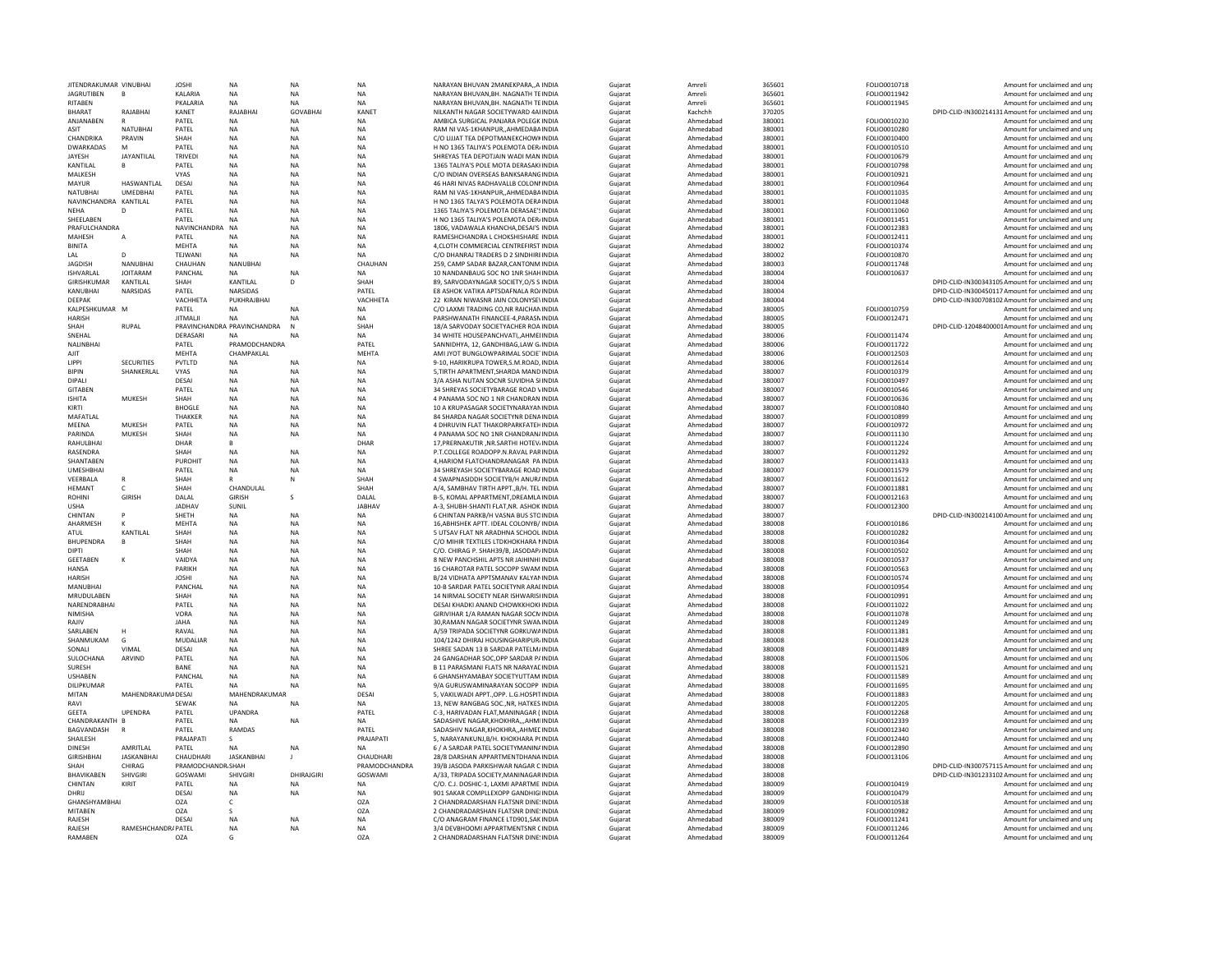| SHARADBHAI                        |                                    | OZA                        | G                                  |                        | OZA                    | 2 CHANDRADARSHA FLATSNR DINESHINDIA                                                | Gujarat            | Ahmedabad              | 380009           | FOLIO0011440                 | Amount for unclaimed and uni                                |
|-----------------------------------|------------------------------------|----------------------------|------------------------------------|------------------------|------------------------|------------------------------------------------------------------------------------|--------------------|------------------------|------------------|------------------------------|-------------------------------------------------------------|
| UPASI                             |                                    | SHAH                       | PARAG                              |                        | SHAH                   | A-1, ANAND CHAMBERS, NR, HIGH COINDIA                                              | Gujarat            | Ahmedabad              | 380009           | FOLIO0012527                 | Amount for unclaimed and un                                 |
| SANGITA                           | SHAILESH                           | <b>MFHTA</b>               | <b>SHAILESH</b>                    |                        | MFHTA                  | B 2 SRVHAD APPTSKAILASHNATH SOCINDIA                                               | Guiarat            | Ahmedabad              | 380009           |                              | DPID-CLID-IN300476411 Amount for unclaimed and uni          |
| <b>BABUBHAI</b><br><b>BHAVNA</b>  |                                    | <b>BRAHMBHATT</b><br>KARIA | <b>NA</b><br><b>NA</b>             | <b>NA</b><br><b>NA</b> | <b>NA</b><br><b>NA</b> | 3-B VIVEKNAGARNR VIJAYNAGAR NAINDIA<br>3-B VIVEKNAGARNR VIJAYNAGAR NAINDIA         | Gujarat<br>Gujarat | Ahmedabad<br>Ahmedabad | 380013<br>380013 | FOLIO0010293<br>FOLIO0010353 | Amount for unclaimed and unp<br>Amount for unclaimed and un |
| CHANDERBHAN M                     |                                    | <b>BHATIA</b>              | <b>NA</b>                          | NA                     | <b>NA</b>              | 4, NRUSINH PARK HSG SOCB/H INDIANNDIA                                              | Guiarat            | Ahmedabad              | 380013           | FOLIO0010391                 | Amount for unclaimed and uni                                |
| HASHMIKANT                        |                                    | <b>BRAHMBHATT</b>          | NA                                 | <b>NA</b>              | <b>NA</b>              | 3-B VIVEKNAGARNR VIIAYNAGAR NAINDIA                                                | Gujarat            | Ahmedabad              | 380013           | FOLIO0010590                 | Amount for unclaimed and un                                 |
| <b>HETAL</b>                      |                                    | PATEL                      | <b>NA</b>                          | NA                     | <b>NA</b>              | 19 B SHIV SANKALPA SOCIETYNEAR A INDIA                                             | Gujarat            | Ahmedabad              | 380013           | FOLIO0010611                 | Amount for unclaimed and un                                 |
| <b>JASHVANT</b>                   |                                    | <b>BAROT</b>               | <b>NA</b>                          | NA                     | NA                     | 3-B VIVEKNAGARNR VIJAYNAGAR NAINDIA                                                | Gujarat            | Ahmedabad              | 380013           | FOLIO0010649                 | Amount for unclaimed and un                                 |
| JAYSHREE                          |                                    | <b>BRAHMBHATT</b>          | <b>NA</b>                          | NA                     | <b>NA</b>              | 3-B VIVEKNAGARNR VIJAYNAGAR NAINDIA                                                | Guiarat            | Ahmedabad              | 380013           | FOLIO0010692                 | Amount for unclaimed and un                                 |
| PRADIP                            |                                    | <b>BAROT</b>               | <b>NA</b>                          | <b>NA</b>              | <b>NA</b>              | 3-B VIVEKNAGARNR VIIAYNAGAR NAINDIA                                                | Gujarat            | Ahmedabad              | 380013           | FOLIO0011162                 | Amount for unclaimed and un                                 |
| SONI                              | VIMALABEN                          | DASHARATHBHAI NA           |                                    | <b>NA</b>              | <b>NA</b>              | C/O D V SONI D/11 CENT GOVT QTST INDIA                                             | Guiarat            | Ahmedabad              | 380013           | FOLIO0011490                 | Amount for unclaimed and uni                                |
| VIJAYAN<br>VINOD                  |                                    | PATFI                      | <b>NA</b><br><b>NA</b>             | <b>NA</b><br>NA        | <b>NA</b><br><b>NA</b> | 65/769 CHITRAKUT APPARTMENTSOLINDIA<br>SUMAN BLOCK 81/971SHIVAM APT NINDIA         | Gujarat<br>Guiarat | Ahmedabad<br>Ahmedabad | 380013<br>380013 | FOLIO0011629<br>FOLIO0011644 | Amount for unclaimed and un<br>Amount for unclaimed and un  |
| VIVEKANAND                        |                                    | CHAKRAVARTI                | NA                                 | NA                     | NA                     | 3-B VIVEKNAGARNR VIJAYNAGAR NAINDIA                                                | Gujarat            | Ahmedabad              | 380013           | FOLIO0011666                 | Amount for unclaimed and un                                 |
| YOGESH                            |                                    | <b>BRAHMBHATT</b>          | <b>NA</b>                          | <b>NA</b>              | <b>NA</b>              | 3. VIVEKNAGARNR VIJAYNAGAR NARJINDIA                                               | Guiarat            | Ahmedabad              | 380013           | FOLIO0011675                 | Amount for unclaimed and un                                 |
| BHARAT                            |                                    | PATEL                      |                                    | <b>NA</b>              | <b>NA</b>              | 25/A SHIV SANKALP SOCIETYNR.AMIKINDIA                                              | Gujarat            | Ahmedabad              | 380013           | FOLIO0011686                 | Amount for unclaimed and un                                 |
| SANDEFF                           |                                    | <b>DOSHI</b>               | <b>RASIKI AI</b>                   |                        | <b>DOSH</b>            | K/4. KAI PATARU FI ATS MIRAMBIKA FINDIA                                            | Guiarat            | Ahmedabad              | 380013           | FOLIO0011746                 | Amount for unclaimed and un                                 |
| VARSHA                            | ARVINDKUMAR                        | PATEL                      | ARVINDKUMAR                        |                        | DAHYABHA               | 2, RANG JYOT SOCIETY, NR. SUNDRANINDIA                                             | Gujarat            | Ahmedabad              | 380013           | FOLIO0011793                 | Amount for unclaimed and un                                 |
| VARSHA                            | ARVINDKUMAR                        | PATFI                      | ARVINDKUMAR                        |                        | DAHYARHA               | 2. RANG IYOT SOCIETY NR. SUNDRANINDIA                                              | Guiarat            | Ahmedabad              | 380013           | FOLIO0011795                 | Amount for unclaimed and un                                 |
| VARSHA<br>VARSHA                  | ARVINDKUMAR<br>ARVINDKUMAR         | PATEL<br>PATEL             | ARVINDKUMAR<br>ARVINDKUMAR         |                        | DAHYABHA<br>DAHYABHA   | 2. RANG JYOT SOCIETY.NR. SUNDRANINDIA<br>2. RANG JYOT SOCIETY.NR. SUNDRANINDIA     | Gujarat            | Ahmedabad              | 380013<br>380013 | FOLIO0011796<br>FOLIO0011797 | Amount for unclaimed and un                                 |
| CHUNIBHAI                         | <b>KUBERDAS</b>                    | PATEL                      | <b>NA</b>                          | <b>NA</b>              | <b>NA</b>              | 2. BANDHU SUMAJ SOCIETY.USHMANINDIA                                                | Gujarat<br>Gujarat | Ahmedabad<br>Ahmedabad | 380013           | FOLIO0011859                 | Amount for unclaimed and un<br>Amount for unclaimed and un  |
| MADHVI                            |                                    | GOPWANI                    | <b>I</b> AI                        |                        | GOPWANI                | <b>B/1. SINDHUNAGAR FLATS SORABIEE INDIA</b>                                       | Guiarat            | Ahmedabad              | 380013           | FOLIO0012110                 | Amount for unclaimed and un                                 |
| BHARTIBEN                         |                                    | PATEL                      | RAJNIKANT                          | Ċ.                     | PATEI                  | 7/A. SUDARSAN SOCIETY PART - INR. INDIA                                            | Gujarat            | Ahmedabad              | 380013           | FOLIO0012426                 | Amount for unclaimed and un                                 |
| <b>RUSHIKA</b>                    | <b>NIRAV</b>                       | DESAI                      | <b>NIRAV</b>                       | <b>DILIP</b>           | DESA                   | 42 SWATI SOCIETYST XAVIERS HIGH SINDIA                                             | Gujarat            | Ahmedabad              | 380013           |                              | DPID-CLID-IN301276305 Amount for unclaimed and un           |
| <b>IRENE</b>                      |                                    | GONSALVES                  | <b>NA</b>                          | <b>NA</b>              | <b>NA</b>              | B/4E STAR LTDB D PATEL HOUSEAH!INDIA                                               | Gujarat            | Ahmedabad              | 380014           | FOLIO0010635                 | Amount for unclaimed and un                                 |
| KIRAN                             |                                    | SHAH                       | <b>NA</b>                          | <b>NA</b>              | <b>NA</b>              | 8 RANG UPVAN SOCIETYSARDAR PAT INDIA                                               | Guiarat            | Ahmedabad              | 380014           | FOLIO0010832                 | Amount for unclaimed and un                                 |
| <b>TRUPTI</b>                     | NATUBHAI                           | PATEL                      | <b>NA</b>                          | NA                     | <b>NA</b>              | G-83, RATILAL PARKST.XAVIER'S SCHOINDIA                                            | Gujarat            | Ahmedabad              | 380014           | FOLIO0011566                 | Amount for unclaimed and unp                                |
| YOGESH                            |                                    | PATEL                      | <b>NA</b>                          | <b>NA</b>              | <b>NA</b>              | C-6 MEGHALAYA FLATSNEAR SARDARINDIA                                                | Gujarat            | Ahmedabad              | 380014           | FOLIO0011677                 | Amount for unclaimed and un                                 |
| COMPUTER<br>AMOLI                 | SKILL                              | PRIVATELIMITED NA<br>PTEL  | <b>NA</b>                          | NA<br><b>NA</b>        | <b>NA</b><br><b>NA</b> | 13/B LAXMI CHAMBER OPP GUJ HIGNINDIA<br><b>F-4 VIKRAM APARTMENTSSHREYAS CINDIA</b> | Guiarat            | Ahmedabad<br>Ahmedabad | 380014<br>380015 | FOLIO0012609<br>FOLIO0010214 | Amount for unclaimed and un<br>Amount for unclaimed and un  |
| BHUPENDRA                         |                                    | PATEL                      | <b>NA</b>                          | NA                     | <b>NA</b>              | A-1 SHUBHAM APTLAD SOCIETY ROA INDIA                                               | Gujarat<br>Gujarat | Ahmedabad              | 380015           | FOLIO0010365                 | Amount for unclaimed and unj                                |
| DIVYABEN                          |                                    | UPADHYAY                   | <b>NA</b>                          | NA                     | NA                     | A/5 SHWETAL PARK RAW HOUSENR EINDIA                                                | Gujarat            | Ahmedabad              | 380015           | FOLIO0010505                 | Amount for unclaimed and un                                 |
| <b>GEETA</b>                      |                                    | KAPADIA                    | <b>NA</b>                          | NA                     | <b>NA</b>              | 59E, MANEKBAG SOCIETY, ,, AHMEDABINDIA                                             | Guiarat            | Ahmedabad              | 380015           | FOLIO0010536                 | Amount for unclaimed and un                                 |
| <b>HIRAI</b>                      |                                    | VAGHASIA                   | NA                                 | NA                     | <b>NA</b>              | C/6 RIDHI SIDHI APTS NR JODHPURASINDIA                                             | Gujarat            | Ahmedabad              | 380015           | FOLIO0010623                 | Amount for unclaimed and un                                 |
| <b>JWALANT</b>                    |                                    | <b>JHALA</b>               | <b>NA</b>                          | <b>NA</b>              | <b>NA</b>              | F/8 MAHAVIRBAG APT.NR SHREYAS SINDIA                                               | Guiarat            | Ahmedabad              | 380015           | FOLIO0010724                 | Amount for unclaimed and uni                                |
| NILESH                            | SHANKERLAL                         | VYAS                       | <b>NA</b>                          | NA                     | <b>NA</b>              | 18, TASHKANT SOCIETYBHUDARPURA INDIA                                               | Gujarat            | Ahmedabad              | 380015           | FOLIO0011073                 | Amount for unclaimed and un                                 |
| PRAVINA                           |                                    | NARIELWALA                 | NA                                 | NA                     | <b>NA</b>              | 33, USHADEEP SOCIETYOPP SHEFALI AINDIA                                             | Guiarat            | Ahmedabad              | 380015           | FOLIO0011188                 | Amount for unclaimed and un                                 |
| PUSHPENDRA<br>RAJIV               |                                    | NARIELWALA<br>NARIELWALA   | NA<br><b>NA</b>                    | NA<br><b>NA</b>        | NA<br><b>NA</b>        | 33, USHADEEP SOCIETYOPP, SHEFALI AINDIA<br>33. USHADEEP SOCIETYOPP. SHEFALI AINDIA | Gujarat<br>Guiarat | Ahmedabad<br>Ahmedabad | 380015<br>380015 | FOLIO0011213<br>FOLIO0011250 | Amount for unclaimed and un<br>Amount for unclaimed and un  |
| SAROJBEN                          | CHANDULAL                          | PATEL                      | <b>NA</b>                          | <b>NA</b>              | <b>NA</b>              | 4 A SAMTA PARK NR B D WALA PARJCINDIA                                              | Gujarat            | Ahmedabad              | 380015           | FOLIO0011388                 | Amount for unclaimed and un                                 |
| <b>SHAKUNTALA</b>                 |                                    | <b>THANKI</b>              | <b>NA</b>                          | <b>NA</b>              | <b>NA</b>              | 59F. MANEKBAG SOCIETY AHMEDABINDIA                                                 | Guiarat            | Ahmedabad              | 380015           | FOLIO0011423                 | Amount for unclaimed and un                                 |
| VANDANA                           |                                    | PATEL                      | <b>NA</b>                          | NA                     | <b>NA</b>              | A-1 SHUBHAM APTLAD SOCIETY ROA INDIA                                               | Gujarat            | Ahmedabad              | 380015           | FOLIO0011601                 | Amount for unclaimed and un                                 |
| <b>NII AM</b>                     | BALDEVBHAI                         | PATFI                      | <b>BAI DEVBHAI</b>                 |                        | PATFI                  | 5 A. HARSIDDH SOCIETY SATELLITE RONDIA                                             | Guiarat            | Ahmedabad              | 380015           | FOLIO0011918                 | Amount for unclaimed and un                                 |
| MANUBHAI                          |                                    | VAGHASIA                   | <b>NATHUBHAI</b>                   |                        | VAGHASIA               | C-5. VISHVAKARMA SOCIETY.JODHPUINDIA                                               | Gujarat            | Ahmedabad              | 380015           | FOLIO0011975                 | Amount for unclaimed and un                                 |
| <b>HARESH</b>                     |                                    | PATEL                      | <b>NA</b>                          | <b>NA</b>              | <b>NA</b>              | D-44, TAKSHASHILA APT., VASTRAPURINDIA                                             | Gujarat            | Ahmedabad              | 380015           | FOLIO0012024                 | Amount for unclaimed and un                                 |
| AJAY<br>PARSHOTAMBHAI G           | KRISHNAKUMAR                       | CHHAYA                     | KRISHNAKUMAR<br><b>GORDHANBHAI</b> |                        | CHHAYA<br>PATFI        | D-7. SHVANI APARTMENTS.NR, AZAD INDIA                                              | Gujarat            | Ahmedabad<br>Ahmedabad | 380015<br>380015 | FOLIO0012148                 | Amount for unclaimed and un<br>Amount for unclaimed and un  |
| PARESH                            |                                    | PATEL<br>PATEL             | JAYANTILAL                         |                        | PATEL                  | G/2 AKSHAR APPTGULBAI TEKRA.ANINDIA<br>204- AMILAXMI APARTMENT.LAD SOIINDIA        | Guiarat<br>Gujarat | Ahmedabad              | 380015           | FOLIO0012312<br>FOLIO0012428 | Amount for unclaimed and un                                 |
| <b>DINESHBHAI</b>                 |                                    | PATEL                      | <b>NA</b>                          | <b>NA</b>              | <b>NA</b>              | C/O SIDDHESWARI STEEL CENTREMININDIA                                               | Gujarat            | Ahmedabad              | 380016           | FOLIO0010489                 | Amount for unclaimed and un                                 |
| JAYESHKUMAR                       |                                    | DAVE                       | <b>NA</b>                          | <b>NA</b>              | <b>NA</b>              | 12 PANJAB SOCIETYNEW CIVIL HOSPITINDIA                                             | Guiarat            | Ahmedabad              | 380016           | FOLIO0010687                 | Amount for unclaimed and un                                 |
| <b>RFFNA</b>                      |                                    | PANICKER                   | NA                                 | <b>NA</b>              | <b>NA</b>              | 2/12 BOMBAY HOUSINGNR NEUTAN INDIA                                                 | Guiarat            | Ahmedabad              | 380018           | <b>FOLIO0010314</b>          | Amount for unclaimed and un                                 |
| PRADIP                            | <b>KUMAR</b>                       | PANICKER                   | К                                  |                        | SADANAND               | 2/12 BOMBAY HOUSINGNR NUTAM NINDIA                                                 | Gujarat            | Ahmedabad              | 380018           | FOLIO0011163                 | Amount for unclaimed and unp                                |
| MAKWANA                           | RATILAL                            | M                          | <b>NA</b>                          | <b>NA</b>              | <b>NA</b>              | 14/B. THE SHRAMJIVI ADARSHNAGAFINDIA                                               | Gujarat            | Ahmedabad              | 380018           | FOLIO0011928                 | Amount for unclaimed and un                                 |
| BHARAT                            |                                    | PATEL                      | NA                                 | NA                     | <b>NA</b>              | 6/64, KANKARIA MUNI.OFFICER'S FNRINDIA                                             | Guiarat            | Ahmedabad              | 380022           | FOLIO0010333                 | Amount for unclaimed and un                                 |
| CHANDULAL<br>DARSHNA              | $\overline{B}$<br>M                | PATEL<br>AIN               | <b>NA</b><br><b>NA</b>             | <b>NA</b><br>NA        | <b>NA</b><br><b>NA</b> | 6/64 KANKARIA MUNI OFFICER'S ENRINDIA<br>12/8 MUNI SERVNT SOCIETYOPP OLD INDIA     | Gujarat<br>Gujarat | Ahmedabad<br>Ahmedabad | 380022<br>380022 | FOLIO0010406<br>FOLIO0010439 | Amount for unclaimed and un<br>Amount for unclaimed and unj |
| <b>JAYANT</b>                     |                                    | PATEL                      | NA                                 | NA                     | NA                     | 6/64 KANKARIA MUNI.OFFICER'S FNRINDIA                                              | Gujarat            | Ahmedabad              | 380022           | FOLIO0010668                 | Amount for unclaimed and un                                 |
| SHARDABEN                         | CHANDULAL                          | PATEL                      | <b>NA</b>                          | NA                     | <b>NA</b>              | 6/64, KANKARIA MUNI.OFFICER'S FNRINDIA                                             | Guiarat            | Ahmedabad              | 380022           | FOLIO0011442                 | Amount for unclaimed and un                                 |
| <b>AI KESHBHAI</b>                |                                    | PATEL                      | NA                                 | <b>NA</b>              | <b>NA</b>              | SHREE GANESH VIDYALAYAN H NO 8 'INDIA                                              | Gujarat            | Ahmedabad              | 380024           | FOLIO0010199                 | Amount for unclaimed and un                                 |
| DHANANJANA                        | <b>BHARAT</b>                      | SHAH                       | <b>NA</b>                          | <b>NA</b>              | <b>NA</b>              | CHOTTALAL SHRI BHAGYALAXMI COBINDIA                                                | Guiarat            | Ahmedabad              | 380026           | FOLIO0010462                 | Amount for unclaimed and uni                                |
| HEENABEN                          |                                    | PATEL                      | <b>NA</b>                          | NA                     | <b>NA</b>              | GHANASHYAM BHUVANNR VIVEKNA(INDIA                                                  | Gujarat            | Ahmedabad              | 380026           | FOLIO0010601                 | Amount for unclaimed and un                                 |
| LAXMANBHAI                        |                                    | PATEL                      | NA                                 | NA                     | <b>NA</b>              | 130.YAS VIJAY SOCIETYOPP, SHARDA INDIA                                             | Guiarat            | Ahmedabad              | 380026           | FOLIO0010880                 | Amount for unclaimed and un                                 |
| NATHALAL                          |                                    | PATEL                      | NA                                 | NA                     | NA                     | 130 YAS VIJAY SOC N H 8OPP SHARD/INDIA                                             | Gujarat            | Ahmedabad              | 380026           | FOLIO0011033                 | Amount for unclaimed and un                                 |
| SAROJBEN<br><b>BHARATI</b>        | <b>MAHENDRAKUMAPATEL</b><br>SURESH | PATEL                      | <b>NA</b><br><b>NA</b>             | <b>NA</b><br>NA        | <b>NA</b><br><b>NA</b> | C/O MAHENDRA T PATEL29 DAYAPAFINDIA<br>32. PRANKUNJ SOCIETYKANKARIA BH/INDIA       | Guiarat            | Ahmedabad<br>Ahmedabad | 380026<br>380028 | FOLIO0011390<br>FOLIO0010341 | Amount for unclaimed and un<br>Amount for unclaimed and un  |
| <b>DILIP</b>                      |                                    | <b>DAVE</b>                | <b>NA</b>                          | <b>NA</b>              | <b>NA</b>              | 14/C PRANKUNI SOCKANKARIA ROACINDIA                                                | Gujarat<br>Guiarat | Ahmedabad              | 380028           | FOLIO0010482                 | Amount for unclaimed and un                                 |
| JAYANTILAL                        | MOHANLAL                           | PUROHIT                    | NA                                 | NA                     | NA                     | 26/216 F GOVT COLONY PUROHITS A INDIA                                              | Gujarat            | Ahmedabad              | 380028           | FOLIO0010675                 | Amount for unclaimed and un                                 |
| <b>SWFTAI</b>                     | DILIPBHAI                          | SHAH                       | <b>NA</b>                          | <b>NA</b>              | <b>NA</b>              | 12 VIBHUTI SOCIFTYBALIAKAKA ROAFINDIA                                              | Guiarat            | Ahmedabad              | 380028           | FOLIO0011540                 | Amount for unclaimed and un                                 |
| RAMESHKUMAR                       |                                    | AGARWAI                    | <b>NA</b>                          | NA                     | <b>NA</b>              | 706/C KOTAWALA FLATPRITAMNAGAINDIA                                                 | Gujarat            | Ahmedabad              | 380031           | FOLIO0011277                 | Amount for unclaimed and un                                 |
| DAXABEN                           |                                    | <b>JOSHI</b>               | <b>NA</b>                          | <b>NA</b>              | <b>NA</b>              | C-82 ANANNYA SOC NR ANANDVADISINDIA                                                | Gujarat            | Ahmedabad              | 380050           | FOLIO0010448                 | Amount for unclaimed and un                                 |
| DEVANG                            |                                    | SETH                       | NA                                 | NA                     | <b>NA</b>              | 40.ANAND SOCIETY.OPP JAYMALABH INDIA                                               | Gujarat            | Ahmedabad              | 380050           | FOLIO0010455                 | Amount for unclaimed and un                                 |
| <b>GANDALAI</b>                   |                                    | PATFI                      | <b>NA</b>                          | <b>NA</b>              | <b>NA</b>              | 80. SWAMINARAYANAPARKSNRUTI NINDIA                                                 | Guiarat            | Ahmedabad              | 380050           | <b>FOLIO0010523</b>          | Amount for unclaimed and un                                 |
| <b>HARSHAD</b><br><b>KANTABEN</b> |                                    | SHAH<br>PATEL              | <b>NA</b><br><b>NA</b>             | NA<br><b>NA</b>        | <b>NA</b><br><b>NA</b> | ISANPUR ROADMANI NAGARAHMELINDIA<br>5. SHIVSHAKTI SOCIETYB/H GHODASA INDIA         | Gujarat<br>Gujarat | Ahmedabad<br>Ahmedabad | 380050<br>380050 | FOLIO0010584<br>FOLIO0010792 | Amount for unclaimed and un<br>Amount for unclaimed and un  |
| MAYURI                            |                                    | GANDHI                     | <b>NA</b>                          | <b>NA</b>              | <b>NA</b>              | 4.KRISHNA BUNGLOWS.SECTOR -III .CINDIA                                             | Guiarat            | Ahmedabad              | 380051           | FOLIO0010968                 | Amount for unclaimed and un                                 |
| <b>SUBODHCHANDRA</b>              |                                    | GANDHI                     | <b>NA</b>                          | <b>NA</b>              | <b>NA</b>              | 4.KRISHNA BUNGLOWS.SECTOR -III .CINDIA                                             | Guiarat            | Ahmedabad              | 380051           | FOLIO0011499                 | Amount for unclaimed and un                                 |
| PRAGNESH                          |                                    | PANDYA                     | <b>NA</b>                          | <b>NA</b>              | <b>NA</b>              | H - 107 SHRI NANDNAGAROPP. VEJALINDIA                                              | Gujarat            | Ahmedabad              | 380051           | FOLIO0012030                 | Amount for unclaimed and unp                                |
| <b>BHAKTI</b>                     |                                    | TEKCHANDANI                | MOHAN                              | <b>ROOPCHAND</b>       | GANDH                  | I 305 SHRINANDANA NAGARVI 1VEJA INDIA                                              | Gujarat            | Ahmedabad              | 380051           |                              | DPID-CLID-12010600019Amount for unclaimed and un            |
| <b>BINDUBEN</b>                   | <b>DAHYABHAI</b>                   | PATEL                      | <b>NA</b>                          | <b>NA</b>              | <b>NA</b>              | 5, NILDIP RAW HOUSESNEAR VISHRANINDIA                                              | Guiarat            | Ahmedabad              | 380052           | FOLIO0010372                 | Amount for unclaimed and uni                                |
| DAHYARHAI                         | KEVALBHAI                          | PATEL<br>PATEL             | <b>NA</b>                          | <b>NA</b>              | <b>NA</b>              | 5 NILDIP RAWHOUSENR VISHRAM NAINDIA                                                | Gujarat            | Ahmedabad              | 380052           | FOLIO0010431                 | Amount for unclaimed and un<br>Amount for unclaimed and unp |
| <b>HANSABEN</b>                   |                                    |                            | <b>NA</b>                          | <b>NA</b>              | <b>NA</b>              | 5 MAYUR PARK CO SOCIETYMEMNAGINDIA                                                 | Gujarat            | Ahmedabad              | 380052           | FOLIO0010568                 |                                                             |
|                                   |                                    |                            |                                    |                        |                        |                                                                                    |                    |                        |                  |                              |                                                             |
| <b>HIMANSUBHAI</b><br>LAXMIBEN    |                                    | PATEL<br>PATEL             | <b>NA</b><br><b>NA</b>             | <b>NA</b><br><b>NA</b> | <b>NA</b><br><b>NA</b> | 5 MAYURPARK CO SOCIETYMEMNAG INDIA<br>D-3 NEW SUN TERACEGURUKUL DRIVINDIA          | Gujarat<br>Guiarat | Ahmedabad<br>Ahmedabad | 380052<br>380052 | FOLIO0010615<br>FOLIO0010885 | Amount for unclaimed and un<br>Amount for unclaimed and uni |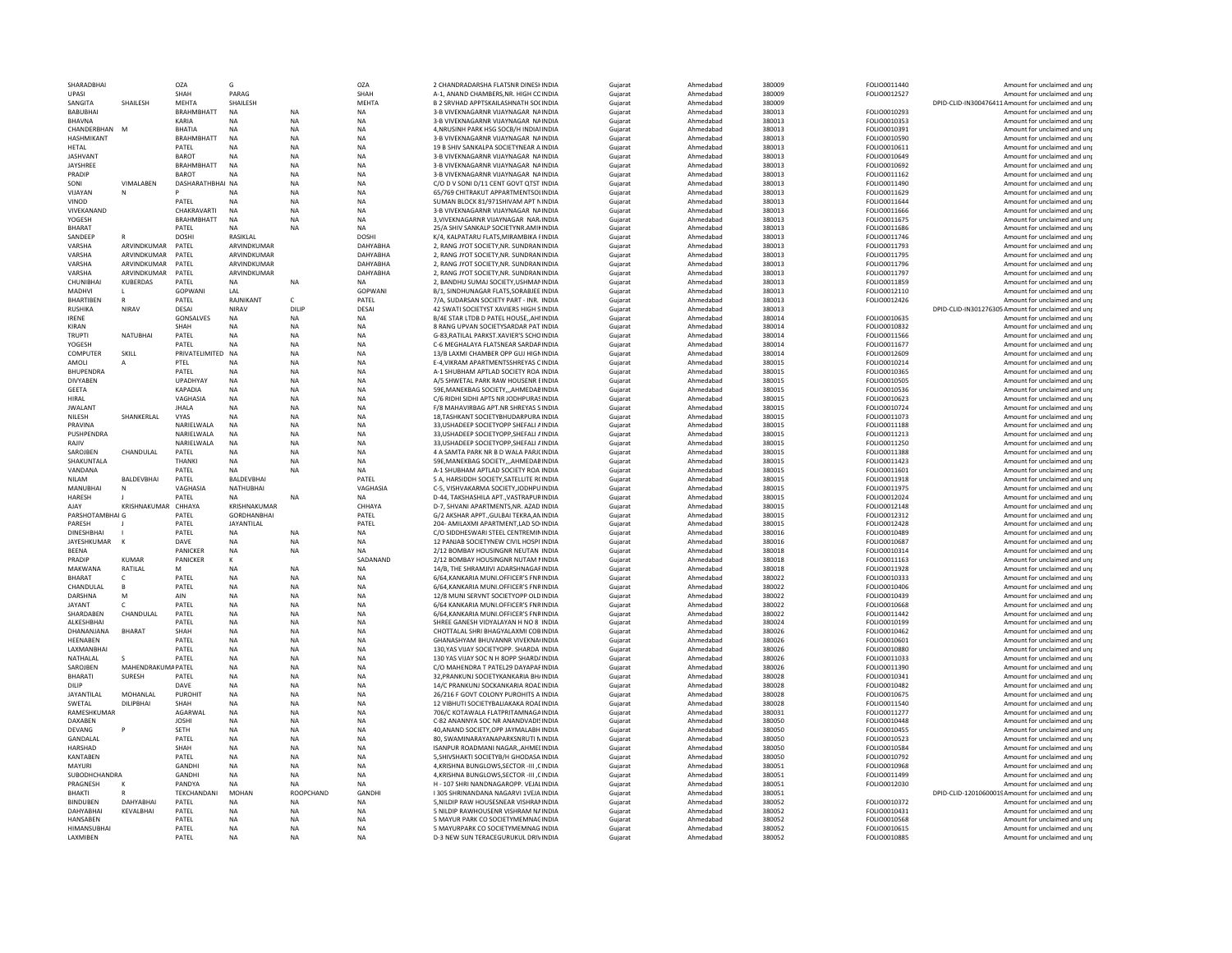| <b>NANUBHAI</b>         |                       | PATFI                    | <b>NA</b>        | <b>NA</b>        | <b>NA</b>     | <b>D-3 NEW SUN TERRACEGURUKUL DRIINDIA</b>                                     | Gujarat | Ahmedabad              | 380052           | FOLIO0011013        | Amount for unclaimed and uni                       |
|-------------------------|-----------------------|--------------------------|------------------|------------------|---------------|--------------------------------------------------------------------------------|---------|------------------------|------------------|---------------------|----------------------------------------------------|
| URVASHI                 | NARENDRA              | JADEJA                   | NARENDRA         |                  | <b>JADEJA</b> | 7. ANAND BUNGLOW.NR.- SUNSET R(INDIA                                           | Gujarat | Ahmedabad              | 380052           | FOLIO0011769        | Amount for unclaimed and un                        |
| <b>SACHIN</b>           |                       | <b>SHAH</b>              | <b>GHANSHYAM</b> |                  | SHAH          | A/4. MARINE DRIVE APRT. STERLING INDIA                                         | Guiarat | Ahmedabad              | 380052           | FOLIO0011838        | Amount for unclaimed and uni                       |
| CHANDRESH               |                       | <b>VYAS</b>              | RAMESH           | CHANDRA          | VYAS          | A/6/22 GOYAL INTER CITYNR SAL HOSINDIA                                         | Gujarat | Ahmedabad              | 380052           |                     | DPID-CLID-IN300513139 Amount for unclaimed and unp |
| ABID                    | AII                   | MOHAMMEDHUSIMOHAMMED     |                  | <b>HUSEN</b>     | <b>MOMIN</b>  | 261, MUBARAK SOCIETYJUHAPURA,, / INDIA                                         | Gujarat | Ahmedabad              | 380055           | FOLIO0012286        | Amount for unclaimed and un                        |
| SHARAD                  | СННОТАВНАІ            | PATEL                    | <b>NA</b>        | <b>NA</b>        | <b>NA</b>     | 18-RAMBAUG, B/H.KARNAVATI CLUB INDIA                                           | Guiarat | Ahmedabad              | 380058           | FOLIO0011439        | Amount for unclaimed and uni                       |
| <b>HASMUKHBHAI</b>      |                       | PATEL                    | <b>NA</b>        | <b>NA</b>        | <b>NA</b>     | D-2.SIMANDHAR COMPLEXRANNAPAINDIA                                              | Gujarat | Ahmedabad              | 380061           | FOLIO0010596        | Amount for unclaimed and un                        |
| KUSUMBEN                |                       | SHAH                     | NA               | NA               | NA            | 32-B PARULNAGARBHUYANGDEV CR(INDIA                                             | Gujarat | Ahmedabad              | 380061           | FOLIO0010864        | Amount for unclaimed and unj                       |
| MAYA                    |                       | PATEL                    |                  | v                | PATEL         | 28/B C P NAGAR PART IGHATLODIYA, INDIA                                         | Gujarat | Ahmedabad              | 380061           | FOLIO0010959        | Amount for unclaimed and un                        |
| PUSHPABEN               | N                     | PATFI                    | <b>NA</b>        | <b>NA</b>        | <b>NA</b>     | A/7 SATHADHAR SOCNEAR UMEDPAFINDIA                                             | Guiarat | Ahmedabad              | 380061           | FOLIO0011209        | Amount for unclaimed and un                        |
| SANGITA                 |                       | PATEL                    | <b>NA</b>        | <b>NA</b>        | <b>NA</b>     | 80. HIRABAG SOCIETY, PART - 1NR, C. INDIA                                      | Gujarat | Ahmedabad              | 380061           | FOLIO0011357        | Amount for unclaimed and un                        |
| SHYAMLAL                |                       | SHAH                     | <b>NA</b>        | <b>NA</b>        | <b>NA</b>     | 113 ALKAPURI SOCIETYNR SUPER HIGINDIA                                          | Guiarat | Ahmedabad              | 380061           | FOLIO0011468        | Amount for unclaimed and uni                       |
| SUGNA                   |                       | PTEL                     | <b>NA</b>        | NA               | <b>NA</b>     | A/7 SATHADHAR SOCNR UMED PARK INDIA                                            | Gujarat | Ahmedabad              | 380061           | FOLIO0011503        | Amount for unclaimed and un                        |
| <b>BIPIN</b>            | M                     | PATEL                    | MULCHANDBHAI     |                  | PATEL         | 12. VAIBHAV BUNGLOWS, PART-2, NRINDIA                                          | Guiarat | Ahmedabad              | 380061           | FOLIO0011964        | Amount for unclaimed and un                        |
| <b>YASHVANT</b>         | SHIVABHAI             | PATEL                    | SHIVABHAI        |                  | PATEL         | 21. ARTI TENAMENT.NR. CHANDLODI INDIA                                          | Guiarat | Ahmedabad              | 380061           | FOLIO0012025        | Amount for unclaimed and un                        |
| <b>MADHUBEN</b>         | $\overline{R}$        | PATEL                    | <b>NA</b>        | <b>NA</b>        | <b>NA</b>     | 29. C.P.NAGAR, PART-2.GHATLODIYA INDIA                                         | Guiarat | Ahmedabad              | 380061           | FOLIO0012034        | Amount for unclaimed and un                        |
| BHARATKUMAR             |                       | PATEL                    | <b>BALDEVDAS</b> |                  | PATEI         | 29. C.P.NAGAR PART-2, GHATLODIYA, INDIA                                        | Gujarat | Ahmedabad              | 380061           | FOLIO0012121        | Amount for unclaimed and un                        |
| RAIFSH                  | NANDRAY               | DAVE                     | <b>NA</b>        | <b>NA</b>        | <b>NA</b>     | D/44, SNEHAL APPT, SOLA ROAD, OPHNDIA                                          | Guiarat | Ahmedabad              | 380061           | FOLIO0012137        | Amount for unclaimed and un                        |
| VBPATEI                 |                       |                          | <b>NA</b>        | <b>NA</b>        | <b>NA</b>     | 12. VAIBHAV BUNGLOWS PART-2.NR. INDIA                                          | Guiarat | Ahmedabad              | 380061           | FOLIO0012203        | Amount for unclaimed and un                        |
| PALLAVI                 | SATISH                | PATEL                    | <b>NA</b>        | <b>NA</b>        | <b>NA</b>     | 7. RATNAJYOT BUNGLOWSNR, MADHINDIA                                             | Gujarat | Ahmedabad              | 380061           | FOLIO0012461        | Amount for unclaimed and un                        |
| <b>BIJAL</b>            | <b>UPENDRABHAI</b>    | PATEL                    | <b>NA</b>        | <b>NA</b>        | <b>NA</b>     | P/2, SUNCASEL COMPLEX, NR, NIRMA INDIA                                         |         |                        | 380061           |                     | Amount for unclaimed and uni                       |
| <b>DAHYARHA</b>         |                       | PATFI                    | VITTHALBHAI      | <b>RAMDAS</b>    | PATFI         |                                                                                | Gujarat | Ahmedabad<br>Ahmedahad | 380061           | FOLIO0012528        |                                                    |
|                         | VITTHALBHAI           |                          |                  |                  |               | A-12. SURSAGAR TOWER, NR., SATTA INDIA                                         | Guiarat |                        |                  |                     | DPID-CLID-IN300343103 Amount for unclaimed and unj |
| DINESHCHANDRA CHIMANLAL |                       | PATEL                    | CHIMANLAL        | DAHYARHAI        | PATEL         | A/11 C P COLONY PART 1 BHUYANG DIINDIA                                         | Guiarat | Ahmedabad              | 380061           |                     | DPID-CLID-IN301151131 Amount for unclaimed and un  |
| <b>BATUKBHAI</b>        |                       | <b>GEDIA</b>             | <b>NA</b>        | <b>NA</b>        | <b>NA</b>     | A/12, MANEKBA APARTMENTNR, GY/INDIA                                            | Gujarat | Ahmedabad              | 380061           |                     | DPID-CLID-IN301233101 Amount for unclaimed and un  |
| <b>MUKESH</b>           | MULCHANDBHAI PATEL    |                          | MULCHANDBHAI     |                  | PATEL         | 12 VAIBHAV BUNGLOW 2NEAR SUN NINDIA                                            | Gujarat | Ahmedabad              | 380061           |                     | DPID-CLID-IN301549170 Amount for unclaimed and uni |
| RAJANIKANT              | M                     | PATEL                    | MAFATLAL         |                  | PATEL         | 866, BIJO VAS, NARANPURA GAM AFINDIA                                           | Gujarat | Ahmedabad              |                  | FOLIO0011877        | Amount for unclaimed and un                        |
| <b>MRUNALIN</b>         |                       | SHFTH                    | <b>NA</b>        | <b>NA</b>        | <b>NA</b>     | VISAMOPLOT NO 282/2 SECTOR 7A,, (INDIA                                         | Guiarat | Gandhinagar            | 382007           | FOLIO0010992        | Amount for unclaimed and un                        |
| <b>ROHITKUMAR</b>       | AMBALAL               | PATEL                    | AMBALAL          | DHANABHAI        | PATEL         | PLOT NO. - 355/1SECTOR NO. - 2 B, GINDIA                                       | Gujarat | Gandhinagar            | 382007           |                     | DPID-CLID-IN301485400 Amount for unclaimed and un  |
| <b>USHA</b>             |                       | PARIKH                   | <b>NA</b>        | <b>NA</b>        | <b>NA</b>     | 26/2, 'GH' TYPE GOVT QURTSSECTOR INDIA                                         | Guiarat | Ahmedabad              | 382020           | FOLIO0011587        | Amount for unclaimed and uni                       |
| RATILAL                 |                       | PARMAR                   | SHAMJI           |                  | PARMAR        | PLOT NO.332-A/4,SECTOR - 23,,,GAN INDIA                                        | Gujarat | Gandhinagar            | 382023           | FOLIO0011783        | Amount for unclaimed and un                        |
| CHARUI ATTA             | $\overline{R}$        | PARMAR                   | <b>NA</b>        | <b>NA</b>        | <b>NA</b>     | PLOT - 332-A/4 SECTOR - 23. GANDHINDIA                                         | Guiarat | Gandhinagar            | 382023           | FOLIO0011789        | Amount for unclaimed and uni                       |
| KAMLESH                 |                       | CHAUDHARI                | NA               | <b>NA</b>        | NA            | PLOT NO. 252/1, SECTOR 28, ., GANDH INDIA                                      | Gujarat | Gandhinagar            | 382028           | FOLIO0012201        | Amount for unclaimed and un                        |
| <b>PUSHPA</b>           |                       | MEHTA                    | RAVINDRANATH     | M                | MEHT          | PRIVATE PLOT NO. 279/1.SECTOR-29.INDIA                                         | Guiarat | Ahmedabad              | 382029           | FOLIO0011781        | Amount for unclaimed and uni                       |
| <b>VIMLABEN</b>         |                       | PATEL                    | <b>NA</b>        | <b>NA</b>        | <b>NA</b>     | C/O. JAYENDRA SHANKERLAL BHATTFINDIA                                           | Gujarat | Gandhinagar            | 382030           | FOLIO0012138        | Amount for unclaimed and un                        |
| VIPINCHANDRA            | $\mathsf{C}$          | PATFI                    | <b>NA</b>        | <b>NA</b>        | <b>NA</b>     | C/O. JAYENDRA SHANKERI AI BHATTEINDIA                                          | Guiarat | Gandhinagar            | 382030           | FOLIO0012139        | Amount for unclaimed and un                        |
| HITESHKUMAR             | BABULAL               | SONI                     | BABULAL          | CHIMANLAL        | SONI          | NR. AMBAJI MATA'S TEMPLEHOLI CH.INDIA                                          | Gujarat | Ahmedabad              | 382110           |                     | DPID-CLID-12033800001Amount for unclaimed and un   |
| ARUNBHAI                |                       | <b>IOSHI</b>             | <b>NA</b>        | <b>NA</b>        | <b>NA</b>     | SHREE DURGA OIL MILLOPP TRI MUR'INDIA                                          | Guiarat | Ahmedahad              | 382220           | FOLIO0010250        | Amount for unclaimed and un                        |
| HARSHADBHAI             |                       | PATEL                    | N <sub>A</sub>   | <b>NA</b>        | <b>NA</b>     | 59 VALLABH NAGAR SOCIETYBAULA TINDIA                                           | Gujarat | Ahmedabad              | 382220           | FOLIO0010585        | Amount for unclaimed and un                        |
| <b>MAHFSH</b>           | -S                    | HAH                      | <b>NA</b>        | <b>NA</b>        | <b>NA</b>     | NEAR JAIN DERAAT BAULA TAL DHOL INDIA                                          | Guiarat | Ahmedahad              | 382220           | FOI IO0010914       | Amount for unclaimed and un                        |
| MANUBHAI                |                       | PATEL                    | <b>NA</b>        | <b>NA</b>        | <b>NA</b>     | 73 VALLABHNAGAR SOCIETYBAULA T.INDIA                                           | Gujarat | Ahmedabad              | 382220           | FOLIO0010955        | Amount for unclaimed and un                        |
| <b>ASHUTOSHGIRI</b>     |                       | KRISHNACHANDR/NA         |                  | <b>NA</b>        | <b>NA</b>     | AT: BHIMNATHPOST-POLARPUR AHMINDIA                                             | Guiarat | Ahmedahad              | 382250           | FOLIO0010278        | Amount for unclaimed and un                        |
| <b>BABUBHAI</b>         |                       | PATFI                    | <b>NA</b>        | <b>NA</b>        | <b>NA</b>     | TA DEHGAMDIST AHMEDABADHALIS/INDIA                                             | Guiarat | Gandhinagar            | 382321           | FOLIO0010297        | Amount for unclaimed and uni                       |
| <b>DINESHBHAI</b>       |                       | PATEL                    | NΔ               | <b>NA</b>        | <b>NA</b>     | 68.HARI VALLABH SOCNARODAAHMINDIA                                              | Gujarat | Ahmedabad              | 382325           | FOLIO0010491        | Amount for unclaimed and un                        |
| PUNAMBHAI               |                       | <b>BARAIYA</b>           | <b>NA</b>        | <b>NA</b>        | <b>NA</b>     | MOTO THAKOR VASSLIMADA CHOK NINDIA                                             | Gujarat | Ahmedabad              | 382325           | FOLIO0011202        | Amount for unclaimed and un                        |
| SHANKARBHAI             | MAGANBHAI             | PATEL                    | MAGANBHAI        | $\vee$           | PATEI         | A-14. MANMANDIR TENAMENTSNAR INDIA                                             |         | Ahmedabad              | 382330           |                     | DPID-CLID-IN300982101 Amount for unclaimed and un  |
| <b>ISHWARI</b>          |                       | PHERUMAL                 | <b>NA</b>        | <b>NA</b>        | <b>NA</b>     | H 9 APNAGHAR SOCIETY PATIAPO SAIINDIA                                          | Gujarat | Ahmedabad              | 382345           | FOLIO0010639        | Amount for unclaimed and uni                       |
|                         |                       |                          |                  |                  |               |                                                                                | Guiarat |                        |                  |                     |                                                    |
| SHANTIDAS               |                       | <b>GONDALIA</b>          | <b>NA</b>        | <b>NA</b>        | <b>NA</b>     | A 57 UTTAM PARKNR R D VIDHAYALAINDIA                                           | Gujarat | Ahmedabad              | 382350           | FOLIO0011435        | Amount for unclaimed and un                        |
| KAMABHAI                |                       | DESAI                    | <b>NA</b>        | NA               | <b>NA</b>     | C/O A V DESAI561 ARBUDANAGAR OIINDIA                                           | Guiarat | Ahmedabad              | 382415           | FOLIO0010762        | Amount for unclaimed and uni                       |
| MATA                    | MANI                  | PANDEY                   | NA               | NA               | NA            | 20 ARVIND SHOPPODHAV ROAD ODHINDIA                                             | Gujarat | Ahmedabad              | 382415           | FOLIO0010957        | Amount for unclaimed and un                        |
| NILESH                  | R                     | PATEL                    | <b>NA</b>        | NA               | <b>NA</b>     | 44 DIVYAPRABHA SOCVIRATNAGAR CINDIA                                            | Guiarat | Ahmedabad              | 382415           | FOLIO0011072        | Amount for unclaimed and uni                       |
| RAMANLAI                |                       | PATEL                    | NA               | NA               | NA            | 44 DIVYAPRABHA SOCVIRATNAGAR CINDIA                                            | Gujarat | Ahmedabad              | 382415           | FOLIO0011268        | Amount for unclaimed and un                        |
| RAVI                    | SHANKAR               | SHUKLA                   |                  | N                | SHULA         | 20 ARVIND SHOPPINGODHAV RD., AH INDIA                                          | Guiarat | Ahmedabad              | 382415           | FOLIO0011306        | Amount for unclaimed and un                        |
| UPENDRA                 | CHUNILAL              | PATEL                    | CHUNILAI         | M                | PATEL         | 116. DHANLAXMI SOCIETY.OPP. CMC INDIA                                          | Gujarat | Ahmedabad              | 382415           | FOLIO0012236        | Amount for unclaimed and un                        |
| MADHURHAI               | <b>LALIIBHAI</b>      | PATFI                    | <b>LALIIBHAI</b> |                  | PATFI         | A-16. HARBHOLA NATH PARK HIGHWINDIA                                            | Guiarat | Ahmedahad              | 382415           |                     | DPID-CLID-IN301469100 Amount for unclaimed and uni |
| AMITKUMAR               | NALINKUMAR            | DESAI                    | NALINKUMAR       | <b>BIJOLBHAI</b> | DESAI         | 13 RAMESHWAR PARK SOCNR GAURI INDIA                                            | Gujarat | Ahmedabad              | 382415           |                     | DPID-CLID-IN302201102 Amount for unclaimed and un  |
| SOMARHAI                |                       | PRAIAPATI                | <b>NA</b>        | <b>NA</b>        | <b>NA</b>     | C-1. SWAGAT SOCIETY, VASTRALROALINDIA                                          | Gujarat | Ahmedahad              | 382418           | FOLIO0011484        | Amount for unclaimed and un                        |
| GANPATSING              |                       | DARBAR                   | <b>NA</b>        | NA               | <b>NA</b>     | POST DEVDI TAL DASKROIGAMDIDISTINDIA                                           | Guiarat | Ahmedabad              | 382435           | FOLIO0010526        | Amount for unclaimed and un                        |
| <b>GOVABHAI</b>         |                       | DESAL                    | <b>NA</b>        | <b>NA</b>        | <b>NA</b>     | B-36 NIRMALNAGAR SOC VATVAVILLUNDIA                                            | Guiarat | Gandhinagar            | 382440           | <b>FOLIO0010553</b> | Amount for unclaimed and un                        |
| KIRAN                   |                       | <b>MODI</b>              | NA               | NA               | NA            | 77 ANKIET SOCIETYNEAR RAMVADI ISINDIA                                          | Gujarat | Gandhinagar            | 382440           | FOLIO0010830        | Amount for unclaimed and un                        |
| VIDYADHARAM KFSAV       |                       | <b>ASARI</b>             | <b>NA</b>        | <b>NA</b>        | <b>NA</b>     | A-38 GHANSHAM VIIAY SOCIETYVAT\INDIA                                           | Guiarat | Gandhinagar            | 382440           | FOLIO0011622        | Amount for unclaimed and un                        |
| <b>DIVYAKALA</b>        |                       | PATEL                    | <b>NA</b>        | NA               | <b>NA</b>     | 29.ANKIT SOCIETYRAMWADI, ISANPUINDIA                                           | Guiarat | Ahmedabad              | 382443           | FOLIO0010506        | Amount for unclaimed and un                        |
| <b>JITENDRABHAI</b>     |                       | KAYASTHA                 | NA               | <b>NA</b>        | <b>NA</b>     | B-102 NEW JASHPARK SOCIETYISANP INDIA                                          | Gujarat | Ahmedahad              | 382443           | FOLIO0010716        | Amount for unclaimed and un                        |
|                         |                       | PATEL                    | S                |                  |               | 23-A LALITA SOCIETYISANPUR ROAD (INDIA                                         | Gujarat | Ahmedabad              | 382443           | FOLIO0010744        | Amount for unclaimed and unp                       |
| KRUSHNAKANT             |                       | SHAH                     | <b>NA</b>        | <b>NA</b>        | <b>NA</b>     | 77, ANKIET SOCIETYNEAR RAMVADI, ISINDIA                                        | Gujarat | Ahmedabad              | 382443           | FOLIO0010854        | Amount for unclaimed and un                        |
| MAFATLAL                |                       | SHAH                     | <b>NA</b>        | NA               | <b>NA</b>     | 77, ANKIET SOCIETY, NEAR RAMVADIISINDIA                                        | Guiarat | Ahmedabad              | 382443           | FOLIO0010898        | Amount for unclaimed and un                        |
| MANISHRHAI              |                       | KOTHARI                  | NA               | <b>NA</b>        | <b>NA</b>     | C-21 GIRIRAJ SOCISANPUR, VATVA ROINDIA                                         | Gujarat | Ahmedabad              | 382443           | FOLIO0010940        | Amount for unclaimed and un                        |
| <b>DOLATSING</b>        |                       | DARBAR                   | <b>NA</b>        | <b>NA</b>        | <b>NA</b>     | C/O YOGESH M SHAH77 ANGIET SOCIINDIA                                           | Guiarat | Ahmedabad              | 382443           | FOLIO0011697        | Amount for unclaimed and un                        |
| <b>BRHAMPRAKASH</b>     |                       | YADAV                    | NA               | NA               | NA            | 6-A, RAMYAKUNJ SOCIETY, ISANPUR,,, INDIA                                       | Gujarat | Ahmedabad              | 382443           |                     | DPID-CLID-IN300343103 Amount for unclaimed and un  |
| AMRATRHAI               |                       | DESAL                    | <b>NA</b>        | NA               | <b>NA</b>     | JASODANAGAR NEW VASAHATBLOCKINDIA                                              | Guiarat | Ahmedabad              | 382445           | FOLIO0010215        | Amount for unclaimed and un                        |
| ARVINDBHAI              | PURSOTTAMBHAI PANCHAL |                          | NA               | NA               | NA            | C/O METAL TUBES [INDIA]415/2/2 GI INDIA                                        | Gujarat | Ahmedabad              | 382445           | FOLIO0010257        | Amount for unclaimed and un                        |
| <b>BABUBHAI</b>         | U                     | PATEL                    | <b>NA</b>        | <b>NA</b>        | <b>NA</b>     | 2 NEELAM APTSOPP POST OFFFICE VIINDIA                                          | Guiarat | Ahmedabad              | 382445           | FOLIO0010298        | Amount for unclaimed and uni                       |
| <b>HARSHAD</b>          |                       | SHAH                     | <b>NA</b>        | NA               | NA            | C/O SHILPA CONTAINERS4315 G I D CINDIA                                         | Gujarat | Ahmedabad              | 382445           | FOLIO0010583        | Amount for unclaimed and un                        |
| <b>KANTILAI</b>         |                       | SHAH                     | s.               |                  | R.            | C/O SHRIRAM TURES PVT ITD415/2/1INDIA                                          | Guiarat | Ahmedabad              | 382445           | FOLIO0010802        | Amount for unclaimed and un                        |
|                         |                       |                          |                  |                  |               |                                                                                |         |                        |                  |                     |                                                    |
| KIRITKUMAR              |                       | PATEL                    | NA               | NA<br><b>NA</b>  | NA            | PLOT NO 2113 PHASE IIIGIDC VATVA, INDIA<br>HOUSE NO. 1524VINOBABHAVE NAG INDIA | Gujarat | Ahmedabad              | 382445<br>382445 | FOLIO0010838        | Amount for unclaimed and un                        |
| NILAMANAI               |                       | BHERA                    | <b>NA</b>        |                  | <b>NA</b>     |                                                                                | Guiarat | Ahmedabad              |                  | FOLIO0011066        | Amount for unclaimed and un                        |
| PATEL                   | SHARDABEN             |                          | <b>NA</b>        | <b>NA</b>        | <b>NA</b>     | C/O PRAKAR IND PLOT NO 4226GIDC INDIA                                          | Gujarat | Ahmedabad              | 382445<br>382445 | FOLIO0011146        | Amount for unclaimed and un                        |
| <b>RASENDRA</b>         |                       | <b>SHAH</b>              | <b>NA</b>        | <b>NA</b>        | <b>NA</b>     | C/O SHILPA CONTAINERS4315 G LD CINDIA                                          | Guiarat | Ahmedahad              |                  | FOLIO0011291        | Amount for unclaimed and un                        |
| BHAVASANGJI             | HARCHANDJI            | <b>THAKOF</b>            | NA               | NA               | NA            | VINOBABHAVE NAGAR BLOCK NO 15: INDIA                                           | Gujarat | Ahmedabad              | 382445           | FOLIO0011691        | Amount for unclaimed and un                        |
| PUNAMBHAI               |                       | <b>BARIYA</b>            | <b>NA</b>        | <b>NA</b>        | <b>NA</b>     | 1325, AROKIK COMPANY, PHASE - 3G, INDIA                                        | Gujarat | Ahmedabad              | 382445           | FOLIO0011710        | Amount for unclaimed and un                        |
| RAMJIBHAI               |                       | PNCHL                    | <b>NA</b>        | <b>NA</b>        | <b>NA</b>     | 361 NEW VASAHAT JASODA NAGARF INDIA                                            | Gujarat | Ahmedabad              | 382445           | FOLIO0011713        | Amount for unclaimed and uni                       |
| VISHAKHA                | <b>JAIPRAKASH</b>     | SAMTANI                  | GULUMAL          | MOHANI AI        | <b>MULAN</b>  | 26. URAVASHI BUNGLOWSNR INDIRA INDIA                                           | Gujarat | Ahmedabad              | 382475           |                     | DPID-CLID-IN300343107 Amount for unclaimed and un  |
| SHOBHANABEN             | VITTHALBHAI           | PATEL                    | VITTHALBHA       |                  | PATEL         | A-129, BHAVNA ROHAUSE PART- 2, NIINDIA                                         | Gujarat | Ahmedabad              | 382480           | FOLIO0012143        | Amount for unclaimed and unj                       |
| <b>ARVINDER</b>         | KAUR                  | CHHABRA                  | <b>NA</b>        | <b>NA</b>        | <b>NA</b>     | MADHUSUDAN CERAMICS.9, GIDCKINDIA                                              | Gujarat | Mahesana               | 382715           | FOLIO0012072        | Amount for unclaimed and un                        |
| <b>HSCHHABRA</b>        |                       |                          | <b>NA</b>        | <b>NA</b>        | <b>NA</b>     | MADHUSUDAN CERAMICS, 9 GIDC,,, K.INDIA                                         | Guiarat | Mahesana               | 382715           | FOLIO0012073        | Amount for unclaimed and uni                       |
|                         | <b>YUNUS</b>          | GULANABIRASOLI\GULAMNABI |                  | <b>USMANBHAI</b> | RASOLIWALA    | ASHIYANA SOCIETYKALOL DARVAJA KINDIA                                           | Guiarat | Mahesana               | 382715           |                     | DPID-CLID-IN300513169 Amount for unclaimed and uni |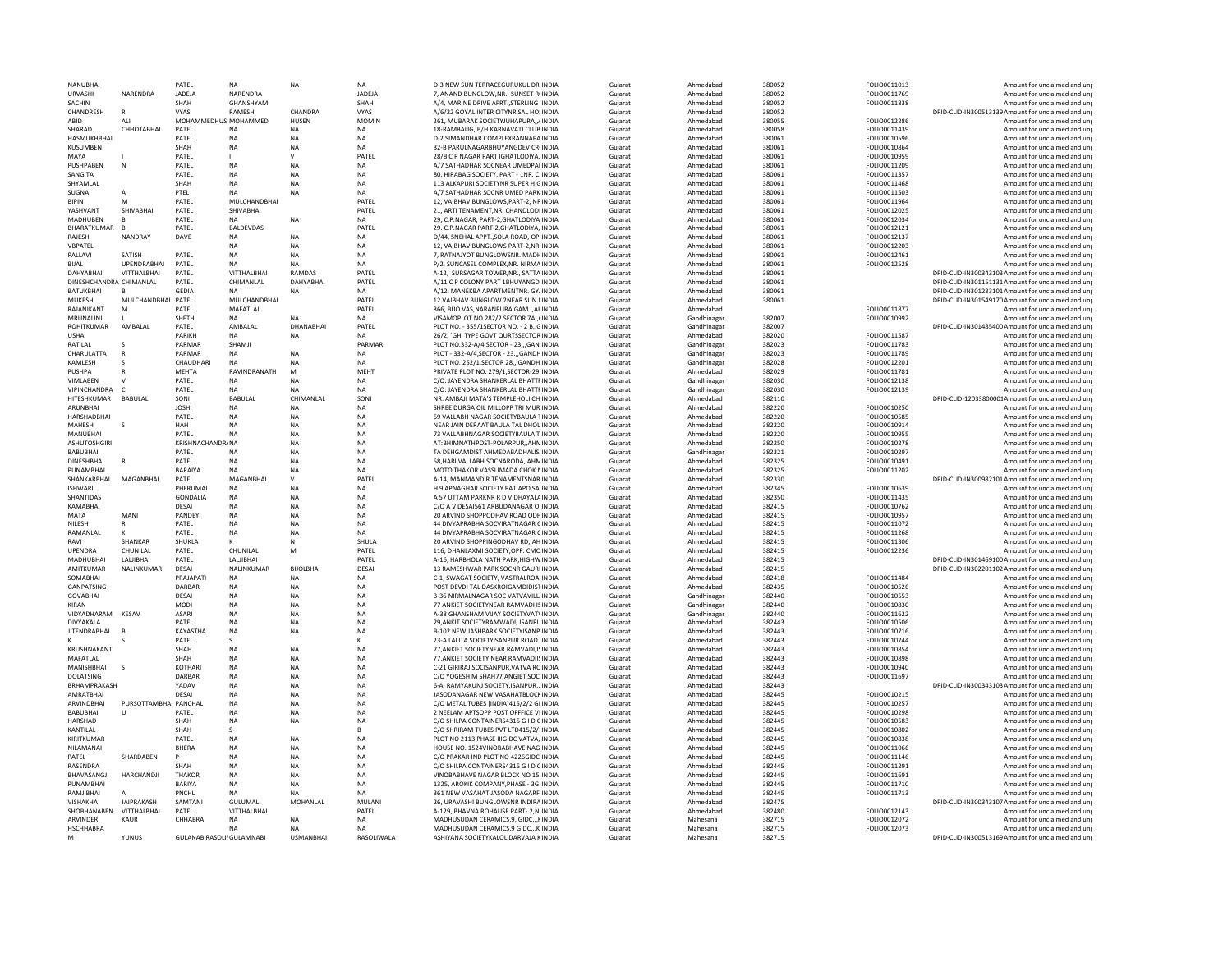| SATUJI                          | $\mathbf{J}$                    | DABHI                    | JAVANJI                     |                        | DABH                   | 33/B. M.K. SOCIETY.OPP.- V.P.J. HIGH INDIA                                      | Guiarat            | Gandhinagar             | 382721           | FOLIO0011832                 | Amount for unclaimed and uni                                                       |
|---------------------------------|---------------------------------|--------------------------|-----------------------------|------------------------|------------------------|---------------------------------------------------------------------------------|--------------------|-------------------------|------------------|------------------------------|------------------------------------------------------------------------------------|
| THE                             |                                 | SECRETARY                | <b>NA</b>                   | NΑ                     | <b>NA</b>              | C/O PATEL AIRTEMP (INDIA) LTD.805-INDIA                                         | Gujarat            | Gandhinaga              | 382721           | FOLIO0012617                 | Amount for unclaimed and un                                                        |
| KUNAL                           | MUKUNDRAY                       | ANAND                    | MUKUNDRAY                   | D.                     | ANAN                   | 2 SWASTIK SOCIETYBEHIND RAILWAY INDIA                                           | Guiarat            | Gandhinagar             | 382721           |                              | DPID-CLID-IN301774111Amount for unclaimed and unp                                  |
| KALYAN                          | <b>KUMAR</b>                    | CHOUDHURY                | <b>NA</b>                   | NΑ                     | <b>NA</b>              | ORIENT CERWOOLLAKHTAR,, GUJARA'INDIA                                            | Gujarat            | Gandhinagar             | 382775           | FOLIO0010761                 | Amount for unclaimed and unp                                                       |
| <b>AMRUTBHAI</b><br>SANJAYKUMAR |                                 | PATEL<br>PATEL           | <b>NA</b><br>NATVARBHAI     | <b>NA</b>              | <b>NA</b><br>PATEL     | NR WATER TANKTA VIJAPUR DIS. MEHNDIA<br>NAVO MADH PO LADOLTA VIJAPURD INDIA     | Guiarat<br>Guiarat | Gandhinagar<br>Mahesana | 382810<br>382840 | FOLIO0010218<br>FOLIO0013069 | Amount for unclaimed and uni<br>Amount for unclaimed and uni                       |
| <b>ASHISH</b>                   | <b>AMRITRHAI</b>                | PATFI                    | <b>NA</b>                   | <b>NA</b>              | <b>NA</b>              | C/O AMRITRHAI S PATFL 80 SARDAR INDIA                                           | Guiarat            | Gandhinagar             | 382845           | <b>FOLIO0010265</b>          | Amount for unclaimed and uni                                                       |
| KAPILA                          |                                 | PATEL                    | <b>NA</b>                   | NΑ                     | <b>NA</b>              | JIGAR INVESTMENTTA VIJAPUR DI MEINDIA                                           | Gujarat            | Gandhinagar             | 382845           | FOLIO0010808                 | Amount for unclaimed and unj                                                       |
| RUPIN                           | D.                              | PATFI                    | <b>NA</b>                   | <b>NA</b>              | <b>NA</b>              | <b>IIGAR INVESTMENTTA VIIAPUR DI MEINDIA</b>                                    | Guiarat            | Gandhinagar             | 382845           | FOLIO0011329                 | Amount for unclaimed and unj                                                       |
| <b>ISHVARBHAI</b>               | REVABHAI                        | PATEL                    | REVABHAI                    |                        | PATEL                  | AT&POST MANSA - SAJJANPURA.NEA INDIA                                            | Guiarat            | Gandhinagar             | 382845           | FOLIO0012049                 | Amount for unclaimed and uni                                                       |
| KANURHAI                        |                                 | PATFI                    | <b>HATHIBHAI</b>            |                        | PATFI                  | AT & POST. IAMBUDLTA: HIMATNAG INDIA                                            | Guiarat            | Sabar Kantha            | 383001           | <b>EOLIO0011998</b>          | Amount for unclaimed and uni                                                       |
| DILIP                           |                                 | <b>MODI</b>              | JAYANTILAL                  |                        | MODI                   | 13, SUMANGLAM SOCIETYALKAPURI INDIA                                             | Gujarat            | Sabar Kantha            | 383001           | FOLIO0012429                 | Amount for unclaimed and unp                                                       |
| <b>RAMILAREN</b>                |                                 | <b>DOSHI</b>             | <b>NA</b>                   | NA                     | <b>NA</b>              | TALOD VISHAL DENTAL CLINICMANININDIA                                            | Guiarat            | Sabar Kantha            | 383215           | FOLIO0011278                 | Amount for unclaimed and unj                                                       |
| PATEL                           | <b>JAYESH</b>                   | PRAVINBHAI               | <b>NA</b>                   | <b>NA</b>              | <b>NA</b>              | 245 MANTHIRA VALUAFALIYUA VATRINDIA                                             | Guiarat            | Sabar Kantha            | 383325           |                              | DPID-CLID-12033200016Amount for unclaimed and unp                                  |
| NAVNITLAL                       | <b>GORDHANDAS</b>               | PARIKH                   | GORDHANDAS                  |                        | <b>PARIKH</b>          | NAROTAM PARIRAMNI KHADKI KASB INDIA                                             | Guiarat            | Mahesana                | 384001           | FOLIO0012054                 | Amount for unclaimed and un                                                        |
| <b>JASHUBHAI</b>                |                                 | CHAUDHARI                | <b>NA</b>                   | <b>NA</b>              | <b>NA</b>              | C/O. MAYURI ENTERPRISEA-2. PARIKHNDIA                                           | Gujarat            | Mahesana                | 384001           | FOLIO0012457                 | Amount for unclaimed and unp                                                       |
| PRAHLADBHAI<br>HITENDRABHAI     | <b>HARIDAS</b>                  | CHAUDHARI<br>PATEL       | MANSINHBHAI                 | <b>NA</b>              | CHAUDHARI              | VILLAGE DELAPOST DELATALUKA MEHNDIA<br>LIONS GENERAL HOSPITALIAIL ROAD, INDIA   | Gujarat<br>Guiarat | Mahesana<br>Mahesana    | 384001<br>384002 | FOLIO0010626                 | DPID-CLID-IN301276304 Amount for unclaimed and unj<br>Amount for unclaimed and uni |
| <b>NIRAV</b>                    | KUMAR                           | RAINIKANTSHAH NA         | <b>NA</b>                   | NA                     | <b>NA</b><br><b>NA</b> | 14, ABHAY PARK SOCIETYDHARAM CINNDIA                                            | Gujarat            | Mahesana                | 384002           | FOLIO0011083                 | Amount for unclaimed and un                                                        |
| SAVITA                          | s.                              | PATEL                    | <b>NA</b>                   | <b>NA</b>              | <b>NA</b>              | 8 JIVADAYA SOCRADHANPUR ROAD,, INDIA                                            | Guiarat            | Mahesana                | 384002           | FOLIO0011405                 | Amount for unclaimed and uni                                                       |
| SITARAM                         | G                               | PATEL                    | <b>NA</b>                   | NΑ                     | <b>NA</b>              | 8 JIVADAYA SOCRADHANPUR ROAD,, INDIA                                            | Gujarat            | Mahesana                | 384002           | FOLIO0011471                 | Amount for unclaimed and unp                                                       |
| <b>VISHUNBHAI</b>               | $\mathsf{N}$                    | PATEL                    | NARANDAS                    |                        | PATEL                  | 11, TIRUPATI SOCIETY, MODHERA ROJINDIA                                          | Guiarat            | Mahesana                | 384002           | FOLIO0011906                 | Amount for unclaimed and uni                                                       |
| KANAIYALAL                      | VITHALDAS                       | KADIA                    | VITTHALDAS                  |                        | KADIA                  | 50, IST.KRIPA SOCIETY, MODHERA ROJINDIA                                         | Gujarat            | Mahesana                | 384002           | FOLIO0012057                 | Amount for unclaimed and un                                                        |
| APOLLO                          | <b>INDUSTRIES</b>               | ANDFINANCELTD NA         |                             | <b>NA</b>              | <b>NA</b>              | 212.A G.I.D.C. ESTATEMEHSANA INDIA                                              | Guiarat            | Mahesana                | 384002           | FOLIO0012607                 | Amount for unclaimed and uni                                                       |
| VIPUL                           | BABULAL                         | PATEL                    | <b>BABULAL</b>              |                        | PATEL                  | JIRUPATI TEXTILE6/7, JAYSHRE MARK INDIA                                         | Gujarat            | Mahesana                | 384009           | FOLIO0012367                 | Amount for unclaimed and unp                                                       |
| <b>MAGANI AI</b>                |                                 | PATFI                    | <b>NA</b>                   | <b>NA</b>              | <b>NA</b>              | MALAPARU DIST: MEHSANAOPP RA INDIA                                              | Guiarat            | Mahesana                | 384140           | <b>FOLIO0010900</b>          | Amount for unclaimed and uni                                                       |
| JASHAVANTBHAI RANCHHODDAS       |                                 | PRAJAPATI                | RANCHHODDAS                 |                        | PRAJAPAT               | MODH FALI, NEAR JAIN TEMPLE, (N.G. INDIA                                        | Gujarat            | Patan                   | 384151           | FOLIO0011954                 | Amount for unclaimed and un                                                        |
| DHAVAL                          | <b>BHARAT</b>                   | PATEL                    | <b>NA</b>                   | <b>NA</b>              | <b>NA</b>              | C/O N L PATELB NO 25.SARDAR SOCIEINDIA                                          | Guiarat            | Mahesana                | 384170           | FOLIO0010471                 | Amount for unclaimed and uni                                                       |
| MAHENDRABHAI JETHALAL           |                                 | PATEL                    | <b>NA</b>                   | <b>NA</b>              | <b>NA</b>              | C/O UMIYA TREDING COKHADIYA GA INDIA                                            | Gujarat            | Mahesana                | 384170           | FOLIO0010908                 | Amount for unclaimed and uni                                                       |
| <b>NITAREN</b>                  | <b>KAMI FSHRHA</b>              | PATFI                    | <b>NA</b>                   | NA                     | <b>NA</b>              | C/O UMIYA TREDING COKHADIYA GA INDIA                                            | Guiarat            | Mahesana                | 384170           | <b>FOLIO0011093</b>          | Amount for unclaimed and uni                                                       |
| RAMESHBHAI                      | JETHALAL                        | PATEL                    | <b>NA</b>                   | <b>NA</b>              | <b>NA</b>              | C/O UMIYA TREDING COKHADIYA GA INDIA                                            | Gujarat            | Mahesana                | 384170           | FOLIO0011274                 | Amount for unclaimed and uni                                                       |
| SARASVATI                       | GOVIND                          | PATFI                    | <b>NA</b>                   | <b>NA</b>              | <b>NA</b>              | <b>B 1 MAHAVIR SOCIETYNEAR BANK OFINDIA</b>                                     | Guiarat            | Mahesana                | 384170           | FOLIO0011376                 | Amount for unclaimed and un                                                        |
| VISHNUBHAI                      | JETHALAL                        | PATEL<br>SONI            | <b>NA</b>                   | <b>NA</b>              | <b>NA</b>              | C/O UMIYA TREDING COKHADIYA GA INDIA                                            | Gujarat            | Mahesana                | 384170           | FOLIO0011663                 | Amount for unclaimed and uni                                                       |
| RAJUBHAI<br>HANSABEN            | KANTIBHAI                       | PATEL                    | <b>BABULAL</b><br><b>NA</b> | <b>NA</b>              | SON<br><b>NA</b>       | MAIN BAZAR.AT POST, HARITMEHS INDIA<br>2. VIRKUNJ FLATSJAYVIRNAGAR SOCIETNDIA   | Gujarat            | Patan<br>Patan          | 384240<br>384265 | FOLIO0012381<br>FOLIO0010567 | Amount for unclaimed and unj                                                       |
| <b>HFFNA</b>                    |                                 | PATEL                    | <b>NA</b>                   | <b>NA</b>              | <b>NA</b>              | 9/B DEVPURI SOCIETYRAJMAHEL ROAINDIA                                            | Gujarat<br>Guiarat | Patan                   | 384265           | FOLIO0010598                 | Amount for unclaimed and unp<br>Amount for unclaimed and un                        |
| KANTI                           | BHAI                            | CHATURPATEL              | <b>NA</b>                   | <b>NA</b>              | <b>NA</b>              | 2, VIRKUNJ FLATSJAYVIRNAGAR SOCIEINDIA                                          | Guiarat            | Patan                   | 384265           | FOLIO0010793                 | Amount for unclaimed and unp                                                       |
| KANU                            |                                 | GAJJA                    | NΔ                          | <b>NA</b>              | <b>NA</b>              | 12/2 DEV PURI SOCIETYRAJMAHEL RCINDIA                                           | Gujarat            | Patan                   | 384265           | FOLIO0010803                 | Amount for unclaimed and unj                                                       |
| VIPUL                           | MAHASUKHLAL                     | <b>MODI</b>              | <b>NA</b>                   | NA                     | <b>NA</b>              | PINJARKOTCHACHARIA ROADN.G., PAINDIA                                            | Gujarat            | Patan                   | 384266           | FOLIO0011654                 | Amount for unclaimed and unp                                                       |
| MAFATLAI                        | RAMIIRHAI                       | PATEL                    | RAMJIBHAI                   |                        | PATEI                  | L.P.VAS MOTO MADH.AT&PO, KADA, INDIA                                            | Gujarat            | Mahesana                | 384305           | FOLIO0011857                 | Amount for unclaimed and un                                                        |
| HIRABEN                         |                                 | PATEL                    | <b>NA</b>                   | NΑ                     | <b>NA</b>              | 15, ARJUNNAGAR SOCIETYDHAROI COINDIA                                            | Guiarat            | Mahesana                | 384315           | FOLIO0010621                 | Amount for unclaimed and uni                                                       |
| <b>JAYANTILAL</b>               |                                 | PATEL                    | <b>NA</b>                   | NA                     | NA                     | 15, ARJUN NAGAR SOCIETYDHAROI C INDIA                                           | Gujarat            | Mahesana                | 384315           | FOLIO0010674                 | Amount for unclaimed and unp                                                       |
| YAGNESH                         |                                 | PATEL                    | <b>NA</b>                   | <b>NA</b>              | <b>NA</b>              | 15.ARJUN NAGAR SOCIETYDHAROI C(INDIA                                            | Guiarat            | Mahesana                | 384315           | FOLIO0011669                 | Amount for unclaimed and uni                                                       |
| <b>DASHARTH</b>                 |                                 | PATEL                    | SHANKARLAL                  |                        | PATEL                  | GOKUL ENTERPRISE14, NANAK PLAZA INDIA                                           | Gujarat            |                         | 384315           | FOLIO0012430                 | Amount for unclaimed and un                                                        |
|                                 |                                 |                          |                             |                        |                        |                                                                                 |                    | Mahesana                |                  |                              |                                                                                    |
| <b>BIPINKUMAR</b>               | KANTIRHA                        | PATFI                    | KANTIBHAI                   | KALIDAS                | PATFI                  | NEAR SHAKTI NAGARAT PO UMTAAT INDIA                                             | Guiarat            | Mahesana                | 384315           |                              | DPID-CLID-IN301276305 Amount for unclaimed and unp                                 |
| AMBALAL                         | SHAMBHUDAS                      | PATEL                    | <b>NA</b>                   | NA                     | <b>NA</b>              | SHAKTINAGAR MOTHAVATA VISNAG/INDIA                                              | Gujarat            | Mahesana                | 384320           | FOLIO0010207                 | Amount for unclaimed and unp                                                       |
| <b>HASMUKHBHAI</b>              | KESHAVLAL                       | PATEL                    | <b>NA</b>                   | <b>NA</b>              | <b>NA</b>              | SHAKTI NAGAR MOTHAVAVISNAGAR.INDIA                                              | Guiarat            | Mahesana                | 384320           | FOLIO0010594                 | Amount for unclaimed and uni                                                       |
| PATEL                           | <b>MANUBHA</b>                  | AMRUTLAL                 | <b>NA</b>                   | <b>NA</b>              | <b>NA</b>              | TEBAVALOMADHVISNAGAR DIST ME INDIA                                              | Guiarat            | Mahesana                | 384320           | FOLIO0011142                 | Amount for unclaimed and un                                                        |
| <b>JITENDRA</b>                 | <b>HIRJIBHAI</b>                | CHAUDHARY                | <b>HIRJIBHAI</b>            | <b>HARIBHAI</b>        | CHAUDHARY              | AT - JAGANATA - PALANPURJAGANAINDIA                                             | Guiarat            | Banas Kantha            | 385011           |                              | DPID-CLID-1204580000CAmount for unclaimed and un                                   |
| DANABHAI                        | BALVANTBHAI                     | PATEL                    | BALVANTBHAI                 | DHANABHAI              | PATEL                  | ANADNAGARPLOT NO 13AT&POST BHNDIA                                               | Gujarat            | <b>Banas Kantha</b>     | 385535           |                              | DPID-CLID-12019101007Amount for unclaimed and unp                                  |
| SHARMISTABEN                    | VIPINCHANDRA                    | SHAH                     | <b>NA</b>                   | <b>NA</b>              | <b>NA</b>              | <b>7 SHAKTI PARK SOCIETYCOLLEGE ROAINDIA</b>                                    | Guiarat            | Kheda                   | 387001           | FOLIO0011447                 | Amount for unclaimed and uni                                                       |
| NEHAK                           | <b>HARISHBHAI</b>               | PATEL                    | <b>NA</b>                   | <b>NA</b>              | <b>NA</b>              | 192. KRISHNA TOWNSHIPGUJ HSG BCINDIA                                            | Guiarat            | Kheda                   | 387001           |                              | DPID-CLID-12044400001Amount for unclaimed and unp                                  |
| <b>HETALBEN</b>                 |                                 | SHAH                     | <b>NA</b>                   | <b>NA</b>              | <b>NA</b>              | C/O KALIKUND BUILDERSSUBHASH RIINDIA                                            | Guiarat            | Anand                   | 388001           | FOLIO0010612                 | Amount for unclaimed and uni                                                       |
| RAJENDRABHAI                    | PUNJABHAI                       | MEHTA                    | PUNJABHAI                   | BHAILALBHAI            | <b>MEHTA</b>           | NAVI POLEKARAMSADTA ANAND AN/INDIA                                              | Gujarat            | Anand                   | 388325           |                              | DPID-CLID-1204470002CAmount for unclaimed and unp                                  |
| <b>DAHIBEN</b>                  |                                 | <b>MODI</b>              | <b>NA</b>                   | <b>NA</b>              | <b>NA</b>              | RAMBAG SOCIETYB/H G I D C., VISNACINDIA                                         | Guiarat            | Gandhinagar             | 388431           | FOLIO0010428                 | Amount for unclaimed and uni                                                       |
| <b>JANAKRHA</b><br>PANKAI       | PRABHUDAS<br><b>GORDHANBHAI</b> | PATEL                    | NA                          | NA                     | NA                     | SHAYOGI KHADKISUNDARNA - TA PETINDIA                                            | Gujarat            | Anand                   | 388480           |                              | DPID-CLID-1202550000CAmount for unclaimed and unp                                  |
| RAJENDRA                        | <b>GORDHANBHAI</b>              | PATEL<br>PATEL           | <b>NA</b><br><b>NA</b>      | NA<br><b>NA</b>        | <b>NA</b><br><b>NA</b> | NR GEB OFFICEAT-PO ANKLAV. TA BOINDIA<br>NR GEB OFFICEAT-PO ANKLAV. TA BOINDIA  | Gujarat            | Anand<br>Anand          | 388510<br>388510 | FOLIO0011121<br>FOLIO0011233 | Amount for unclaimed and un<br>Amount for unclaimed and uni                        |
| PADMA                           |                                 | SHAH                     | <b>NA</b>                   | <b>NA</b>              | <b>NA</b>              | C/O. D.P.SHAH.NR. PANJARAPOLE, ATINDIA                                          | Gujarat            | Anand                   | 388510           | FOLIO0012130                 | Amount for unclaimed and uni                                                       |
| SHREEPAL                        | ASHOK                           | SHAH                     | ASHOK                       |                        | KUMAR                  | IN BAZAR, AT: ANKLAV, AT: BORSAD, DINDIA                                        | Gujarat<br>Gujarat | Anand                   | 388510           | FOLIO0012131                 | Amount for unclaimed and unj                                                       |
| <b>HIREN</b>                    | <b>ASHOK</b>                    | SHAH                     | ASHOK                       |                        | <b>KUMAR</b>           | IN BAZAR, AT: ANKLAV, AT: BORSAD, DINDIA                                        | Guiarat            | Anand                   | 388510           | FOLIO0012132                 | Amount for unclaimed and un                                                        |
| FARAZDAKBHAI                    | <b>HAKIMUDDIN</b>               | BAIL                     | <b>NA</b>                   | <b>NA</b>              | <b>NA</b>              | 460 STATION ROADAMINA MANZIL NINDIA                                             | Guiarat            | Dahod                   | 389151           |                              | DPID-CLID-12013200007Amount for unclaimed and unp                                  |
| MUKESH                          | NATVARLAL                       | PATNI                    | NATVARLAL                   | PANNAI AI              | PATN                   | HANUMAN BAZARDAHODGUJARAT INDIA                                                 | Gujarat            | Dahod                   | 389151           |                              | DPID-CLID-IN300513157 Amount for unclaimed and uni                                 |
| PATEL                           | ROHITKUMAR                      | VIRABHAI                 | <b>NA</b>                   | <b>NA</b>              | <b>NA</b>              | SENADARIA GORADAPO-VADINA GOFINDIA                                              | Gujarat            | Panch Mahals            | 389230           |                              | DPID-CLID-12033200009 Amount for unclaimed and unp                                 |
| MANUBHAI                        | MULJIBHAI                       | DESAI                    | NA                          | <b>NA</b>              | NA                     | BANK FALIA, ARAD ROADPOST & TALIINDIA                                           | Gujarat            | Panch Mahals            | 389350           | FOLIO0010953                 | Amount for unclaimed and un                                                        |
| KESHA                           |                                 | PATEL                    | <b>NA</b>                   | <b>NA</b>              | <b>NA</b>              | VISHNU INDUSTRIAL WORKS.PRATAP INDIA                                            | Guiarat            | Vadodara                | 390004           | FOLIO0012135                 | Amount for unclaimed and uni                                                       |
| PARUL                           | KIRAN                           | PATEL                    | <b>NA</b>                   | NA                     | <b>NA</b>              | 39 / A MATRUKA SOCIETYOPP RANES INDIA                                           | Guiarat            | Vadodara                | 390007           | FOLIO0012962                 | Amount for unclaimed and uni                                                       |
| MRUDULABEN                      |                                 |                          | <b>NA</b>                   | <b>NA</b>              | <b>NA</b>              | WADIDALIA POLE NR POST OFFICE., V. INDIA                                        | Guiarat            | Vadodara                | 390017           | FOLIO0010989                 | Amount for unclaimed and uni                                                       |
| SHAILESH                        |                                 | PATEL                    | NA                          | <b>NA</b>              | NA                     | WADI VAYDA POLE,,,VADODARA                                                      | Gujarat            | Vadodara                | 390017           | FOLIO0011421                 | Amount for unclaimed and un                                                        |
| SAMARTH                         |                                 | MFHTA                    | $\mathsf{v}$                | M                      | FHTA                   | 138 AMIT NAGARVIP ROADBARODA (INDIA                                             | Guiarat            | Vadodara                | 390018           |                              | DPID-CLID-IN300513167 Amount for unclaimed and unp                                 |
| ASHISH                          |                                 | SONI                     | KANAIYALAL                  |                        | SONI                   | 24, RADHA BUNGLOWS, NR. GANGOTHNDIA                                             | Gujarat            | Vadodara                | 390021           | FOLIO0011989                 | Amount for unclaimed and unj                                                       |
| <b>INDIRABEN</b>                |                                 | PATEL                    | <b>NA</b>                   | <b>NA</b>              | <b>NA</b>              | NANA BAZARPO DABHOI, TA DABHOI INDIA                                            | Guiarat            | Vadodara                | 391110           | FOLIO0010631                 | Amount for unclaimed and uni                                                       |
| PRAKASHCHANDRA<br>SANJAY        |                                 | SHAH<br>PATFI            | <b>NA</b><br><b>NA</b>      | <b>NA</b><br><b>NA</b> | <b>NA</b><br><b>NA</b> | 515/120.SHETH FALIANR BALIA KAKA INDIA<br>AT NANA BAZARPO & TA DABHOIDIS. INDIA | Guiarat<br>Guiarat | Vadodara<br>Vadodara    | 391110<br>391110 | FOLIO0011177<br>FOLIO0011366 | Amount for unclaimed and uni<br>Amount for unclaimed and uni                       |
| SAIEDAHEMAD                     | <b>IBRAHIMBHAI</b>              | KHATR                    | <b>NA</b>                   | NA                     | <b>NA</b>              | AT - JUNI POST OFFICE, BLDG BODELI, INDIA                                       | Gujarat            | Vadodara                | 391135           |                              | DPID-CLID-1202870000CAmount for unclaimed and unp                                  |
| SURHASHRHAL                     | <b>GOVINDBHAI</b>               | PATFI                    | <b>NA</b>                   | <b>NA</b>              | <b>NA</b>              | KAMAI KUNI SHUKI ASHERINR NAVA IINDIA                                           | Guiarat            | Bharuch                 | 392001           | FOLIO0011498                 | Amount for unclaimed and unj                                                       |
| CHANDRAKANT                     |                                 | TADVI                    | KAMJIBHAI                   |                        | TADV                   | 30 GONGOTRIPARK SOCIETYLINK ROAINDIA                                            | Guiarat            | Bharuch                 | 392001           |                              | DPID-CLID-IN301127169 Amount for unclaimed and uni                                 |
| <b>NITAREN</b>                  | ROHIT                           | MFHTA                    | <b>NA</b>                   | NA                     | <b>NA</b>              | 2 A NISHA APPT NO 2GOPIPURA KAJI INDIA                                          | Guiarat            | Surat                   | 395001           | FOLIO0011094                 | Amount for unclaimed and uni                                                       |
| <b>GULABRAI</b>                 | <b>TIRTHDAS</b>                 | KARIA                    | <b>NA</b>                   | NΑ                     | <b>NA</b>              | J 542 J J MARKET SURAT<br><b>INDIA</b>                                          | Gujarat            | Surat                   | 395002           | FOLIO0010555                 | Amount for unclaimed and unp                                                       |
| M                               | KAILASH                         | <b>JAIN</b>              | <b>NA</b>                   | NA                     | <b>NA</b>              | 301 MAHAVEER DARSHAN OPP JAINS INDIA                                            | Gujarat            | Surat                   | 395002           | FOLIO0010892                 | Amount for unclaimed and unj                                                       |
| NARESH                          | <b>GUI ABRAI</b>                | KARIA                    | <b>NA</b>                   | NA                     | <b>NA</b>              | J 542 J J A C MARKETRING ROAD, SURINDIA                                         | Guiarat            | Surat                   | 395002           | FOLIO0011023                 | Amount for unclaimed and uni                                                       |
| <b>NISHA</b>                    | RAIKUMAR                        | KARIA                    | <b>NA</b>                   | <b>NA</b>              | <b>NA</b>              | C/O 1542 LLA C MARKETRING ROAD INDIA                                            | Guiarat            | Surat                   | 395002           | FOLIO0011090                 | Amount for unclaimed and un                                                        |
| RAJKUMAR                        | <b>TIRTHDAS</b>                 | KARIA                    | <b>NA</b>                   | <b>NA</b>              | <b>NA</b>              | J 542 J J A C MARKETRING ROAD. SURINDIA                                         | Gujarat            | Surat                   | 395002           | FOLIO0011252                 | Amount for unclaimed and unp                                                       |
| MOHAMAD<br>HARVADAN             | <b>ISMAIL</b>                   | <b>BAPORIYA</b><br>MFHTA | <b>NA</b><br><b>NA</b>      | <b>NA</b><br><b>NA</b> | NA<br><b>NA</b>        | 7/127. PARSIWADRANDERSURAT INDIA<br>C/17 AVANTI FLATS IIND FLOORBEHININDIA      | Gujarat<br>Guiarat | Surat<br>Surat          | 395005<br>395006 | FOLIO0010589                 | DPID-CLID-IN302599100 Amount for unclaimed and unp<br>Amount for unclaimed and unr |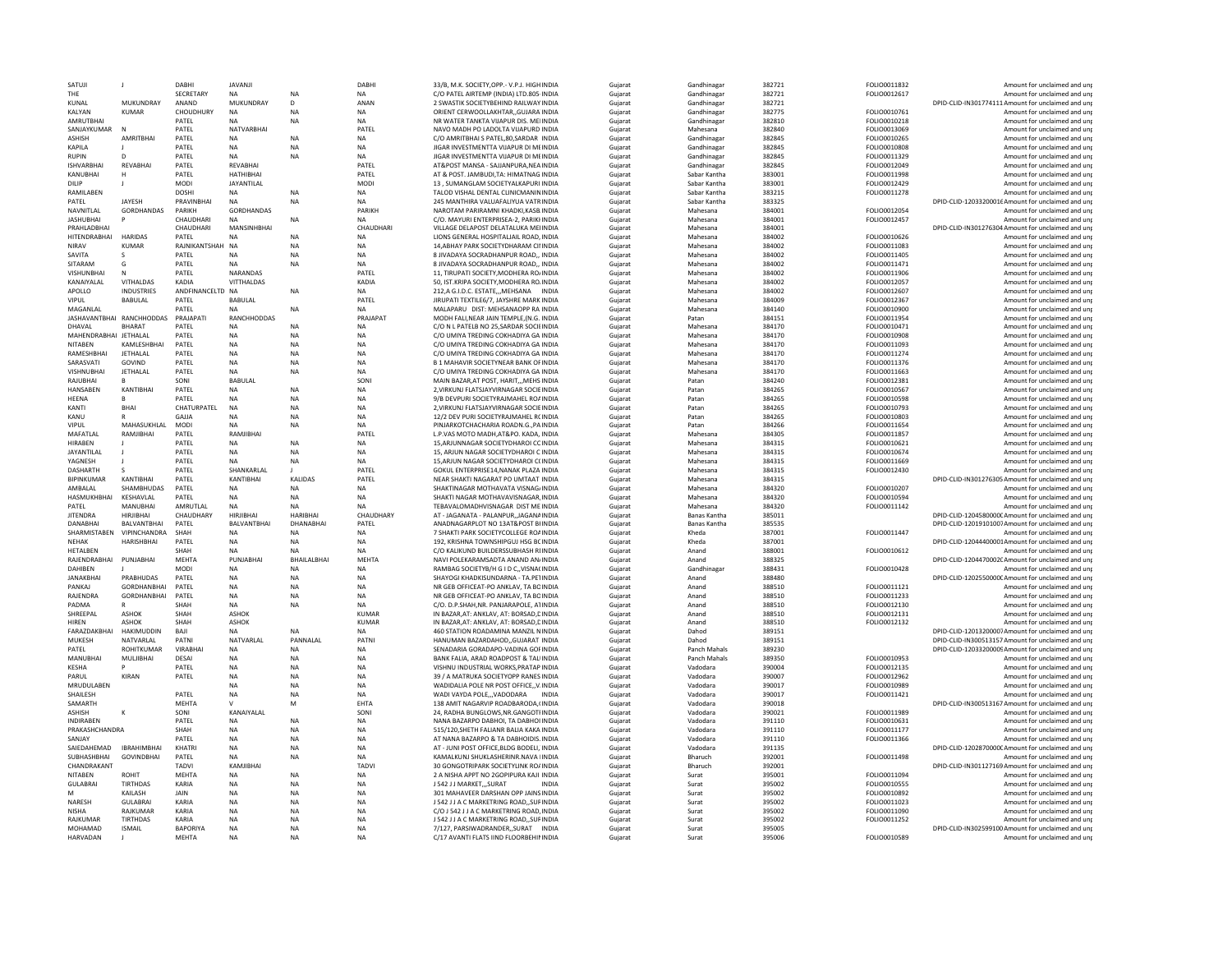| VIPULBHAI              | GHANSHYAMBHAI SUDANI   |                      | <b>NA</b>                | <b>NA</b>         | <b>NA</b>           | C/O. ABHISHEK MOTORS DRIVINGSCHINDIA                                          | Gujarat                    | Surat                | 395006           |               | DPID-CLID-12044400001Amount for unclaimed and unp                                                       |
|------------------------|------------------------|----------------------|--------------------------|-------------------|---------------------|-------------------------------------------------------------------------------|----------------------------|----------------------|------------------|---------------|---------------------------------------------------------------------------------------------------------|
| <b>ASHISH</b>          |                        | <b>JOSHI</b>         | <b>NA</b>                | <b>NA</b>         | <b>NA</b>           | B NO 111 SANGNA SOCB/H NAVYUG INDIA                                           | Guiarat                    | Surat                | 395009           | FOLIO0010266  | Amount for unclaimed and uni                                                                            |
| VIJAYKUMAR             | VASHANTBHAI            | <b>JADAV</b>         | VASHANTBHAI              | MAHADEVBHAI       | JADAV               | 38. AHURA NAGAR SOC.OPP BHULKA INDIA                                          | Gujarat                    | Surat                | 395009           |               | DPID-CLID-1203840000CAmount for unclaimed and unp                                                       |
| PARVATIBEN             | <b>I II FSHBHAI</b>    | PATFI                | HIRALAL                  | GANGDASBHAI       | PATFI               | 203A, SHREE COMPLEX, SWASTIK PARINDIA                                         | Gujarat                    | Surat                | 395017           |               | DPID-CLID-1204310000CAmount for unclaimed and uni                                                       |
| LILADEVI               |                        | MALI                 | <b>NA</b>                | <b>NA</b>         | <b>NA</b>           | D 104 VIRAJ APPARTMENTVAPI SILVAINDIA                                         | Dadar Nagar Haveli         | Dadar & Nagar Haveli | 396230           |               | DPID-CLID-1201330000CAmount for unclaimed and unp                                                       |
| SHANTILAL              | SHHOGARAMJ             | MALI                 | SHHOGARAMJI              | GAMNARAMJI        | MALI                | MAHALAXMI JEWLERS.SHOP NO-7, P/INDIA                                          | Dadar Nagar Haveli         | Dadar & Nagar Haveli | 396230           |               | DPID-CLID-IN302269112 Amount for unclaimed and un                                                       |
| PRADIP                 |                        | <b>BHAVSA</b>        | NA.                      | <b>NA</b>         | <b>NA</b>           | 403, PUJAAPARTMENTAMARDIP SOCI INDIA                                          | Guiarat                    | Navsari              | 396445           | FOLIO0011164  | Amount for unclaimed and uni                                                                            |
| DINESHKUMAR            | MOHANLAL               | SHAH                 | MOHANLAL                 | <b>HIRALAL</b>    | SHAH                | 501/SUNFLOWER APT5TH FLOOR ASHINDIA                                           | Gujarat                    | Navsari              | 396445           |               | DPID-CLID-IN300757107 Amount for unclaimed and uni                                                      |
| CHANDRAKANT            |                        | PATEL                | RANCHHODBHAI             | CHHIMABHAI        | PATEL               | AT AND PO KHAROLITA CHIKHLIDI NAINDIA                                         | Guiarat                    | Navsari              | 396570           |               | DPID-CLID-12013300005Amount for unclaimed and uni                                                       |
| ABDULMOHMED N          |                        | <b>JIVAI</b>         | <b>NA</b>                | NA                | NA                  | 11 AGIYARI HOME 1ST FLRNEAR FORTINDIA                                         | Maharashtra                | Mumbai City          | 400001           | FOLIO0010184  | Amount for unclaimed and un                                                                             |
| LAXMAN                 |                        | <b>BHERE</b>         | <b>NA</b>                | <b>NA</b>         | <b>NA</b>           | 6MILAN II FLOOR 189-191 PERINNAR INDIA                                        | Maharashtra                | Mumbai City          | 400001           | FOLIO0011702  | Amount for unclaimed and uni                                                                            |
| MAHADEV                |                        | RAJAPKAR             | <b>NA</b>                | <b>NA</b>         | NA                  | 6 MILAN 2ND FLOOR189/191 PERIN NINDIA                                         | Maharashtra                | Mumbai City          | 400001           | FOLIO0011703  | Amount for unclaimed and uni                                                                            |
| KIRIT                  |                        | SHAH                 | CHANDULAL                |                   | SHAH                | 22/24. ANANTWADI.5TH FLOOR R.NCINDIA                                          | Maharashtra                | Mumbai City          | 400002           | FOLIO0011874  | Amount for unclaimed and uni                                                                            |
| <b>JAYPRAKASH</b>      |                        | BARBHAYA             | NA                       | NA                | NA                  | 117, BAPLI KHOTE STREET,,, MUMBAI INDIA                                       | Maharashtra                | Mumbai City          | 400003           | FOLIO0010688  | Amount for unclaimed and un                                                                             |
| <b>KAMI ARFN</b>       | к                      | PATFI                | <b>NA</b>                | <b>NA</b>         | <b>NA</b>           | 142   ALBAVA TEMPLE FIRST FLOORBHNDIA                                         | Maharashtra                | Mumbai City          | 400004           | EQLIO0010769  | Amount for unclaimed and uni                                                                            |
| RAJU                   |                        | PATEL                | <b>NA</b>                | NA                | <b>NA</b>           | 142 LALBAVA TEMPLE FIRST FLOORR INDIA                                         | Maharashtra                | Mumbai City          | 400004           | FOLIO0011256  | Amount for unclaimed and uni                                                                            |
| RANA                   | SHANBAR                | PRASAD               | <b>VISHNU</b>            | DAYAL             | PRASAD              | H-28, BADHWAR PARK, COLABA MU INDIA                                           | Maharashtra                | Mumbai City          | 400005           | FOLIO0012217  | Amount for unclaimed and uni                                                                            |
| <b>AJANTA</b>          | CHETAN                 | <b>VORA</b>          | <b>NA</b>                | <b>NA</b>         | <b>NA</b>           | 151 B MAKER TOWERS85 CAFFE PAR/INDIA                                          | Maharashtra                | Mumbai City          | 400005           |               | DPID-CLID-IN301436107 Amount for unclaimed and uni                                                      |
| RAOIIBHAI              | SOMABHAI               | PATFI                | <b>NA</b>                | <b>NA</b>         | <b>NA</b>           | PUNCHSHILLA FLAT 1282 WALKESHWINDIA                                           | Maharashtra                | Mumbai City          | 400006           | FOI IO0011290 | Amount for unclaimed and uni                                                                            |
|                        |                        |                      |                          |                   |                     |                                                                               |                            |                      |                  |               |                                                                                                         |
| ABBAS                  | AKBARALI               | CHITALWALA           | NA                       | NA                | <b>NA</b>           | 25/27 MATIWALA BLDG, 1ST FLOORR INDIA                                         | Maharashtra                | Mumbai City          | 400009           | FOLIO0010183  | Amount for unclaimed and unp                                                                            |
| AMRUTLAL               |                        | <b>BHAGAT</b>        | <b>NA</b>                | <b>NA</b>         | <b>NA</b>           | 50, DEVJI RATANSEY MARGMASJID BLINDIA                                         | Maharashtra                | Mumbai City          | 400009           | FOLIO0010219  | Amount for unclaimed and unj                                                                            |
| SAJJAD                 | AKBARALI               | <b>BHARMAL</b>       | <b>NA</b>                | <b>NA</b>         | <b>NA</b>           | MATIWALA BLDG.25/27 1ST FLOORR.INDIA                                          | Maharashtra                | Mumbai City          | 400009           | FOLIO0011346  | Amount for unclaimed and uni                                                                            |
| <b>KUSHAL</b>          | DATTATRAY              | SHETGE               | DATTATRAY                |                   | SHETGE              | TARACHAND BUILDING NO.2 ROOM UNDIA                                            | Maharashtra                | Mumbai City          | 400010           |               | DPID-CLID-1201120100CAmount for unclaimed and uni                                                       |
| MANISH                 |                        | SAURASTRI            | <b>NA</b>                | NA                | NA                  | 74/F VENUS APARTMENT, WORLI SEA INDIA                                         | Maharashtra                | Mumbai City          | 400018           |               | DPID-CLID-IN302470402 Amount for unclaimed and unp                                                      |
| ANJALI                 | <b>DHIRFN</b>          | SONI                 | DHIRFN                   |                   | SONI                | 13 / A-6 . SINDHI COLONYSION (WESTINDIA                                       | Maharashtra                | Mumbai City          | 400022           |               | DPID-CLID-1302340000CAmount for unclaimed and unj                                                       |
| SUNANDA                | SAVALARAM              | KADAM                | SAVALARAM                | LADU              | KADAM               | ABHINAV MILIND CO.OP.HOUSINGSOINDIA                                           | Maharashtra                | Mumbai City          | 400024           | FOLIO0012446  | Amount for unclaimed and uni                                                                            |
| MADHUSUDAN             | KESHAV                 | WELANKAR             | <b>NA</b>                | <b>NA</b>         | <b>NA</b>           | V S A CASHE ROAD BEHINDPORTUGU INDIA                                          | Maharashtra                | Mumbai City          | 400028           | FOLIO0010895  | Amount for unclaimed and un                                                                             |
| KANGA                  | RUMY                   | KAWAS                | KANGA                    |                   | KAWAS               | ATMAJ APTS. FLAT NO. 1404,94-C. ALINDIA                                       | Maharashtra                | Mumbai Suburban      | 400036           | FOLIO0012060  | Amount for unclaimed and unp                                                                            |
| MANISH                 |                        | ARORA                | GOPAL                    | <b>KRISHAN</b>    | ARORA               | A/403 4TH FLOOR PARIWAR CO OPH(INDIA                                          | Maharashtra                | Mumbai City          | 400042           |               | DPID-CLID-IN300513146 Amount for unclaimed and unp                                                      |
| DIJU                   |                        | <b>JOSEPH</b>        | $\vee$                   |                   | <b>JOSEPH</b>       | ACR DEPT BATUBOI & CO LTDBATUB/INDIA                                          | Maharashtra                | Mumbai City          | 400043           | FOLIO0010480  | Amount for unclaimed and uni                                                                            |
| AARTI                  |                        | <b>JUMANI</b>        | <b>NA</b>                | <b>NA</b>         | <b>NA</b>           | 2 JEEVANDEEP11TH 26THROAD KHAFINDIA                                           | Maharashtra                | Mumbai City          | 400052           | FOLIO0010182  | Amount for unclaimed and un                                                                             |
| FAWAZ                  | ABDULKHADER            | ARKUL                | ABDULKHADER              |                   | ARKUL               | 102. BASERA APT.VAKOLA VILLAGE R(INDIA                                        | Maharashtra                | Mumbai City          | 400055           |               | DPID-CLID-1205480000CAmount for unclaimed and unp                                                       |
| DIPIKA                 | MAHESH                 | RAMPARIA             | MAHESH                   | D                 | RAMPARIA            | A-11, PARLE COLONY CHS, SAHAKAR R INDIA                                       | Maharashtra                | Mumbai City          | 400057           |               | DPID-CLID-1204780000CAmount for unclaimed and un                                                        |
| MAMTA                  |                        | <b>KFWAI RAMANI</b>  | <b>NA</b>                | <b>NA</b>         | <b>NA</b>           | 53 BWING RNA SHOPPING ARLADELOINDIA                                           | Maharashtra                | Mumbai City          | 400058           | FOLIO0010923  | Amount for unclaimed and uni                                                                            |
| <b>VINCENT</b>         | GABRIEL                | <b>KARKADA</b>       | <b>NA</b>                | <b>NA</b>         | <b>NA</b>           | C/404 HILL VIEW CO-OP HSGMILITAR INDIA                                        | Maharashtra                | Mumbai City          | 400059           | FOLIO0011641  | Amount for unclaimed and uni                                                                            |
| DOLCIE                 | <b>HENRY</b>           | <b>RODRIGUES</b>     | GEORGE                   | <b>FRANCIS</b>    | DIAS                | 204 SILVER BELIEJ B NAGARAHDHERI INDIA                                        | Maharashtra                |                      | 400059           |               | DPID-CLID-12044700011Amount for unclaimed and uni                                                       |
| NAMITA                 | KELKAR                 | <b>BALWANT</b>       |                          |                   | <b>NA</b>           | 3/ DHARAI CHAWL P P DLAS COM1ST INDIA                                         | Maharashtra                | Mumbai City          | 400060           |               | Amount for unclaimed and uni                                                                            |
|                        |                        |                      | <b>NA</b>                | NA<br><b>NA</b>   | <b>NA</b>           |                                                                               |                            | Mumbai Suburban      | 400062           | FOLIO0011010  |                                                                                                         |
| GUNVANT                |                        | COAN                 | <b>NA</b>                |                   |                     | 7/61 PIRAMAI NAGAR S V RDGORFGAINDIA                                          | Maharashtra                | Mumbai Suburban      |                  | FOLIO0010556  | Amount for unclaimed and uni                                                                            |
| KUNJUMON               | PATTARI                | KUNNATH              | <b>NA</b>                | <b>NA</b>         | NA                  | 75A DATTTANI PARK BLDG NO 2BOR INDIA                                          | Maharashtra                | Mumbai City          | 400066           | FOLIO0010860  | Amount for unclaimed and uni                                                                            |
| CHANCAL                | DEVI                   | VINODKUMARJAIN VINOD |                          | <b>KUMAR</b>      | JAIN                | D/601. SHANTIDWARSHANTIVAN. NE INDIA                                          | Maharashtra                | Mumbai City          | 400066           |               | DPID-CLID-IN302603100 Amount for unclaimed and unp                                                      |
| NANDLAL                |                        | PATEL                | <b>NA</b>                | NA                | <b>NA</b>           | 8/C AMIVARSHAOPP SYNDICATE BANINDIA                                           | Maharashtra                | Mumbai City          | 400067           | FOLIO0011011  | Amount for unclaimed and unp                                                                            |
| SANDEEP                |                        | <b>JAIN</b>          | <b>NA</b>                | <b>NA</b>         | <b>NA</b>           | 5 SNEH SADANRATTAN NAGARBORIVINDIA                                            | Maharashtra                | Mumbai City          | 400068           | FOLIO0011352  | Amount for unclaimed and un                                                                             |
| KIRAN                  |                        | THAKWANI             | NA                       | NA                | <b>NA</b>           | 101/A SRINATH APPT 1ST FLOORKAN INDIA                                         | Maharashtra                | Mumbai City          | 400068           | FOLIO0011701  | Amount for unclaimed and uni                                                                            |
| TARUN                  |                        | <b>BARAI</b>         | NA                       | NA                | <b>NA</b>           | 303 FLYOVER APT12A TELIGALI BOMEINDIA                                         |                            |                      | 400069           | FOLIO0011558  |                                                                                                         |
|                        |                        |                      |                          |                   |                     |                                                                               | Maharashtra                | Mumbai City          |                  |               | Amount for unclaimed and un                                                                             |
| PRASHANT               |                        | PATIL                | <b>NA</b>                | <b>NA</b>         | <b>NA</b>           | C/O AUTO MOLIVE MFN LTDP.BOX N(INDIA                                          | Maharashtra                | Mumbai City          | 400070           | FOLIO0011182  | Amount for unclaimed and uni                                                                            |
| NASEEM                 |                        | SAYED                | <b>NA</b>                | <b>NA</b>         | <b>NA</b>           | 47/5 HASIM NAGAR KURLA (W)KAJUFINDIA                                          | Maharashtra                | Mumbai City          | 400072           | FOLIO0011030  | Amount for unclaimed and un                                                                             |
| SOMWANSHI              | KIRAN                  | A                    | ARJUN                    | YASHWANTRAO       | SOMWANSHI           | FLAT NO 203 2ND FLOOR B WINGAT LINDIA                                         | Maharashtra                | Mumbai City          | 400072           |               | DPID-CLID-IN300513160 Amount for unclaimed and unp                                                      |
| <b>JAY</b>             |                        |                      | KIRIT                    |                   |                     | 1302 NILGIRI NEELKANTH VIHARKURLINDIA                                         |                            | Mumbai City          |                  |               |                                                                                                         |
| <b>KIRAN</b>           |                        | JADEJA               |                          | G                 | JADEGA              | 3/7 LAXMI CHHAYA CHAWLKOKANNAINDIA                                            | Maharashtra<br>Maharashtra | Mumbai City          | 400077           |               | DPID-CLID-12049400002Amount for unclaimed and un<br>DPID-CLID-IN300644101 Amount for unclaimed and uni  |
| RAJARAM                | CHANDRAKANT            | PRABHU<br>VALTE      | CHANDRAKANT<br><b>NA</b> |                   | PRABHU<br><b>NA</b> | D-6/8 PARK SITE MUNI COLONYVIKHFINDIA                                         |                            |                      | 400078<br>400079 | FOLIO0011230  |                                                                                                         |
|                        |                        |                      |                          | NA                |                     |                                                                               | Maharashtra                | Mumbai City          |                  |               | Amount for unclaimed and unp                                                                            |
| CHIRAG                 | PRATAPRAI              | PANDYA               | <b>NA</b>                | <b>NA</b>         | <b>NA</b>           | 14-D RIDDHI SIDDHI APPTSS.N.ROAD.INDIA                                        | Maharashtra                | Mumbai City          | 400080           | FOLIO0010425  | Amount for unclaimed and uni                                                                            |
| PRASAD                 | GAJANAN                | VAIDYA               | <b>NA</b>                | NA                | NA                  | F/47 PALM ACRESM.P.ROAD ,MULUNINDIA                                           | Maharashtra                | Mumbai City          | 400081           | FOLIO0011181  | Amount for unclaimed and un                                                                             |
| SANDESH                | VISHWANATH             | SAWANT               | VISHWANATH               | TAWAJ             | SAWANT              | B2/405 VRINDHAVAN DHAMGAVANPINDIA                                             | Maharashtra                | Mumbai City          | 400081           |               | DPID-CLID-IN300513114 Amount for unclaimed and unp                                                      |
| DAYABHAI               | AMBALAL                | PATEL                | <b>NA</b>                | <b>NA</b>         | <b>NA</b>           | 17-A MUNZAL NAGAR 2EASTERN EXP INDIA                                          | Maharashtra                | Mumbai City          | 400083           | FOLIO0010449  | Amount for unclaimed and uni                                                                            |
|                        | N                      | RADHAKRISHA          | N                        | R.                | <b>ACHAR</b>        | 803. 4C BUILDING DAMODAR PARKG INDIA                                          | Maharashtra                | Mumbai City          | 400086           | FOLIO0011109  | Amount for unclaimed and uni                                                                            |
| <b>HITESH</b>          | UDYAN                  | DANGODARA            | <b>NA</b>                | <b>NA</b>         | <b>NA</b>           | FLAT NO 411 L B S MARGOPP POLICE INDIA                                        | Maharashtra                | Mumbai City          | 400086           |               | DPID-CLID-12033200052Amount for unclaimed and uni                                                       |
| SANIAY                 | <b>BABAN</b>           | VAITY                | <b>BABAN</b>             | HIRAIL            | VAITY               | VAITY HOUSE NO 4/15DEONAR VILLAINDIA                                          | Maharashtra                | Mumbai City          | 400088           |               | DPID-CLID-IN300513139 Amount for unclaimed and uni                                                      |
| RAMKISHORE             |                        | BIYANI               | <b>NA</b>                | <b>NA</b>         | <b>NA</b>           | YOGI KRIPA D 27 005 YOGI NAGARBOINDIA                                         | Maharashtra                | Mumbai City          | 400091           | FOLIO0011279  | Amount for unclaimed and uni                                                                            |
| PRUTHVISHKUMAR         |                        | DAVE                 | <b>NA</b>                | <b>NA</b>         | <b>NA</b>           | 4 SAMTA FACTORY LANEBORIVLI WESINDIA                                          | Maharashtra                | Mumbai City          | 400092           | FOLIO0011199  | Amount for unclaimed and unj                                                                            |
| <b>ROSHNI</b>          | LALLUBHAI              | PATEL                | <b>NA</b>                | NA                | <b>NA</b>           | 202 ARPAN APPVAZIRANAKA BORIW/INDIA                                           | Maharashtra                | Mumbai City          | 400092           | FOLIO0011325  | Amount for unclaimed and unp                                                                            |
| SHANTABEN              | LALLUBHAI              | PATEL                | <b>NA</b>                | <b>NA</b>         | <b>NA</b>           | 202 ARPAN APPVAZIRANAKA BORIWAINDIA                                           | Maharashtra                | Mumbai City          | 400092           | FOLIO0011432  | Amount for unclaimed and uni                                                                            |
| SURESH                 |                        | WANKHEDE             | <b>NA</b>                | <b>NA</b>         | <b>NA</b>           | 16 ADINATH APARTMENTKASTUR PA INDIA                                           | Maharashtra                | Mumbai City          | 400092           | FOLIO0011527  | Amount for unclaimed and unp                                                                            |
| KUNNATH                | <b>KRISHNA</b>         | <b>MENON</b>         | NΔ                       | NA                | <b>NA</b>           | D8/62 GREEN FIELDSMAHAKALI CAVEINDIA                                          | Maharashtra                | Mumbai City          | 400093           | FOLIO0010861  | Amount for unclaimed and unj                                                                            |
| LOVAN                  | <b>JASRAJ</b>          | GOLECHAHUR           | JASRAJ                   |                   | GOLECHA             | 502. MATASHREE APARTMENT.A K RCINDIA                                          | Maharashtra                | Mumbai City          | 400099           |               | DPID-CLID-1204780000CAmount for unclaimed and unp                                                       |
| NASARUDDIN             |                        | KAROVALIA            | NA                       | NA                | <b>NA</b>           | 308/23 JYOT APT SULTANABADJOGESINDIA                                          | Maharashtra                | Mumbai City          | 400102           | FOLIO0011029  | Amount for unclaimed and un                                                                             |
| AMOL                   | GAJANAN                | VAIDYA               | <b>NA</b>                | <b>NA</b>         | <b>NA</b>           | A-101 ANANDVAN CO OP HSG SOC AIINDIA                                          | Maharashtra                | Thane                | 400601           | FOLIO0010213  | Amount for unclaimed and uni                                                                            |
| VENKATA                | KRISHNAN               | NARASIMHAN           | В                        |                   | NARASIMHAN          | BUILDING F 2 DOOR NO 3 FIRST FSEC'INDIA                                       | Maharashtra                | Thane                | 400614           | FOLIO0011615  | Amount for unclaimed and un                                                                             |
|                        |                        | SURESH               | V                        |                   | VISWANATHAN         | B-20, GROUND FLOOR, RAILWAY QUAINDIA                                          | Maharashtra                | Thane                | 400703           | FOLIO0011855  | Amount for unclaimed and un                                                                             |
| <b>BINDHU</b>          |                        | SURESH               | $\vee$                   |                   | SURESH              | B-20, GROUND FLOOR, RAILWAY COL(INDIA                                         | Maharashtra                | Thane                | 400703           | FOLIO0012251  | Amount for unclaimed and un                                                                             |
|                        |                        | <b>SURESH</b>        |                          |                   | <b>ISWANATHAN</b>   | B-20. GROUND ELOOR RAILWAY COLUNDIA                                           | Maharashtra                | Thane                | 400703           | FOLIO0012252  | Amount for unclaimed and uni                                                                            |
|                        |                        | <b>KUMAR</b>         | SATISH                   |                   |                     |                                                                               |                            | Thane                |                  | FOLIO0012410  |                                                                                                         |
| KRISHAN<br>PRAVEEN     | ANTHU                  | MOOLYA               | ANTHU                    | К                 | CHANDRA<br>MOOLYA   | 602-B, ABHISHEK CHEDDA COMPLEXLINDIA<br>FLAT NO 212 A WING SECTOR - BRNAINDIA | Maharashtra<br>Maharashtra | Thane                | 401107<br>401107 |               | Amount for unclaimed and unp<br>DPID-CLID-IN303116104 Amount for unclaimed and unp                      |
|                        | MITUL                  | KANSARA              | AMRUTLAL                 |                   | <b>BALSARA</b>      | H 8 SHANTI NAGAR CHSOPP SAINATHNDIA                                           | Maharashtra                | Thane                |                  |               |                                                                                                         |
| POONAM<br>SHOBHA       | <b>IAGADEESH</b>       |                      | <b>LAKSHMINARAYAN</b>    |                   | <b>SHASTR</b>       | G 7 OUFFNYS CROWN APTSVANFUM INDIA                                            | Goa                        | South Goa            | 401209<br>403601 |               | DPID-CLID-12033500008 Amount for unclaimed and unj<br>DPID-CLID-12033500005Amount for unclaimed and uni |
|                        |                        |                      |                          |                   |                     |                                                                               |                            |                      |                  |               |                                                                                                         |
| RAJESH                 |                        | KUMAR                | DEOLAL                   | c.                | SAH                 | NEEL SANKUL BLDG NO 2FLAT NO 20 INDIA                                         | Maharashtra                | Raigad               | 410218           |               | DPID-CLID-IN301774144 Amount for unclaimed and unp                                                      |
| <b>IUNAWAT</b>         | <b>LILA</b>            | CHAMPALAL            | D.                       |                   | URANA               | B 2/102 HERMES HERITAGEPHASE 2 SINDIA                                         | Maharashtra                | Pune                 | 411006           |               | DPID-CLID-IN300513127 Amount for unclaimed and unr                                                      |
| AARATI                 |                        | <b>JADHAV</b>        | <b>NA</b>                |                   | <b>NA</b>           | BLDG 15/FLAT10, ANANDNAGARPAU INDIA                                           | Maharashtra                | Pune                 | 411029           | FOLIO0010181  | Amount for unclaimed and uni                                                                            |
| RANADIVE               | SNFHA                  | AMOL                 | KRISHNA                  | PANDURANG         | <b>DAFI APURKAR</b> | PLOT NO E/2 SARAS HOUSING SOCIETINDIA                                         | Maharashtra                | Pune                 | 411044           |               | DPID-CLID-IN300513136 Amount for unclaimed and uni                                                      |
| RAJESH                 | DHANRAJ                | RATHI                | DHANRAJ                  | MALCHAND          | RATHI               | SE NO 13/2SUKHSAGAR NAGARKATR/INDIA                                           | Maharashtra                | Pune                 | 411046           |               | DPID-CLID-1205140000CAmount for unclaimed and unp                                                       |
| MANIU                  | RAJESH                 | RATHI                | AMBAI AI                 | <b>GORDHAN</b>    | SONI                | S.NO. 16/2, DATTA DIGAMBAR SOCSLINDIA                                         | Maharashtra                | Pune                 | 411046           |               | DPID-CLID-1205140000CAmount for unclaimed and unp                                                       |
| SANGITA                | MAGRAI                 | RATHI                | MAGRAI                   |                   | RATHI               | S NO 13/2, 16/2SUKHSAGAR ROADKAINDIA                                          | Maharashtra                | Pune                 | 411046           |               | DPID-CLID-1205140000CAmount for unclaimed and unp                                                       |
| <b>BHOSALE</b>         | <b>JAYANT</b>          | SHAMRAO              | s                        |                   | HOAI F              | <b>F16 VIDYA VIHARPANKHA BAWADI RJINDIA</b>                                   | Maharashtra                | Solapur              | 413001           |               | DPID-CLID-IN300513145 Amount for unclaimed and uni                                                      |
| KIRAN                  | NARSINGDAS             | ZANWAR               | <b>NA</b>                | <b>NA</b>         | <b>NA</b>           | SITARAM NAGARTQ LATUR, LATUR INDIA                                            | Maharashtra                | Latur                | 413512           |               | DPID-CLID-12028700001Amount for unclaimed and unp                                                       |
| BASWARAJ<br>DATTATRAYA | SHIVRAMAPPA<br>RAMBHAU | CHANAGE<br>KUL       | <b>NA</b><br>RAMBHAU     | <b>NA</b><br>YADU | <b>NA</b><br>KUL    | BASHWESHWAR GALLINR UDAY TALKINDIA<br>24 4 SHIKSHAK SOSAYATIDAUNDA ANINDIA    | Maharashtra<br>Maharashtra | Latur<br>Pune        | 413517<br>413801 | FOLIO0010312  | Amount for unclaimed and unp<br>DPID-CLID-12019101024Amount for unclaimed and unp                       |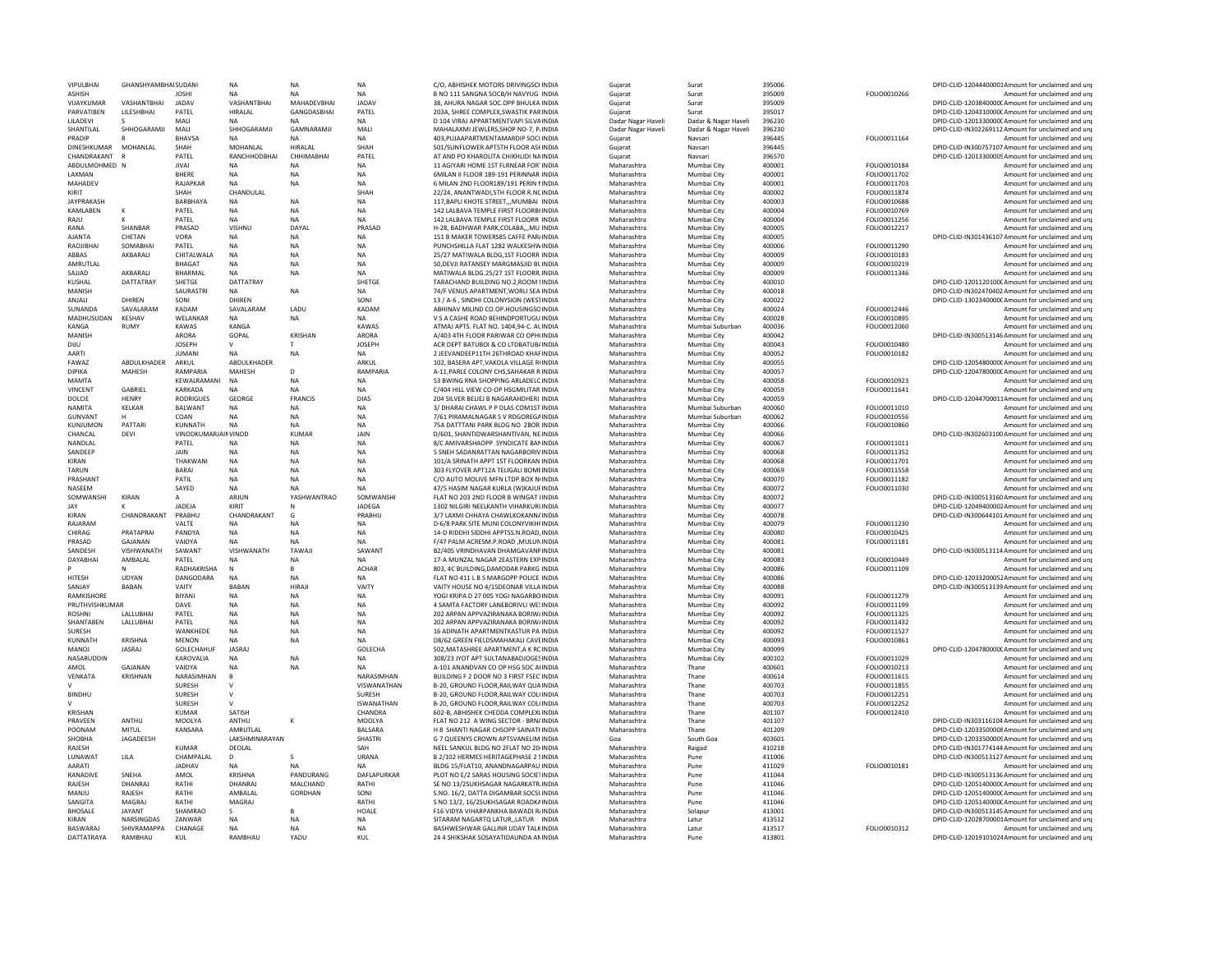| KANHAIYALAL                 |                       | CHANDWANI                     | NA                          | <b>NA</b>                     | <b>NA</b>                    | B.NO.5, SADHU VASWANI SOCIETYSA INDIA                                           | Maharashtra                      | AhmedNagar                                       | 414001           | FOLIO0010785                 | Amount for unclaimed and unp                                                                           |
|-----------------------------|-----------------------|-------------------------------|-----------------------------|-------------------------------|------------------------------|---------------------------------------------------------------------------------|----------------------------------|--------------------------------------------------|------------------|------------------------------|--------------------------------------------------------------------------------------------------------|
| RAJENDRA                    |                       | <b>MUNOT</b>                  | <b>NA</b>                   | <b>NA</b>                     | <b>NA</b>                    | DALMANDAIAHMEDNAGAR<br><b>INDIA</b>                                             | Maharashtra                      | AhmedNagar                                       | 414001           | FOLIO0011234                 | Amount for unclaimed and unr                                                                           |
| RASHMI                      |                       | CHANDWANI                     | <b>NA</b>                   | <b>NA</b>                     | <b>NA</b>                    | B NO 5 SADHU VASWANI SOCIETYSAVINDIA                                            | Maharashtra                      | AhmedNagar                                       | 414001           | FOLIO0011293                 | Amount for unclaimed and un                                                                            |
| RAMESH<br>RUPALI            | RANJIT                | JADHAV<br>GUJAR               | <b>NA</b><br>CHIMASAHEB     | <b>NA</b><br>HINDURAO         | <b>NA</b><br>MULIK           | JUNIOR ENGINEER, M.S.E.B.AT SONAIINDIA<br>OPP RANAPRATAP NAGAROLD SHUSHINDIA    | Maharashtra<br>Maharashtra       | AhmedNagar<br>Satara                             | 414105<br>415002 | FOLIO0011271                 | Amount for unclaimed and unr<br>DPID-CLID-IN301774159 Amount for unclaimed and unp                     |
| ΑΡΡΑΥΥΑ                     | <b>NAGAPPA</b>        | <b>BARAGALL</b>               | <b>NAGAPPA</b>              | <b>BHIMAPPA</b>               | <b>BARAGALI</b>              | A-4 SANCHAR COLONY NEW SHAHUPINDIA                                              | Maharashtra                      | Kolhapur                                         | 416001           |                              | DPID-CLID-12030000003Amount for unclaimed and un                                                       |
| <b>MAHESH</b>               |                       | POTADA                        |                             | $\mathbf{v}$                  | POTADA                       | A/P C NO. 578.KHANDEKAR CHOWK. INDIA                                            | Maharashtra                      | Kolhapu                                          | 416216           |                              | DPID-CLID-12023000007Amount for unclaimed and un                                                       |
| <b>BHAGWANTI</b>            |                       | VATWANI                       | <b>NA</b>                   | <b>NA</b>                     | <b>NA</b>                    | BLOCK NO A-174/348OFF KURLA CANINDIA                                            | Maharashtra                      | Thane                                            | 421004           | FOLIO0010324                 | Amount for unclaimed and un                                                                            |
| KAILASH                     |                       | VATWANI                       | P                           | c                             |                              | BLOCK NO A-174/348CURLA CAMP., LINDIA                                           | Maharashtra                      | Thane                                            | 421004           | FOLIO0010750                 | Amount for unclaimed and un                                                                            |
| <b>KAI AWAT</b>             |                       | VATWANI                       | <b>NA</b>                   | <b>NA</b>                     | <b>NA</b>                    | BLOCK NO A-174/348CURLA CAMP. LINDIA                                            | Maharashtra                      | Thane                                            | 421004           | <b>EOLIO0010752</b>          | Amount for unclaimed and un                                                                            |
| PRAKASH                     | CHANDRA               | VATWANI                       | <b>NA</b>                   | NA                            | <b>NA</b>                    | BLOCK NO A-174/348,,,ULHASNAGARINDIA                                            | Maharashtra                      | Thane                                            | 421004           | FOLIO0011172                 | Amount for unclaimed and un                                                                            |
| PRATAPRAI                   |                       | VATWANI                       | <b>NA</b>                   | <b>NA</b>                     | <b>NA</b>                    | BLOCK NO A-174/348DIST THANE NR INDIA                                           | Maharashtra                      | Thane                                            | 421004           | FOLIO0011184                 | Amount for unclaimed and un                                                                            |
| <b>USHA</b>                 |                       | CHOTRANI                      | <b>NA</b>                   | <b>NA</b>                     | <b>NA</b>                    | R NO 10 OPP PETROL PUMPULHASNAINDIA                                             | Maharashtra                      | Thane                                            | 421004           | FOLIO0011584                 | Amount for unclaimed and un                                                                            |
| ARWIND                      |                       | <b>DESHPANDE</b>              | <b>NA</b>                   | <b>NA</b>                     | <b>NA</b>                    | 23 KEDAR APARTMENT RAMBEGLANLINDIA                                              | Maharashtra                      | Thane                                            | 421301           | FOLIO0010259                 | Amount for unclaimed and un                                                                            |
| KRISHNA                     |                       | NARKHEDE                      | <b>NA</b>                   | <b>NA</b>                     | <b>NA</b>                    | RAM BAUG MAIN RROADB/H MAMT/INDIA                                               | Maharashtra                      | Thane                                            | 421301           | FOLIO0010853                 | Amount for unclaimed and un                                                                            |
| ANANT<br><b>BHARATI</b>     | LAXMAN                | GAILAD<br>MODI                | <b>I AXMAN</b><br>CHANDULAL | PARSHORAM                     | GAILAD<br>MODI               | GURUDEV APARTMENT, 1ST FLOOR, BINDIA<br>EKTA SOCIETY, BLOCK NO. 102, KALYAINDIA | Maharashtra<br>Maharashtra       | Thane<br>Thane                                   | 421301<br>421302 | FOLIO0012308                 | DPID-CLID-13023400001Amount for unclaimed and un<br>Amount for unclaimed and un                        |
| <b>SHEKHAR</b>              | KAILASH               | <b>AJMERA</b>                 | KAILASH                     |                               | AIMFRA                       | 1438, SUDESH TAKIJ PARISAR, GRAM HNDIA                                          | Maharashtra                      | AhmedNagar                                       | 423601           |                              | DPID-CLID-IN301983106 Amount for unclaimed and un                                                      |
| MAHENDRA                    | <b>AJAYRA</b>         | KOTHAR                        | <b>AJAYRAJ</b>              | <b>JORAWARMAL</b>             | KOTHARI                      | 99BHAVANI PETH., PUNE<br><b>INDIA</b>                                           | Maharashtra                      | Jalgaon                                          | 425001           |                              | DPID-CLID-IN301774115 Amount for unclaimed and un                                                      |
| MANOJ                       | RANCHODDAS            | <b>MANTRI</b>                 | RANCHODDAS                  | <b>HIRALAL</b>                | <b>MANTRI</b>                | MATHURA APARTMENT.SHRI NAGAR INDIA                                              | Maharashtra                      | Jalgaon                                          | 425201           |                              | DPID-CLID-IN301098106 Amount for unclaimed and un                                                      |
| ANIL                        | ZAMANDAS              | KORANI                        | ZAMANDAS                    | SAWANDAS                      | KORANI                       | SINDHI HOUSING SOCIETYAMALNER,, INDIA                                           | Maharashtra                      | Jalgaon                                          | 425401           |                              | DPID-CLID-12027000001Amount for unclaimed and unp                                                      |
| SHIRN                       | SULEMAN               | <b>JESSANI</b>                | MAHAMMEDALI                 | KARMAALI                      | KUDCHIWALA                   | FLAT NO A-1 SHIRINS BEAUTY PARLOIINDIA                                          | Maharashtra                      | Aurangabad                                       | 431001           |                              | DPID-CLID-IN301774121 Amount for unclaimed and unp                                                     |
| SUSHMA                      |                       | DHANWALE                      |                             |                               | DHANWALE                     | H NO D 5/3 N 11 HUDCORAVI NAGARINDIA                                            | Maharashtra                      | Aurangabad                                       | 431003           |                              | DPID-CLID-IN300513155 Amount for unclaimed and un                                                      |
| CHANDRASHEKHA SURESH        |                       | WATTAMWAR                     | SURESH                      | <b>GYANOBA</b>                | WATTAMWAR                    | VISHWAKARMA COLONYNEAR UDAY INDIA                                               | Maharashtra                      | Beed                                             | 431517           |                              | DPID-CLID-12019101023Amount for unclaimed and un                                                       |
| <b>BADNE</b>                | <b>BHURAJ</b>         | VAUANATH                      | VAIJANATH                   | EKNATH                        | BADNE                        | VAIDYANATH KARKHANA VASAHATF INDIA                                              | Maharashtra                      | Beed                                             | 431530           |                              | DPID-CLID-IN300513149 Amount for unclaimed and un                                                      |
| <b>SUNITA</b>               | SATWAJ                | NANDEDKAR                     | <b>NA</b>                   | <b>NA</b>                     | <b>NA</b>                    | PLOT NO935S N 51 VASARNI MONDA INDIA                                            | Maharashtra                      | Nanded                                           | 431603           |                              | DPID-CLID-1204230000CAmount for unclaimed and un                                                       |
| <b>GIRISH</b>               | NAGNATHRAO            | CHAOUDKAR                     | NAGNATHRAO                  | NARAYANRAO                    | CHAOUDKAR                    | 1 6 216VIVEK NAGARWARD NO13 NAINDIA                                             | Maharashtra                      | Nanded                                           | 431605           |                              | DPID-CLID-12013300001Amount for unclaimed and un                                                       |
| KANCHAN                     | SUNIL                 | CHANDWANI<br>SARAF            | NATHURAMJI                  | <b>HARCHANDRAI</b><br>MANOHAR | SAAJNANI<br>SARAF            | 696 KEWALRAMS BUNGLOWOPP LAL INDIA<br>54 EMPRESS MILL COLONYBEHIND M INDIA      | Maharashtra                      | Nagpur                                           | 440014<br>440027 |                              | DPID-CLID-IN301774154 Amount for unclaimed and un<br>DPID-CLID-1203600000CAmount for unclaimed and un  |
| <b>SMITA</b><br>SHYAMSUNDER | VII AS<br>SHRIKISANJI | RATHI                         | VII AS<br>SHRIKISANJI       |                               | RATHI                        | NEAR RAJA TOWERMAIN ROAD, VIMAINDIA                                             | Maharashtra<br>Maharashtra       | Nagpur<br>Buldhana                               | 443201           |                              | DPID-CLID-1302310000CAmount for unclaimed and unp                                                      |
| AMAR                        | ARVIND                | SARAF                         | <b>NA</b>                   | <b>NA</b>                     | <b>NA</b>                    | MAIN ROADDONGAON<br><b>INDIA</b>                                                | Maharashtra                      | Buldhana                                         | 443303           |                              | DPID-CLID-1302310000CAmount for unclaimed and un                                                       |
| SANJAY                      | RAMNIKLAL             | <b>UNADKAT</b>                | RAMNIKLAL                   |                               | <b>UNADKAT</b>               | 43 RANPISE NAGARAKOLA<br><b>INDIA</b>                                           | Maharashtra                      | Akola                                            | 444005           |                              | DPID-CLID-12018600001Amount for unclaimed and un                                                       |
| <b>SURFSH</b>               | <b>BAIRANGLAL</b>     | AGRAWAI                       | <b>BAIRANGLAL</b>           | <b>DAIURAM</b>                | AGRAWAI                      | SHIVAII CHOWKAKOTDIST AKOLA AK(INDIA                                            | Maharashtra                      | Akola                                            | 444101           |                              | DPID-CLID-12034400000 Amount for unclaimed and un                                                      |
| SANGITA                     |                       | PARASKAR                      | <b>NA</b>                   | NA                            | <b>NA</b>                    | C/O SHARAD R TIDKESTATION ROAD INDIA                                            | Maharashtra                      | Akola                                            | 444107           | FOLIO0011356                 | Amount for unclaimed and unp                                                                           |
| <b>SHAIKH</b>               | NA7IM                 | NIZAM.                        | <b>NA</b>                   | <b>NA</b>                     | <b>NA</b>                    | PATHANPURAWARD NO 6. MURTIZAHNDIA                                               | Maharashtra                      | Akola                                            | 444107           |                              | DPID-CLID-1302310000CAmount for unclaimed and un                                                       |
| <b>DINESH</b>               | RAMJIVAN              | <b>BAHETI</b>                 | <b>NA</b>                   | <b>NA</b>                     | <b>NA</b>                    | STATION AREA.NEAR BUS-STAND.DIS'INDIA                                           | Maharashtra                      | Akola                                            | 444107           |                              | DPID-CLID-1303580000CAmount for unclaimed and un                                                       |
| PAVAN                       | RAMESHCHANDRAGUPTA    |                               | RAMESHCHANDRA               |                               | GUPTA                        | NANDA MARKET RAIAPETHAMRAVINDIA                                                 | Maharashtra                      | Amravati                                         | 444601           |                              | DPID-CLID-1303580000CAmount for unclaimed and un                                                       |
| <b>MANISH</b>               | RAMANAND              | TIWARI                        | RAMANAND                    |                               | TIWARI                       | FLAT NO 106 , KESHAR APPARTMENT INDIA                                           | Maharashtra                      | Amravati                                         | 444605           |                              | DPID-CLID-1303580000C Amount for unclaimed and unp                                                     |
| <b>SFFMA</b>                | SHRIKANT              | PATIL                         | SHRIKANT                    | ANANDRAO                      | PATIL                        | 01. CHINTAMANI APARTMENTS.STAT INDIA                                            | Maharashtra                      | Amravati                                         | 444606           |                              | DPID-CLID-1201090002CAmount for unclaimed and un                                                       |
| <b>ATHAR</b>                |                       | <b>KAPADIA</b>                | SAIIAD                      |                               | <b>HUSSAIN</b>               | SAJIAD HUSSIAN C/O ATHAR KAPADI/INDIA                                           | Maharashtra                      | Yavatmal                                         | 445204           |                              | DPID-CLID-IN303116100 Amount for unclaimed and unp                                                     |
| <b>RONAK</b>                |                       | <b>IODHA</b>                  | CHETAN                      | <b>KUMAR</b>                  | LODHA                        | 27TEACHER COLONYNEEMUCH<br><b>INDIA</b>                                         | Madhya Pradesh                   | Neemuch                                          | 458441           |                              | DPID-CLID-13041400022Amount for unclaimed and un                                                       |
| ZOYEB<br>RANJANA            | <b>HUSSAIN</b>        | RAMPURAWALA ALI<br>KHANDELWAL | PRADEEP                     | <b>KUMAR</b>                  | <b>HUSSAIN</b><br>KHANDELWAL | BANGLOW NO 42 CRPF ROADRAMPUINDIA<br>19, NARBADA SADAN, BEHIND RAJ M/INDIA      | Madhya Pradesh<br>Madhya Pradesh | Neemuch<br>Neemuch                               | 458441<br>458441 |                              | DPID-CLID-IN300513177 Amount for unclaimed and un<br>DPID-CLID-IN301983100 Amount for unclaimed and un |
| SHAIL                       | KUMAR                 | SHARMA                        | NA                          | <b>NA</b>                     | <b>NA</b>                    | A-63, SARVDHARM COLONYF-5, SHANINDIA                                            | Madhya Pradesh                   | Bhopal                                           | 462042           |                              | DPID-CLID-12010700001Amount for unclaimed and un                                                       |
| LITTLE                      |                       | BHARGAVA                      | VIJAY                       |                               | BHARGAVA                     | JAWAHAR BHAVAN, SIRONJ (M.P.), ,, SIINDIA                                       | Madhya Pradesh                   | Vidisha                                          | 464228           | FOLIO0011798                 | Amount for unclaimed and un                                                                            |
| <b>ASHISH</b>               |                       | PANDEY                        | AWDHESH                     |                               | PANDEY                       | SRINAGAR COLONYJABALPUR ROADNINDIA                                              | Madhya Pradesh                   | Sagar                                            | 470004           |                              | DPID-CLID-12047200105Amount for unclaimed and unp                                                      |
| SHARAD                      |                       | SARAF                         | LAKSHMI                     | NARAYAN                       | SARAF                        | PAWAN CLOTH STORESGANDHI CHOVINDIA                                              | Madhya Pradesh                   | Sagar                                            | 470227           |                              | DPID-CLID-IN302201108 Amount for unclaimed and un                                                      |
| MANIREN                     | N                     | PATFI                         | <b>NA</b>                   | <b>NA</b>                     | <b>NA</b>                    | PARBHUDAS KISHORDASTOBACCO PEINDIA                                              | Madhya Pradesh                   | Damoh                                            | 470661           | FOLIO0010932                 | Amount for unclaimed and un                                                                            |
| RAJESH                      |                       | <b>GUPTA</b>                  | SATYA                       | PRAKASH                       | <b>GUPTA</b>                 | D/3, BASANT VIHAR, C.O.L.G SERVICE (INDIA                                       | Madhya Pradesh                   | Gwalion                                          | 474002           |                              | DPID-CLID-IN302269107 Amount for unclaimed and un                                                      |
| PAWAN                       | PANNALAL              | JAIN                          | NA                          | <b>NA</b>                     | <b>NA</b>                    | PAWAN TRADDERSMITTAL COMPLEX INDIA                                              | Madhya Pradesh                   | Gwalion                                          | 474009           | FOLIO0011147                 | Amount for unclaimed and un                                                                            |
| SURENDRA                    |                       | <b>NAHAR</b>                  | LAXMICHAND                  |                               | NAHAR                        | PREM NAGARWARD NO 22. BALAGH/INDIA                                              | Madhya Pradesh                   | Balaghat                                         | 481001           |                              | DPID-CLID-IN301774179 Amount for unclaimed and un                                                      |
| ANITA                       |                       | PANDA                         | <b>NA</b>                   | <b>NA</b>                     | <b>NA</b>                    | OR. 2-C. STREET- 50 SECTOR- 8. PO: BINDIA                                       | Chhattisgarh                     | Durg                                             | 490006           | FOLIO0012129                 | Amount for unclaimed and un                                                                            |
| JAYESH                      |                       | VARU                          | <b>BINESH</b>               |                               | VARU                         | H-2 INDIRA AVASH COLONY, TRIMURTINDIA                                           | Chhattisgarh                     | Raipur                                           | 492001           |                              | DPID-CLID-12011200002Amount for unclaimed and un                                                       |
| <b>NILESH</b>               | KUMAR                 | <b>IUNKAD</b>                 | KANHAIYA                    | LAL                           | <b>IUNKAD</b>                | MOTOR STAND WARDH NO 118. DHAINDIA                                              | Chhattisgarh                     | Dhamtari                                         | 493773           |                              | DPID-CLID-IN301330204 Amount for unclaimed and un                                                      |
| DILIP                       | <b>KUMAR</b>          | NAGUNOOR                      | NARAYANA                    |                               | SWAMY                        | STAFF UCO BANKSURYA NAGAR BRANINDIA                                             | Telangana                        | Hyderabad                                        | 500008           |                              | DPID-CLID-1202990004CAmount for unclaimed and un                                                       |
| <b>INDU</b><br>DEVILAL      | MOHAN                 | CHANDRAN<br>MUNDADA           | <b>NA</b><br><b>NA</b>      | <b>NA</b><br><b>NA</b>        | <b>NA</b><br><b>NA</b>       | 207 BUDDHAPOORNIMA APTS6-3-11/INDIA<br>16-2-702/B # 202 3RD FLOORANASUYINDIA    | Telangana<br>Telangana           | Hyderabad<br>Hyderabad                           | 500016<br>500036 | FOLIO0010633<br>FOLIO0010461 | Amount for unclaimed and un<br>Amount for unclaimed and un                                             |
| SATYFNDRA                   | KUMAR                 | PASALAPUDI                    | VFNKATA                     | NARASIMHA                     | MURTHYPASALAPUDI             | FLAT NO 201 PLOT NO 24 SAINATHREINDIA                                           | Telangana                        | Hyderabad                                        | 500038           |                              | DPID-CLID-IN300513135 Amount for unclaimed and un                                                      |
| PRATAAPAGIRI                | UDAY                  | BHASKAR                       | PRATAAPAGIRI                | VENKATA                       | NARASAIAH                    | PLOT 56 NAVODAYA COLONYEIAMM/INDIA                                              | Telangana                        | Hyderabad                                        | 500072           |                              | DPID-CLID-IN300214125 Amount for unclaimed and unp                                                     |
| VENKATACHARYUIBURUGADDA     |                       | KANDALA                       | <b>NA</b>                   | <b>NA</b>                     | <b>NA</b>                    | 1-5-1 LIG PL NO 1OPP MARKET VANAINDIA                                           | Telangana                        | Hyderabad                                        | 500661           | FOLIO0011617                 | Amount for unclaimed and un                                                                            |
|                             |                       | ANJANEYULU                    | <b>NA</b>                   | <b>NA</b>                     | <b>NA</b>                    | H NO 4 1 794VIKARABADRANGAREDEINDIA                                             | Telangana                        | Hyderabad                                        | 501101           |                              | DPID-CLID-IN301022210 Amount for unclaimed and unp                                                     |
| NAGESH                      |                       | CHAUTAPELLI                   | SHANKARAIAH                 |                               | CHAUTAPELLI                  | H.NO. 6-2-8/B. HANMANWADAPO & INDIA                                             | Telangana                        | KarimNagar                                       | 505327           |                              | DPID-CLID-1205140000CAmount for unclaimed and un                                                       |
| CHINNAPU                    | REDDY                 | GOLAMARI                      | PRAKASH                     | REDDY                         | <b>GOI AMARI</b>             | H NO 3-2VENKATAPURSANGEM, WARINDIA                                              | Telangana                        | Warangal                                         | 506002           |                              | DPID-CLID-IN301774118 Amount for unclaimed and unp                                                     |
|                             | <b>UMA</b>            | MAHESWARI                     | LAXMINARAYANA               |                               | GOPU                         | 10-118/DKODADA,,MIRYALAGUDA INDIA                                               | Telangana                        | Nalgonda                                         | 508206           |                              | DPID-CLID-IN302324111Amount for unclaimed and un                                                       |
| <b>UDAYA</b>                | <b>BHASKAR</b>        | RAJUDOMMARAJL CHINNA          |                             | OBULARAJU                     | DOMMARAJU                    | H NO 2/71-1MARUTHI NAGARIPUTLAINDIA                                             | Andhra Pradesh                   | Kurnool                                          | 516002           |                              | DPID-CLID-IN300669102 Amount for unclaimed and unp                                                     |
| <b>BHASKARF</b>             |                       |                               |                             | <b>NA</b>                     | <b>NA</b>                    | NO 14/470EAST KOTHAPETMADANAHNDIA                                               | Andhra Pradesh                   | Chittoor                                         | 517325           |                              | DPID-CLID-IN301696107 Amount for unclaimed and un                                                      |
|                             | VENKAA                | <b>VENKAAPRABHAK T</b>        |                             | SRIRAMA                       | <b>MURHY</b>                 | D NO11-6-56ABDUL AZEEM STREET\INDIA                                             | Andhra Pradesh                   | Krishna                                          | 520001           |                              | DPID-CLID-1204770000CAmount for unclaimed and un                                                       |
| KIRAN<br>VIMALCHAND         |                       | JAIN<br>JAINUF                | VIMAL<br>HIMMAATMAI         | н                             | JAIN<br>PJAIN                | 27-5-55, 2ND FLOOR, SHIVALAYAMSTIINDIA<br>27-5-55, 2ND FLOOR.SHIVALAYAMSTIINDIA | Andhra Pradesh                   | Krishna<br>Krishna                               | 520002<br>520002 |                              | DPID-CLID-13015400001Amount for unclaimed and un<br>DPID-CLID-13015400001Amount for unclaimed and un   |
| YANGALA                     | $\,$ H                | RAMESH                        | YANGALA                     | VENKATA                       | SUBBAIAH                     | 5-6-59/2GUNTUR BAPANAIAH STREE'INDIA                                            | Andhra Pradesh<br>Andhra Pradesh | Krishna                                          | 520009           |                              | DPID-CLID-IN300394148 Amount for unclaimed and un                                                      |
| CH                          |                       | SAMBASWARAO NA                |                             | <b>NA</b>                     | <b>NA</b>                    | 9-10-20/4 CLOTH BAZARKOTHAPETCINDIA                                             | Andhra Pradesh                   | Guntur                                           | 522001           | FOLIO0010386                 | Amount for unclaimed and un                                                                            |
| SRILAKSHMI                  |                       | PHOTHUGANTI                   | HARIPRASADA                 | RAO                           | TATIKUNDA                    | 22-1-48/ASIVALAYAM DAGGARAATCHNDIA                                              | Andhra Pradesh                   | Guntur                                           | 522403           |                              | DPID-CLID-IN301774151 Amount for unclaimed and unp                                                     |
| SAII AIA                    | <b>BOMMI</b>          | SETTY                         | <b>NA</b>                   | <b>NA</b>                     | <b>NA</b>                    | C/O CHEWCHAIAH BOMMI SETTYPANINDIA                                              | Andhra Pradesh                   | Prakasam                                         | 523105           | FOLIO0011345                 | Amount for unclaimed and un                                                                            |
| KASU                        |                       | NIRMALA                       | <b>NA</b>                   | <b>NA</b>                     | NA                           | D. NO 25/2/530THIKKAVARAPU RAM INDIA                                            | Andhra Pradesh                   | Nellore                                          | 524004           |                              | DPID-CLID-IN302324101 Amount for unclaimed and un                                                      |
|                             |                       | SURENDRA                      | SUBBAIAH                    |                               | LATE                         | <b>GANDHI NAGAR ROADBESIDE NAVATINDIA</b>                                       | Andhra Pradesh                   | Nellore                                          | 524004           |                              | DPID-CLID-IN302324101 Amount for unclaimed and un                                                      |
| <b>JAYANTA</b>              | <b>KUMAR</b>          | ACHARJEE                      | AJIT                        |                               | ACHARJEE                     | OTR. M25/03NAUSENA VIHARDOLPH INDIA                                             | Andhra Pradesh                   | Vishakhapatnam                                   | 530005           |                              | DPID-CLID-12029900052Amount for unclaimed and unp                                                      |
| VFNKATA                     | SARADA                | DEVIRONDA                     | NAGFSWARA                   | RAO                           | <b>BONDA</b>                 | D NO 68 10 35NANCY STREETVIDYUT INDIA                                           | Andhra Pradesh                   | East Godavari                                    | 533003           |                              | DPID-CLID-IN300513194 Amount for unclaimed and un                                                      |
| KRISHNAMURTHY               |                       | KARLEPARA                     | VENKATASWAMI                |                               | KARLEPARA                    | H NO 2-75TURPUVIPPARRU,, WEST G(INDIA                                           | Andhra Pradesh                   | West Godavari                                    | 534328           |                              | DPID-CLID-IN301774134 Amount for unclaimed and un                                                      |
| SURENDRA                    |                       | <b>DUGAR</b>                  | BACHHRAJ                    |                               | <b>DUGAR</b>                 | SURENDRA DUGAR C/O MAJESTICMCINDIA                                              | Andhra Pradesh                   | Vizianagaram                                     | 535001           |                              | DPID-CLID-12033200012Amount for unclaimed and un                                                       |
| G                           |                       | JAIN                          |                             |                               | SOHALAL                      | C/O RATANA P71 N G ROADBANGALINDIA                                              | Karnataka                        | <b>Bangalore Rural</b>                           | 560001           | FOLIO0010518                 | Amount for unclaimed and unp                                                                           |
|                             | c                     | JAIN                          | $\mathbb N$                 |                               | IAI                          | C/O RAYMAND RETAIL SHOP85 M G FINDIA                                            | Karnataka                        | <b>Bangalore Rural</b>                           | 560001           | FOLIO0010519                 | Amount for unclaimed and un                                                                            |
| VIMALA<br><b>KARTHIK</b>    | Ν                     | <b>DEVI</b>                   | LATE<br><b>NA</b>           | PARASMAL<br><b>NA</b>         | <b>BADERA</b><br><b>NA</b>   | NO 8/1 3RD FLOORT S LANENAGARATINDIA<br>NO 2 2ND CROSSLINK ROADMALLESVINDIA     | Karnataka<br>Karnataka           | <b>Bangalore Rural</b><br><b>Bangalore Rural</b> | 560002<br>560003 |                              | DPID-CLID-IN301926304 Amount for unclaimed and unp<br>DPID-CLID-12010900017Amount for unclaimed and un |
| BALAJI                      |                       | SREENIVASAN                   | $\mathsf{K}$                |                               | SREENIVASAN                  | 1074/C 11TH MAINH A L II STAGE, BAINDIA                                         | Karnataka                        | <b>Bangalore Rural</b>                           | 560008           | FOLIO0010303                 | Amount for unclaimed and unr                                                                           |
| KRIPA                       | <b>SHANKAR</b>        | <b>MISHRA</b>                 | <b>NA</b>                   | <b>NA</b>                     |                              | 38/2 7TH CAMPJALAHALLI EASTBANINDIA                                             | Karnataka                        | <b>Bangalore Urban</b>                           | 560014           | FOLIO0010851                 | Amount for unclaimed and unr                                                                           |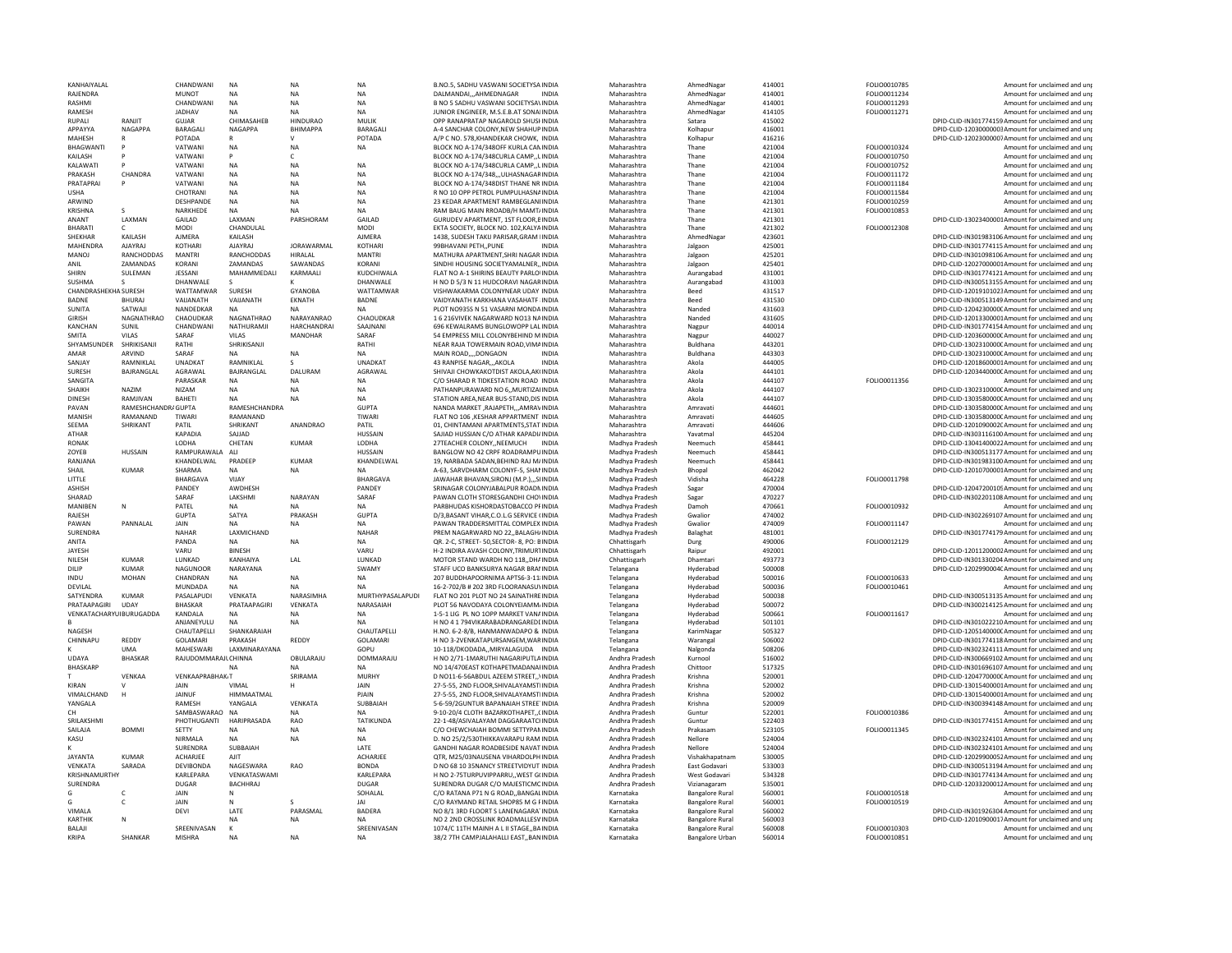|                         | NARAHARI          | SHARMA                  |                           | N              | <b>MURTHY</b>     | VANAI MAIN RDVIJAYNAGARBANGAINDIA                                      | Karnataka         | <b>Bangalore Rural</b> | 560040           | FOLIO0010813        | Amount for unclaimed and unj                                                                             |
|-------------------------|-------------------|-------------------------|---------------------------|----------------|-------------------|------------------------------------------------------------------------|-------------------|------------------------|------------------|---------------------|----------------------------------------------------------------------------------------------------------|
|                         | R                 | <b>UMAPASAD</b>         | R                         | s              | RAMA              | 193 VIJAYASHREE 18TH MAIN RDBANINDIA                                   | Karnataka         | <b>Bangalore Rural</b> | 560050           | FOLIO0010290        | Amount for unclaimed and un                                                                              |
| RAJESH                  |                   | <b>KUMAR</b>            | SHANTI                    |                | LAL               | H NO- 7, LOTH CROSS, COTTON PET, HNDIA                                 | Karnataka         | <b>Bangalore Rural</b> | 560053           |                     | DPID-CLID-12049100001Amount for unclaimed and uni                                                        |
| MANOJ                   |                   | CHAUHAN                 | MGGH                      | RAJ            | CHAUHAN           | NEW INDIA HOTELS AND RESORTS PVINDIA                                   | Karnataka         | <b>Bangalore Rural</b> | 560076           |                     | DPID-CLID-IN300513146 Amount for unclaimed and un                                                        |
|                         |                   | <b>SIVASUBRAMANIAN</b>  |                           |                | KRISHNA           | 86, 3RD MAIN 5TH CROSS BDA HIG L/INDIA                                 | Karnataka         | <b>Bangalore Rural</b> | 560094           | FOLIO0012242        | Amount for unclaimed and un                                                                              |
| PARESH                  | CHANDRA           | PATRA                   | MARKANDA                  |                | PATRA             | 309 KRISTAL JADE APPARTMENTOUTIINDIA                                   | Karnataka         | <b>Bangalore Rural</b> | 560103           |                     | DPID-CLID-IN301549174 Amount for unclaimed and un                                                        |
|                         |                   | ANUADHA                 |                           |                | PRABHAKAR         | C/O DR Y PRABHAKAR R SONY20 M C INDIA                                  | Karnataka         | Tumkur                 | 572102           | FOLIO0011111        | Amount for unclaimed and uni                                                                             |
| VEERESHA                |                   |                         | <b>NA</b>                 | <b>NA</b>      | <b>NA</b>         | DISA INDIA LTDNO 28/32SATHYAMANINDIA                                   | Karnataka         | Tumkur                 | 572104           |                     | DPID-CLID-IN301774125 Amount for unclaimed and unp                                                       |
|                         | CHANDRA           | SHEARA                  | <b>NA</b>                 | <b>NA</b>      | <b>NA</b>         | P.E. TEACHERGOVT JUNIOR COLLEGE INDIA                                  |                   | Tumkur                 | 572214           |                     | DPID-CLID-1203070000CAmount for unclaimed and unp                                                        |
|                         |                   |                         |                           |                |                   |                                                                        | Karnataka         |                        |                  |                     |                                                                                                          |
| THATAPPA                |                   | NAGESHKUMAR             | <b>NA</b>                 | NA             | <b>NA</b>         | VETERINARY OFFICERVETERINARY HCINDIA                                   | Karnataka         | Hassan                 | 573103           |                     | DPID-CLID-IN301696119 Amount for unclaimed and un                                                        |
| VIJAYA                  |                   | MASCARENHAS LAWRENCE    |                           | c              | MASARENHAS        | NO 5 284KALLLMARUPUTTUR, DAKSHINDIA                                    | Karnataka         | Dakshina Kannada       | 574201           |                     | DPID-CLID-IN301895104 Amount for unclaimed and unp                                                       |
| D                       |                   | ANAHARA                 |                           | D              | GURUSIAPPA        | EB-60-33SHIVALLIUDUPI, BANGALOREINDIA                                  | Karnataka         | Udupi                  | 576102           |                     | DPID-CLID-1204470000CAmount for unclaimed and unp                                                        |
|                         | HAREHA            | HAREHABABU              | к                         | B              | RAMAIAHSETTY      | MANAGER (IT)SYNDICATE BANK HO., IINDIA                                 | Karnataka         | Udup                   | 576104           |                     | DPID-CLID-12010600004Amount for unclaimed and uni                                                        |
| <b>CHANNAPPA</b>        |                   | M                       |                           | M              | GOUDA             | 3681/B-3. DRR(GOVT)POLYTECHNIC CINDIA                                  | Karnataka         | Davanagere             | 577004           |                     | DPID-CLID-1205730000CAmount for unclaimed and un                                                         |
| SUJITH                  | KUMAR             | <b>SH</b>               | S.                        |                | <b>HIRFMATH</b>   | B/14 VIDYANAGAR DAVANGERE INDIA                                        | Karnataka         | Davanagere             | 577005           |                     | DPID-CLID-12044700052Amount for unclaimed and uni                                                        |
| SRIDHARA                | M                 | G                       | GOPALRAO                  |                |                   | PHOTOGRAPHERBEHIND PALA TRADEINDIA                                     | Karnataka         | Chitradurga            | 577501           |                     | DPID-CLID-12044500004Amount for unclaimed and un                                                         |
| M                       | G                 | AARANATH                | GOPALRAO                  |                |                   | <b>BEHIND PALA TRADERSHOLALKERE RUNDIA</b>                             | Karnataka         | Chitradurga            | 577501           |                     | DPID-CLID-12044500004Amount for unclaimed and uni                                                        |
| SHARADABAI              |                   | <b>JAAMATTI</b>         | NINGAPPA                  | M              | <b>JANAATTI</b>   | H NO 6SRINIVAS NAGAROLD HUBLI.OINDIA                                   | Karnataka         | Dharwad                | 580024           |                     | DPID-CLID-1201580000CAmount for unclaimed and un                                                         |
| SACHETAN                | RAMAKANT          | BHAT                    | <b>NA</b>                 | <b>NA</b>      | <b>NA</b>         | S/O RAMAKANT BHAT.AREMANE HALINDIA                                     | Karnataka         | Uttara Kannada         | 581355           |                     | DPID-CLID-12025700001Amount for unclaimed and uni                                                        |
|                         |                   |                         |                           |                |                   |                                                                        |                   |                        |                  |                     |                                                                                                          |
| NAGARAJ                 | DATTATRAYA        | MALLAPUR                | <b>NA</b>                 | <b>NA</b>      | <b>NA</b>         | 664. SARASWATIPURAM.MAIN ROAD INDIA                                    | Karnataka         | Uttara Kannada         | 581359           |                     | DPID-CLID-1202570000CAmount for unclaimed and unp                                                        |
| GITA                    |                   | SHANKARAPPA             | <b>NA</b>                 | <b>NA</b>      | <b>NA</b>         | CIVIL JUDGE & IMEC COURT YELLAPUINDIA                                  | Karnataka         | Uttara Kannada         | 581359           |                     | DPID-CLID-12025700001Amount for unclaimed and unj                                                        |
| RAMACHANDRA             | <b>GANAPATI</b>   | <b>GAONKAR</b>          |                           | <b>NA</b>      | NA                | H.NO.78. KALLALADONIGADDE.ANGCINDIA                                    | Karnataka         | Uttara Kannada         | 581359           |                     | DPID-CLID-12025700001Amount for unclaimed and un                                                         |
| PADMANABHA              | NAIDU             |                         | LAKSHMANA                 |                | KODIBALA          | PADMANABHA NAIDU 900/3 6THWA INDIA                                     | Karnataka         | Bellary                | 583132           |                     | DPID-CLID-12033200019Amount for unclaimed and un                                                         |
| KALYAN                  | RAO               | PATIL                   |                           |                | PATIL             | H V PHARMAGANGAVATHI<br><b>INDIA</b>                                   | Karnataka         | Koppal                 | 583227           |                     | DPID-CLID-IN301774159 Amount for unclaimed and uni                                                       |
| PRATIBHA                | G                 | DESAI                   | VAIIURAMAPPA              |                | PATII             | C.P.I.MAKETCIRCLE BIDAR<br><b>INDIA</b>                                | Karnataka         | Bidar                  | 585401           |                     | DPID-CLID-12010600015Amount for unclaimed and un                                                         |
| SHRIRANG                | <b>DWARAKADAS</b> | MALAPANI                | <b>NA</b>                 | <b>NA</b>      | <b>NA</b>         | A/P: BANHATTITAL: JAMKHANDIDIST:INDIA                                  | Karnataka         | Bagalkot               | 587311           |                     | DPID-CLID-12013200015Amount for unclaimed and unj                                                        |
| SEETARAM                | G                 | <b>BHAWAT</b>           | GANGADHAR                 | $\mathbb N$    | <b>BHAGWAT</b>    | H NO 654 T V CENTERBELGAUMBEL(INDIA                                    | Karnataka         | Belgaum                | 590016           |                     | DPID-CLID-12044700048Amount for unclaimed and un                                                         |
| SHIVAJI                 |                   | NALAVADE                | <b>NA</b>                 | <b>NA</b>      | <b>NA</b>         |                                                                        | Karnataka         |                        | 591117           |                     | DPID-CLID-IN301135267 Amount for unclaimed and uni                                                       |
|                         |                   |                         |                           |                |                   | NO 218 WKITADHAL POSTTQ SAVAD/INDIA                                    |                   | Belgaum                |                  |                     |                                                                                                          |
| CHANDANBEN              | $\Gamma$          | PARFKH                  | NA                        | <b>NA</b>      | <b>NA</b>         | C/O MEHTA & PAREKH2-A, PERIANNAINDIA                                   | <b>Tamil Nadu</b> | Chennai                | 600001           | FOLIO0010390        | Amount for unclaimed and un                                                                              |
|                         | <b>BHAG</b>       | CHANDBHANDARI NA        |                           | <b>NA</b>      | <b>NA</b>         | 30 A N ROADCHINTADRIPETCHENNAINDIA                                     | <b>Tamil Nadu</b> | Chennai                | 600002           | FOLIO0011541        | Amount for unclaimed and un                                                                              |
|                         | BHAGCHAND         | <b>BHANDARI</b>         | <b>NA</b>                 | NA             | NA                | 19 OLAGAPPA STREET I FLOORCHINT/INDIA                                  | <b>Tamil Nadu</b> | Chennai                | 600002           | FOLIO0011542        | Amount for unclaimed and un                                                                              |
|                         | BHAGCHAND         | <b>BHANDARI</b>         | <b>NA</b>                 | <b>NA</b>      | <b>NA</b>         | 88 A N ROADCHINTADRIPET, CHENNAINDIA                                   | <b>Tamil Nadu</b> | Chennai                | 600002           | FOLIO0011543        | Amount for unclaimed and un                                                                              |
|                         |                   | <b>HARKHANI</b>         | NΔ                        | <b>NA</b>      | NΔ                | C/O PRECIOUS ELECTRONICS9 ATHIP/INDIA                                  | <b>Tamil Nadu</b> | Chennai                | 600002           | FOLIO0011591        | Amount for unclaimed and un                                                                              |
| ARUNA                   |                   | RANGACHAR               | LATE                      | <b>NS</b>      | RANGACHAR         | 62. LUZ AVENUEMYLAPORECHENNAINDIA                                      | <b>Tamil Nadu</b> | Chennai                | 600004           | FOLIO0012335        | Amount for unclaimed and un                                                                              |
|                         |                   | MEHTA                   |                           |                | MEHT              | C/O LEADER BUT HOUSE7 MUR GAPPINDIA                                    | <b>Tamil Nadu</b> | Chenna                 | 600005           | FOLIO0010289        |                                                                                                          |
|                         |                   |                         |                           | А              | SFTHURAMAN        |                                                                        |                   |                        |                  |                     | Amount for unclaimed and un                                                                              |
| PALANIAPPAN             |                   |                         | PI                        |                |                   | NO 17-AKBAR SAHIL STREETTRIPLICAIINDIA                                 | <b>Tamil Nadu</b> | Chennai                | 600005           | FOLIO0011118        | Amount for unclaimed and uni                                                                             |
| OTERMALII               |                   | RATHOD                  | <b>NA</b>                 | NA             | <b>NA</b>         | B BLOCK 2 SHANTI NIKETAN APTS2 VEINDIA                                 | Tamil Nadu        | Chenna                 | 600007           | FOLIO0011104        | Amount for unclaimed and unp                                                                             |
| SUBASH                  |                   | <b>KUMAR</b>            | <b>NA</b>                 | <b>NA</b>      | NA                | 2 VEPARY CHURCH RDSHANTI NIKETAINDIA                                   | <b>Tamil Nadu</b> | Chennai                | 600007           | FOLIO0011492        | Amount for unclaimed and uni                                                                             |
| KIRAN                   | c                 | VORA                    | NA                        | NA             | <b>NA</b>         | 37/1 AREA MADA GARDENST EQMOFINDIA                                     | <b>Tamil Nadu</b> | Chennai                | 600008           | FOLIO0010827        | Amount for unclaimed and un                                                                              |
| DIVYA                   |                   | RAIAGOPAL               | K                         | т              | RAIAGOPAL         | 136 POONAMALIFF HIGH ROADKILPAINDIA                                    | <b>Tamil Nadu</b> | Chennai                | 600010           | FOLIO0010504        | Amount for unclaimed and un                                                                              |
| ANOOP                   |                   | BHASKARAN               | BHASKARAN                 |                | ORKODATH          | MINDTREE CONSULTING LTD OLYMPHNDIA                                     | Tamil Nadu        | Chenna                 | 600032           |                     | DPID-CLID-IN300513144 Amount for unclaimed and un                                                        |
| AJAYKUMAF               |                   | SHAH                    | <b>NA</b>                 | <b>NA</b>      | <b>NA</b>         | 1 BADRI VEERA SWAMY LANESONCAHNDIA                                     | <b>Tamil Nadu</b> | Chennai                | 600079           | FOLIO0010190        | Amount for unclaimed and un                                                                              |
| <b>JAICHAND</b>         |                   | HAH                     | <b>NA</b>                 | <b>NA</b>      | NA                | 1 BADRI VEERA SWAMY LANESOWCA INDIA                                    | <b>Tamil Nadu</b> | Chenna                 | 600079           | FOLIO0010645        | Amount for unclaimed and un                                                                              |
|                         |                   |                         |                           |                |                   |                                                                        |                   |                        |                  |                     |                                                                                                          |
| RAMNIKLAL               |                   | <b>KOTHAR</b>           | <b>NA</b>                 | <b>NA</b>      | <b>NA</b>         | C/O BIPIN JEWELLERS66 N S C BOSE RINDIA                                | <b>Tamil Nadu</b> | Chennai                | 600079           | FOLIO0011282        | Amount for unclaimed and un                                                                              |
| DEVANSHI                |                   | PATEL                   | <b>NA</b>                 | <b>NA</b>      | <b>NA</b>         | 87 A/5 MARUTI APTDR ALAGAPPA RCINDIA                                   | <b>Tamil Nadu</b> | Chennai                | 600084           | FOLIO0010456        | Amount for unclaimed and un                                                                              |
|                         |                   | <b>RPATFI</b>           | $\mathsf{R}$              | P              | <b>ATFI</b>       | A/5 MARUTI APTS87 DR ALAGAPPA RINDIA                                   | <b>Tamil Nadu</b> | Chennai                | 600084           | FOLIO0010561        | Amount for unclaimed and un                                                                              |
| HARSHAD                 |                   | PATEL                   |                           |                |                   |                                                                        |                   |                        |                  |                     |                                                                                                          |
|                         |                   |                         | <b>NA</b>                 | <b>NA</b>      | <b>NA</b>         | A/5 MARUTI APTS87 DR ALAGAPPA RINDIA                                   | <b>Tamil Nadu</b> | Chenna                 | 600084           | FOLIO0010580        | Amount for unclaimed and un                                                                              |
|                         |                   | PATEL                   | <b>NA</b>                 |                | <b>NA</b>         | A/5 MARUTI APTS87 DR ALAGAPPA RINDIA                                   | <b>Tamil Nadu</b> | Chennai                | 600084           | FOLIO0010643        | Amount for unclaimed and un                                                                              |
| <b>JAGRUTIBEN</b>       |                   |                         |                           | <b>NA</b>      |                   |                                                                        |                   |                        |                  |                     |                                                                                                          |
|                         |                   | GOPALRISHNAN            | $\vee$                    |                | KAMAKANA          | A/8 MARUTI APT87 DR ALAGAPPA RCINDIA                                   | <b>Tamil Nadu</b> | Chennai                | 600084           | FOLIO0010736        | Amount for unclaimed and uni                                                                             |
|                         |                   | MOHAN                   | <b>NA</b>                 | <b>NA</b>      | <b>NA</b>         | A/5 MARUTI APPARTMENT87 DR ALAINDIA                                    | Tamil Nadu        | Chennai                | 600084           | <b>FOLIO0010739</b> | Amount for unclaimed and un                                                                              |
|                         | RAMESH            | <b>BABU</b>             |                           |                | KAMAKAN           | A/8 MARUTI APTS87 DR ALAGAPPA RINDIA                                   | <b>Tamil Nadu</b> | Chennai                | 600084           | FOLIO0010743        | Amount for unclaimed and un                                                                              |
| PARISHI                 |                   | PATEL                   | <b>NA</b>                 | <b>NA</b>      | <b>NA</b>         | A 5 MARUTI APTS87 DR AIAGAPPA RCINDIA                                  | <b>Tamil Nadu</b> | Chennai                | 600084           | FOLIO0011131        | Amount for unclaimed and un                                                                              |
|                         |                   | <b>GEETHA</b>           |                           |                | RAMESH            | A/8 MARUTI APT87 DR ALAGAPPA RCINDIA                                   | <b>Tamil Nadu</b> | Chennai                | 600084           | FOLIO0011216        | Amount for unclaimed and uni                                                                             |
| PANKAI                  |                   |                         | NΔ                        | <b>NA</b>      | <b>NA</b>         | NO 8 FL NO 10 GEEGEE APTSKASTHUIINDIA                                  | <b>Tamil Nadu</b> | Chennai                | 600086           | FOLIO0011120        | Amount for unclaimed and un                                                                              |
| NARAYANA                | PRABHU            |                         | SRINIVASAN                |                | N                 | PLOT NO 3 VENKATESH NAGARVIRUGINDIA                                    | <b>Tamil Nadu</b> | Chennai                | 600092           |                     | DPID-CLID-IN301549152 Amount for unclaimed and unj                                                       |
| BHAVIN                  |                   |                         | <b>NA</b>                 | <b>NA</b>      |                   | C/O BRITE OPTICALS 143 BROADWAKINDIA                                   | <b>Tamil Nadu</b> | Chennai                | 600108           | FOLIO0010350        | Amount for unclaimed and un                                                                              |
| DHARINI                 |                   | DAMANI<br>SА            | <b>NA</b>                 | <b>NA</b>      | NA<br><b>NA</b>   |                                                                        |                   | Chennai                |                  |                     | Amount for unclaimed and uni                                                                             |
| HIMATI AI               | P                 | DAMANI                  | <b>NA</b>                 | <b>NA</b>      | <b>NA</b>         | 117/12 BROLOYNORTH 108, CHENNAINDIA                                    | <b>Tamil Nadu</b> |                        | 600108           | FOLIO0010468        |                                                                                                          |
|                         |                   |                         |                           |                |                   | C/O BRITE OPTICALS 143 BROADWAKINDIA                                   | <b>Tamil Nadu</b> | Chennai                | 600108           | FOLIO0010617        | Amount for unclaimed and un                                                                              |
| JAYSHREE                |                   | PAREKH                  | <b>NA</b>                 | <b>NA</b>      | NA                | 143.BROADWAYCHENNAI<br><b>INDIA</b>                                    | <b>Tamil Nadu</b> | Chennai                | 600108           | FOLIO0010694        | Amount for unclaimed and un                                                                              |
| MITESH                  |                   | SHAH                    | <b>NA</b>                 | <b>NA</b>      | NA                | C/O BRITE OPTICALS 143 BROADWAKINDIA                                   | <b>Tamil Nadu</b> | Chenna                 | 600108           | FOLIO0010983        | Amount for unclaimed and un                                                                              |
|                         |                   | RAJLAKHMI               | <b>NA</b>                 | <b>NA</b>      | NA                | 26, STRINGER STREETII FLOOR, , CHENNINDIA                              | <b>Tamil Nadu</b> | Chennai                | 600108           | FOLIO0011338        | Amount for unclaimed and uni                                                                             |
| VIMLABEN                |                   | SHAH                    | <b>NA</b>                 | NA             | NA                | 118/8 BRONDWAY,,,CHENNAI<br><b>INDIA</b>                               | Tamil Nadu        | Chennai                | 600108           | FOLIO0011639        | Amount for unclaimed and un                                                                              |
| M                       |                   | <b>ALAICHAY</b>         | <b>NA</b>                 | <b>NA</b>      | NA                | 323 A BLOCK 5NEYVELI (P.O)., TAMILNINDIA                               | <b>Tamil Nadu</b> | Cuddalore              | 607803           | FOLIO0010893        | Amount for unclaimed and uni                                                                             |
|                         | CHANDRA           | <b>MOHAN</b>            | NA                        | <b>NA</b>      | NA                | NO 6 ANNANAGAR7TH STREETTHANJ INDIA                                    | <b>Tamil Nadu</b> | Thanjavur              | 613001           |                     | DPID-CLID-12044700031Amount for unclaimed and un                                                         |
| SURENDRAN               |                   | M                       | <b>NA</b>                 | <b>NA</b>      | <b>NA</b>         | NO 2/C 3RD ELOORKESAVA RESIDENCINDIA                                   | <b>Tamil Nadu</b> | Tiruchiranalli         | 620002           |                     | DPID-CLID-IN301313213 Amount for unclaimed and un                                                        |
|                         |                   | MLIYPPN                 | M                         | AGASYHISWARA   | GURUKKAL          | 10 NORTH STREETROCKFORTNEAR RAINDIA                                    | Tamil Nadu        | Tiruchirapall          | 620002           |                     | DPID-CLID-IN301774156 Amount for unclaimed and un                                                        |
| N                       |                   | SRIIVASA                | -S.                       |                | NAGARAI           | R3/541F BHEL TOWNSHIPTIRUCHY INDIA                                     | <b>Tamil Nadu</b> | Tiruchirapalli         | 620014           | FOLIO0011007        | Amount for unclaimed and un                                                                              |
|                         |                   |                         |                           |                |                   |                                                                        |                   |                        |                  |                     |                                                                                                          |
|                         |                   | BALAJI                  | PETCHIMUTHU               |                | PITCHAIKANU       | 36/9NAICKER NEW IST STREETEAST GINDIA                                  | <b>Tamil Nadu</b> | Dindigul               | 624001           |                     | DPID-CLID-IN301774124 Amount for unclaimed and unj                                                       |
|                         | RAVI              | SANKAR                  |                           | PARHANIA       | PILLAI            | 268. K.K. NAGARMADURIAI<br><b>INDIA</b>                                | <b>Tamil Nadu</b> | Madurai                | 625020           | FOLIO0012222        | Amount for unclaimed and uni                                                                             |
| MALARVIZHI              |                   |                         |                           | <b>NA</b>      | <b>NA</b>         | 27-ACHELLANDIAMMAN KOVIL STREEINDIA                                    | <b>Tamil Nadu</b> | Theni                  | 625516           |                     | DPID-CLID-IN300896103 Amount for unclaimed and un                                                        |
| M                       |                   | <b>ANANDANARAYANC</b>   |                           |                | MANOKARAN         | <b>B 24 26TH CROSS STMAHARAIANAGAINDIA</b>                             | <b>Tamil Nadu</b> | Tirunelvel             | 627011           |                     | DPID-CLID-IN301774141 Amount for unclaimed and un                                                        |
| c                       |                   | <b>HANDRASEKARAN NA</b> |                           | <b>NA</b>      |                   | 115 G PAPANASAM MAIN ROADVICKIINDIA                                    | <b>Tamil Nadu</b> | Tirunelvel             | 627425           |                     | DPID-CLID-IN300513131Amount for unclaimed and un                                                         |
|                         | AN                | SAAVANAN                | RAMANATHAN                |                | SURYANARAYANAN    | 51/16E2ND STREETS M PURAM.TUTI INDIA                                   | <b>Tamil Nadu</b> | Madurai                | 628003           |                     | DPID-CLID-IN301637407 Amount for unclaimed and un                                                        |
|                         |                   | LATHA                   |                           |                | SELVADURAI        | G 97 SPIC NAGARTUTICORIN. TAMILNINDIA                                  | <b>Tamil Nadu</b> | Madurai                | 628005           | FOLIO0011336        | Amount for unclaimed and uni                                                                             |
|                         |                   | <b>BADHRUIRI</b>        | <b>NA</b>                 | <b>NA</b>      | <b>NA</b>         | OLD NO 32B NEW NO 14/5/32BNORTINDIA                                    | Tamil Nadu        | Salem                  | 636454           |                     | DPID-CLID-IN301774125 Amount for unclaimed and un                                                        |
|                         |                   | AJA                     |                           |                | <b>NA</b>         | DOOR NO 3/318 A THALAIYURVELLAYINDIA                                   | <b>Tamil Nadu</b> | Namakkal               | 637103           |                     |                                                                                                          |
| $\cup$                  | $\mathsf{N}$      | SOMPATH                 | <b>NA</b><br>$\mathsf{v}$ | NA<br>G        | NARASIMHAN        | 28/3 NATAAN NAGARR S PURANCOIINDIA                                     | <b>Tamil Nadu</b> |                        | 641002           |                     | DPID-CLID-12044500004Amount for unclaimed and un                                                         |
|                         |                   |                         |                           |                |                   |                                                                        |                   | Coimbatore             |                  | FOLIO0011572        | Amount for unclaimed and un                                                                              |
|                         |                   | AMUTHA                  |                           |                | KULAEKARAN        | 209-E-PERUMAL THOTTAM.G.KAVUNINDIA                                     | <b>Tamil Nadu</b> | Coimbatore             | 641020           | FOLIO0010734        | Amount for unclaimed and uni                                                                             |
| MUHAMMADALI K           |                   |                         | HAMSA                     |                | <b>KANDATH</b>    | KANDATH HOUSEKOTTTIRUR.MALAP INDIA                                     | Kerala            | Malappuram             | 676101           |                     | DPID-CLID-12057300001Amount for unclaimed and un                                                         |
| <b>AJAIGUPTHA</b>       |                   |                         | <b>NA</b>                 | <b>NA</b>      | NA                | ERATTAPPALLIYALILVAZHEMPURAM IINDIA                                    | Kerala            | Palakkad               | 678001           |                     | DPID-CLID-12044700011Amount for unclaimed and unj                                                        |
|                         |                   | <b>JOSEH</b>            | <b>NA</b>                 | <b>NA</b>      | <b>NA</b>         | NO 955, PALAPARAMBIL 12 AGALIGR INDIA                                  | Kerala            | Palakkad               | 678582           |                     | DPID-CLID-1204470002CAmount for unclaimed and un                                                         |
| <b>UMMFR</b>            |                   |                         | ALIKKAL                   |                | <b>MUSTHAFA</b>   | SHU JEN ALIKKAL HOUSEPERINCHOLAINDIA                                   | Kerala            | Palakkad               | 678582           |                     | DPID-CLID-12044700051Amount for unclaimed and unp                                                        |
| <b>MOHAMMED</b>         | <b>FIROZE</b>     | Δ                       | MUSTHAFA                  |                |                   | ALIKKAL HOUSEMANNARKKADKERALJNDIA                                      | Kerala            | Palakkad               | 678582           |                     | DPID-CLID-IN302269127 Amount for unclaimed and un                                                        |
| NARAYANANKUTT M<br>SYAM | <b>MOHAN</b>      |                         | к<br><b>NA</b>            | P<br><b>NA</b> | <b>BALAGOALAN</b> | MANATHANATH HOUSELAKKIDI PERLINDIA<br>MUPPARATHY HOUSEKORUMBISSERHNDIA | Kerala            | Palakkad               | 679301<br>680121 |                     | DPID-CLID-1205730000C Amount for unclaimed and unp<br>DPID-CLID-IN301637409 Amount for unclaimed and unp |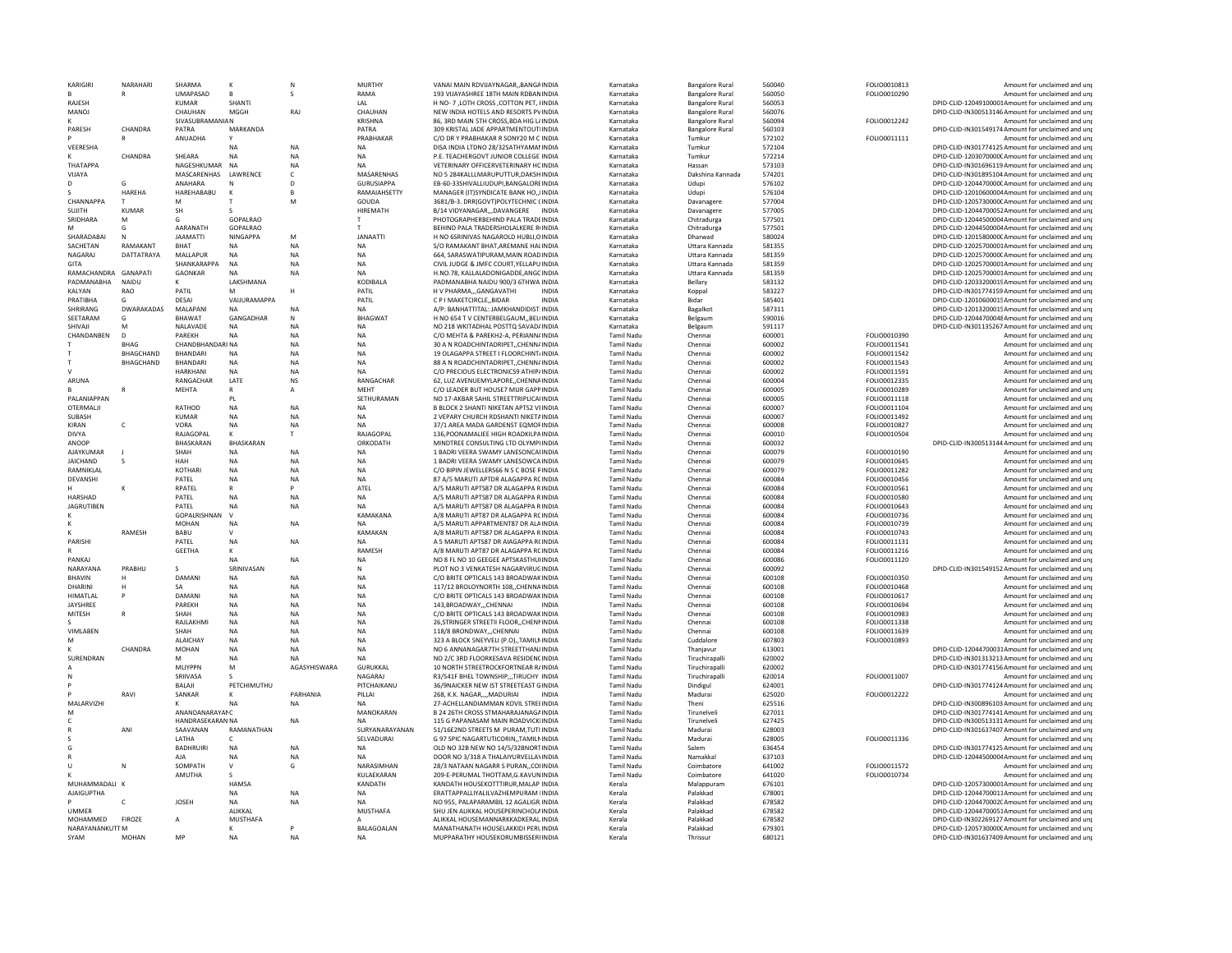| MARY                     |                              | <b>KURIAN</b>                    | LATE                          | MREDATHET          | MATHEWKURIAN             | EDATHET GARDENSPUTHUPALLI P OKINDIA                                                             | Kerala                                       | Kottayam                     | 686011           |                     | DPID-CLID-IN301330201 Amount for unclaimed and unr                                                       |
|--------------------------|------------------------------|----------------------------------|-------------------------------|--------------------|--------------------------|-------------------------------------------------------------------------------------------------|----------------------------------------------|------------------------------|------------------|---------------------|----------------------------------------------------------------------------------------------------------|
| PARVATHY                 | <b>MENON</b>                 |                                  | <b>NA</b>                     |                    | <b>NA</b>                | H NO 218/4/229GOWRI MANDIRAM INDIA                                                              | Kerala                                       | Alappuzha                    | 688529           |                     | DPID-CLID-IN301696122 Amount for unclaimed and unj                                                       |
| MATHEW                   |                              | PANJIKARAN                       | THOMAS                        |                    | PANJIKARAN               | PANJIKARAN HOUSEKALAVAMKODANINDIA                                                               | Kerala                                       | Alappuzha                    | 688586           |                     | DPID-CLID-IN300239130 Amount for unclaimed and unr                                                       |
| PHILIP                   | MANDAKATHIL                  | SHAJI                            | MANDAKATHIL                   | PHILIP             |                          | MANDAKATHIL HOUSEKUMPLAMPPCINDIA                                                                | Kerala                                       | Pathanamthitta               | 689661           |                     | DPID-CLID-IN301774133 Amount for unclaimed and unp                                                       |
| А                        |                              | <b>RMDS</b>                      | <b>NA</b>                     | <b>NA</b>          | <b>NA</b>                | KOTTAPURATHU HOUSERAMAPURANINDIA                                                                | Kerala                                       | Alappuzha                    | 690508           | FOLIO0010180        | Amount for unclaimed and uni                                                                             |
| <b>GIRIJA</b><br>REIITHA |                              | <b>RAMDAS</b>                    | <b>NA</b>                     | <b>NA</b>          | RMDS<br>NA.              | KOTTAPURATHU HOUSERAMAPURANINDIA<br>MUI AVANA VADAKKATHII CHANGAN INDIA                         | Kerala<br>Kerala                             | Alappuzha<br>Kollam          | 690508<br>690528 | FOLIO0010542        | Amount for unclaimed and uni<br>DPID-CLID-13041400061Amount for unclaimed and uni                        |
| MOHANAN                  | PILLA                        | SATHYAPALAN                      | RAGHAVAN                      |                    | PILLAI                   | ANANDA BHAVANAM 475NEELIKULA INDIA                                                              | Kerala                                       | Kollam                       | 690544           |                     | DPID-CLID-13041400059Amount for unclaimed and un                                                         |
| <b>I AIIU</b>            |                              | SAMUEL                           | <b>NA</b>                     | <b>NA</b>          | <b>NA</b>                | GREGORY NIVAS MANGADP O KOLLA INDIA                                                             | Kerala                                       | Kollam                       | 691015           |                     | DPID-CLID-IN300513167Amount for unclaimed and uni                                                        |
| <b>BRUESH</b>            |                              | <b>BALAKRISHNAPILL BALA</b>      |                               | <b>KRISHNA</b>     | PILLAI                   | AISWARYA HOUSE NO 127TEMPLE N/INDIA                                                             | Kerala                                       | Kollam                       | 691506           |                     | DPID-CLID-12044700058Amount for unclaimed and un                                                         |
| SANTHOSHKUMAFK           |                              |                                  | KUNJIRAMAN                    |                    | PILLAI                   | KURYANIKARA VEEDKAITHODU P.O. NINDIA                                                            | Kerala                                       | Kollam                       | 691535           |                     | DPID-CLID-12023900001Amount for unclaimed and uni                                                        |
| NISHANTH                 |                              | N                                | <b>NA</b>                     | <b>NA</b>          | <b>NA</b>                | N N VILLA PALAMKONAMPERUMKUL INDIA                                                              | Kerala                                       | Thiruvananthapuram           | 695102           |                     | DPID-CLID-IN300513133 Amount for unclaimed and unr                                                       |
| ARUNA                    |                              | <b>SHAW</b>                      | SUKHU                         | RAM                | SHAW                     | 121B RAIA DINENDRA STREETMANICHNDIA                                                             | West Benga                                   | Kolkata                      | 700004           |                     | DPID-CLID-IN301143108 Amount for unclaimed and uni                                                       |
| GHANSHYAM                | DAS                          | MUNDHRA                          |                               | RAM                | NARAYANMUNDHRA           | 4A AMAR BASU SARANICALCUTTA INDIA                                                               | West Benga                                   | Kolkata                      | 700007           |                     | DPID-CLID-IN300360210 Amount for unclaimed and uni                                                       |
| <b>NILESH</b>            |                              | <b>GANDHI</b>                    | Vinodrai                      |                    | Gandhi                   | 24/25. Rupchand Roy StreetBurra BazINDIA                                                        | West Benga                                   | Kolkata                      | 700007           |                     | DPID-CLID-IN302978100 Amount for unclaimed and uni                                                       |
| PARAM                    | JIT                          | SINGH                            | <b>NA</b>                     | <b>NA</b>          | <b>NA</b>                | 10/C NANDAN ROAD,,,CALCUTTA INDIA                                                               | <b>West Bengal</b>                           | Kolkata                      | 700025           | FOLIO0011125        | Amount for unclaimed and uni                                                                             |
| RASHMI                   |                              | CHURIWAL                         | <b>NA</b>                     | <b>NA</b>          | <b>NA</b>                | 17 B RUPCHAND MUKHARJI LANEC/INDIA                                                              | West Bengal                                  | Kolkata                      | 700025           | FOLIO0011294        | Amount for unclaimed and uni                                                                             |
| SARLA                    |                              | CHURIWAL                         | <b>NA</b>                     | <b>NA</b>          | <b>NA</b>                | 17B RUPCHAND MUKHERJI LANECAINDIA                                                               | West Benga                                   | Kolkata                      | 700025           | FOLIO0011380        | Amount for unclaimed and uni                                                                             |
| DEBANGSHU                | <b>KUMAR</b>                 | ADHIKARI                         | HIMANSHU                      | KUMAR              | <b>ADHIKARI</b>          | AMARABATIPICNIC GARDENKOLKATINDIA                                                               | West Benga                                   | South 24 Parganas            | 700039           |                     | DPID-CLID-12010600008 Amount for unclaimed and uni                                                       |
| VIDYA                    |                              | DEVI                             | <b>NA</b>                     | <b>NA</b>          | <b>NA</b>                | C/O, RAKESH SINGH20-A LAKE EAST,6INDIA                                                          | West Benga                                   | Kolkata                      | 700075           | FOLIO0012388        | Amount for unclaimed and unp                                                                             |
| ANII                     | KIIMAR                       | <b>MISHRA</b>                    | NΔ                            | NΔ                 | <b>NA</b>                | 37/2/2 FOMHME ROADSHIBPAER, HCINDIA                                                             | West Bengal                                  | Howrah                       | 711102           | FOLIO0010227        | Amount for unclaimed and unj                                                                             |
| UMED                     | <b>KUMAR</b>                 | PARAKH                           | LATE                          | RIDKARAJI          | PARAKH                   | GANGES GARDEN106, KIRAN CHANDHNDIA                                                              | <b>West Bengal</b>                           | Howrah                       | 711102           |                     | DPID-CLID-IN301740102 Amount for unclaimed and unp                                                       |
| PRONABKUMAR              |                              | REJA                             | <b>NA</b>                     | <b>NA</b>          | <b>NA</b>                | C/O REJA TARAPADDA SOLVENT GNA INDIA                                                            | <b>West Bengal</b>                           | Hooghly                      | 712601           | FOLIO0011198        | Amount for unclaimed and uni                                                                             |
| <b>SUKANTA</b><br>MAINA  | <b>DEVI</b>                  | CHATTOPADHYAY ANIL               | DK                            |                    | CHATTOPADHYAY<br>SINGHAL | C/O RUPALI CHATTERJEEHIRAPUR BU INDIA                                                           | West Benga                                   | Bardhaman<br>Malda           | 713325           | FOLIO0012153        | DPID-CLID-12019101023Amount for unclaimed and unp                                                        |
| SHYAMAL                  | CHANDRA                      | SINGHAL<br>DEYSARKAR             | SUBODH                        | CHANDRA            | DEYSARKAR                | C/O R.K. SINGHALKALITALA, 2ND LANINDIA<br>8 P C SARKAR SARANIHAKIMPARA,, SI INDIA               | West Bengal<br>West Benga                    | South 24 Parganas            | 732101<br>734901 |                     | Amount for unclaimed and unj<br>DPID-CLID-IN301774135 Amount for unclaimed and unp                       |
| SAMRAT                   |                              | MUKHERJEE                        | SOUMITRA                      |                    | MUKHERJEE                | 26/6NAYA SARAK ROADREJAUL KARINNDIA                                                             | <b>West Bengal</b>                           | Murshidabad                  | 742101           |                     | DPID-CLID-IN301774156 Amount for unclaimed and un                                                        |
| SUNIL                    |                              | <b>JAIN</b>                      | MAHAVIR                       | <b>PD</b>          | <b>JAIN</b>              | 4TH FLOORSHANKAR BUILDING KEDAINDIA                                                             | Assam                                        | Kamrup                       | 781001           |                     | DPID-CLID-IN300394127 Amount for unclaimed and unp                                                       |
| PRATEEK                  |                              | AGARWAL                          | SRI                           | BANWARI            | LALAGARWAL               | CHAMBER ROAD,,,Tinsukia<br><b>INDIA</b>                                                         | Assam                                        | Tinsukia                     | 786125           |                     | DPID-CLID-12019103002 Amount for unclaimed and unp                                                       |
| <b>DINESH</b>            |                              | <b>KUMAR</b>                     | ASHARFI                       |                    | CHOUDHARY                | FLAT NO 402 BLOCK A S B RESIDENCYINDIA                                                          | Bihar                                        | Patna                        | 800014           |                     | DPID-CLID-IN300214114 Amount for unclaimed and unp                                                       |
| <b>RUPA</b>              |                              | VERMA                            |                               | <b>NA</b>          |                          | NTPC VIHARBLOCK D 401ASHIANA N/INDIA                                                            | Bihar                                        | Patna                        | 800025           |                     | DPID-CLID-IN300011103 Amount for unclaimed and un                                                        |
| PURUSHOTTAM              |                              | SHARMA                           | RAMESH                        |                    | SHARMA                   | NO 26 KARHARIYABANKABANKA<br>INDIA                                                              | Bihar                                        | Banka                        | 813102           |                     | DPID-CLID-1304140006CAmount for unclaimed and uni                                                        |
| PUSHPENDRA               |                              | KUMAR                            | CHANDRESHWARI                 |                    | PRASAD                   | AT PIPRADIHPOST AND PS RAJOUNDI INDIA                                                           | Bihar                                        | Banka                        | 813103           |                     | DPID-CLID-1304140006CAmount for unclaimed and unj                                                        |
| RASHMI                   |                              | <b>AGARWAI</b>                   | <b>SHIV</b>                   | PRASAD             | AGARWAI                  | C/O RAMA SHANKAR AGARWAI SHAS INDIA                                                             | Iharkhand                                    | Dhanbad                      | 826001           |                     | DPID-CLID-IN302365107Amount for unclaimed and uni                                                        |
| SURDEEP                  |                              | <b>BHASIN</b>                    | <b>JOGINDER</b>               | SINGH              | BHASIN                   | ISHWAR KUNJ BUILDINGOPP OM BHAINDIA                                                             | Jharkhand                                    | Dhanbad                      | 828106           |                     | DPID-CLID-IN300214128 Amount for unclaimed and un                                                        |
| <b>JYOTI</b>             |                              | SHAW                             | <b>TARAK</b>                  |                    | SHAW                     | C/O. JYOTI CABLE INDUSTRIESKEDAL INDIA                                                          | Jharkhand                                    | Ranchi                       | 835217           |                     | DPID-CLID-IN300888148 Amount for unclaimed and uni                                                       |
| NAIDU                    |                              | SINGH                            | SHIV                          | SHANKAR            | PRASADSINGH              | C/O RAJENDRA PRASAD SINGHJURANINDIA                                                             | Bihar                                        | Muzaffarour                  | 842001           |                     | DPID-CLID-IN300513150 Amount for unclaimed and uni                                                       |
| MUNFSHWAR                |                              | SINGH                            | <b>I ATF</b>                  | <b>MANFNDRA</b>    | NARAYANSINGH             | VIII +P.O. - KHII WATDIST. - VAISHALLINDIA                                                      | Bihar                                        | Vaishali                     | 844516           |                     | DPID-CLID-13023400001Amount for unclaimed and uni                                                        |
| ANSUIA                   |                              | <b>DEVI</b>                      | NA                            | <b>NA</b>          | NA                       | PAWAN VASTRALAYAHENERY BAZAR, INDIA                                                             | Bihar                                        | East Champaran               | 845401           | FOLIO0010234        | Amount for unclaimed and un                                                                              |
| <b>IUXMIDEVI</b>         |                              | AGRAWAI                          | <b>NA</b>                     | <b>NA</b>          | <b>NA</b>                | C/O BISHWANATH BHUPALR N DUTT/INDIA                                                             | Bihar                                        | Araria                       | 854318           | FOLIO0010891        | Amount for unclaimed and uni                                                                             |
| MANMOHAN                 |                              | CHOPRA                           | KK                            |                    | <b>CHOPRA</b>            | 192. GEETA APARTMENT.GEETA COL(INDIA                                                            | Delhi                                        | East Delhi                   | 110031           | FOLIO0012273        | Amount for unclaimed and uni                                                                             |
| SHANTILAL                | GOVINDIL                     | SAMANI                           | <b>GOVINDJI</b>               |                    | <b>SAMANI</b>            | C/O. SAMANI BROS.GRAIN MARKET INDIA                                                             | Gujarat                                      | Jamnagar                     | 361001           | FOLIO0011871        | Amount for unclaimed and uni                                                                             |
| CORE                     | CONSULTANTS                  | PVTLTD                           | <b>NA</b>                     | <b>NA</b>          | <b>NA</b>                | CORE HOUSE OFF C G ROADAMBAW/INDIA                                                              | Gujarat                                      | Ahmedabad                    | 380006           | FOLIO0012610        | Amount for unclaimed and uni                                                                             |
| MAYUR                    |                              | SHAH                             | <b>NA</b>                     | <b>NA</b>          | <b>NA</b>                | D/2. NEW ARPANA FLATS.B/H- PALDI INDIA                                                          | Guiarat                                      | Ahmedahad                    | 380007           | FOLIO0010061        | Amount for unclaimed and uni                                                                             |
| SANJAY                   | M                            | PATEL                            | <b>NA</b>                     | <b>NA</b>          | NA                       | D/5 ABHISEK APT.ANKUR ROADNARAINDIA                                                             | Gujarat                                      | Ahmedabad                    | 380013           | FOLIO0011361        | Amount for unclaimed and unp                                                                             |
| DAXA                     | M                            | PATEL                            | MANEKLAL                      |                    | PATFI                    | D/5. ABHISEK APARTMENT.ANKUR R(INDIA                                                            | Gujarat                                      | Ahmedabad                    | 380013           | FOLIO0012015        | Amount for unclaimed and unj                                                                             |
| SAMUBEN                  | M                            | PATEL                            | MANEKLAL                      |                    | PATEL                    | D/5. ABHISEK APARTMENT, ANKUR RCINDIA                                                           | Gujarat                                      | Ahmedabad                    | 380013           | FOLIO0012017        | Amount for unclaimed and uni                                                                             |
| SANIAY                   |                              | MAJMUDAR                         | <b>NA</b>                     | <b>NA</b>          | <b>NA</b>                | 13-A.1ST FLOORLAXMI CHAMBERS, NINDIA                                                            | Guiarat                                      | Ahmedabad                    | 380014           | FOLIO0010081        | Amount for unclaimed and uni                                                                             |
| MADHUBEN                 |                              | SONI                             | KANHAIYALAL                   |                    | SONI                     | UNCHI SHERI, NEAR CHAGGOTH,,, MEHNDIA                                                           | Gujarat                                      | Mahesana                     | 384001           | FOLIO0012053        | Amount for unclaimed and unp                                                                             |
| CHIRAG                   | LALLUBHAI                    | PATEL                            | <b>NA</b>                     | <b>NA</b>          | <b>NA</b>                | 202 ARPAN APPVAZIRANAKA, BORIW INDIA                                                            | Maharashtra                                  | Mumbai City                  | 400092           | FOLIO0010424        | Amount for unclaimed and uni                                                                             |
| ARCHANA                  | <b>GAIFNDRA</b>              | BHARATI                          | GAJENDRA                      |                    | <b>BHARATI</b>           | F-2 SAMARPAN APPARTMENTSHASH'INDIA                                                              | Maharashtra                                  | Akola                        | 444001           |                     | DPID-CLID-12033200013Amount for unclaimed and unp                                                        |
| VENKATANAGA              | CHAKRAPANI                   | PERLA                            | <b>NA</b>                     | <b>NA</b>          | <b>NA</b>                | D NO 37-1-98(1)TRUNK ROADC/O SRUNDIA                                                            | Andhra Pradesh                               | Prakasam                     | 523001           |                     | DPID-CLID-12033200027Amount for unclaimed and unj                                                        |
|                          |                              | <b>AMBIKAVATH</b>                |                               |                    | SAMARAN                  | NO. 47, GURUVAPPA CHETTTYSTREETINDIA                                                            | <b>Tamil Nadu</b>                            | Chennai                      | 600002           | FOLIO0012045        | Amount for unclaimed and unr                                                                             |
| TARAMATI<br>RAMA         |                              | KORANI                           | <b>NA</b><br><b>JANAKI</b>    | <b>NA</b><br>RAMAN | <b>NA</b><br>PRASADSINHA | 5C, BETOLA ROAD, 1ST FLOOR,,, CALCLINDIA<br>C/O JANAKI RAMAN PD SINHAC 6 POIINDIA               | <b>West Bengal</b><br><b>Bihar</b>           | Kolkata<br>Patna             | 700026<br>800002 | FOLIO0012169        | Amount for unclaimed and uni<br>DPID-CLID-IN300476435 Amount for unclaimed and unp                       |
| MANJU                    |                              |                                  | <b>KURIEN</b>                 |                    |                          |                                                                                                 |                                              |                              |                  |                     |                                                                                                          |
| PRADEER                  |                              | MATHEW<br>LIBEROI                | KARTA                         | KRISHAN            | MATHEW<br>LIBERO         | PO BOX B1199DUBAI,, DUBAI DUBAI LUNITED ARAB EMIRATENA<br>C/O C.S. CHAUDHRYF-12 GREEN PARHINDIA | Delhi                                        | <b>NA</b><br>South West Delh | 111111<br>110016 | FOLIO0012287        | DPID-CLID-IN300513178 Amount for unclaimed and un<br>Amount for unclaimed and uni                        |
| PRAKASH                  | BALDEVBHAI                   | PATEL                            | <b>NA</b>                     | <b>NA</b>          | <b>NA</b>                | PINNACLE SHARES REG PVT LTDAAA HNDIA                                                            | Gujarat                                      | Ahmedabad                    | 380025           | FOLIO0013025        | Amount for unclaimed and un                                                                              |
| PANKAI                   |                              | <b>TRIVEDI</b>                   | <b>NA</b>                     | <b>NA</b>          | <b>NA</b>                | D/12. NIRANT APPTNR. NIRANT CHAINDIA                                                            | Guiarat                                      | Ahmedahad                    | 382418           | <b>FOLIO0011708</b> | Amount for unclaimed and uni                                                                             |
| DHARMANARAYAN            |                              | SHRIMALI                         | <b>NA</b>                     | <b>NA</b>          | NA                       | C/O MAHALAXMI PROVI STOREPO AS INDIA                                                            | Gujarat                                      | Ahmedabad                    | 382425           | FOLIO0010469        | Amount for unclaimed and un                                                                              |
| SHRIMALI                 |                              | MANJU                            | <b>NA</b>                     | <b>NA</b>          | <b>NA</b>                | C/O MAHALAXMI PROVI STORETAL D.INDIA                                                            | Guiarat                                      | Ahmedabad                    | 382425           | FOLIO0011467        | Amount for unclaimed and uni                                                                             |
| BHARATBHAI               | $\mathsf{D}$                 | PATEL                            | DAHYABHAI                     |                    | PATEL                    | 25, S.K.BANK 'D' GROUP, GAYATRI MAINDIA                                                         | Guiarat                                      | Sabar Kantha                 | 383001           | FOLIO0012003        | Amount for unclaimed and uni                                                                             |
| <b>UDAYA</b>             | SANKAR                       | CHUNDURL                         | <b>NA</b>                     | <b>NA</b>          | <b>NA</b>                | CHAMUNDESWARI ENTERPRISESGOP INDIA                                                              | Andhra Pradesh                               | Guntur                       | 522201           | FOLIO0011574        | Amount for unclaimed and uni                                                                             |
| RAJIT                    |                              | <b>NANDA</b>                     | SH                            | IAI                | GOPALNANDA               | 9/6 CPOCKET - B. PHASE - IIIASHOK VIINDIA                                                       | Delhi                                        | North West                   | 110052           |                     | DPID-CLID-IN300206106 Amount for unclaimed and unj                                                       |
| SUBHASH                  | KUMARI                       | <b>GUI ATI</b>                   | <b>SH</b>                     | <b>TIAIK</b>       | <b>RAIGULATI</b>         | 3/40ROOP NAGAR  DELHI<br><b>INDIA</b>                                                           | Delhi                                        | North Delhi                  | 110007           |                     | DPID-CLID-IN300206109 Amount for unclaimed and uni                                                       |
| MAHESH                   | CHANDRA                      | <b>TYAGI</b>                     | SHRI                          | <b>HARISH</b>      | CHANDRATYAGI             | G 10, PARASVNATH EDENSSECTOR A INDIA                                                            | <b>Uttar Pradesh</b>                         | Gautam Buddha Nagar          | 201301           |                     | DPID-CLID-IN301670100 Amount for unclaimed and unj                                                       |
| DEEP                     |                              | CHAND                            | KHFRATI                       |                    | I AI                     | 18/349TRILOKPURL.DELHI<br><b>INDIA</b>                                                          | Delhi                                        | East Delhi                   | 110091           |                     | DPID-CLID-IN300214117 Amount for unclaimed and uni                                                       |
| ARUN                     |                              | BHASKARAN                        | ATTAKAYAL                     |                    | BHASKARAN                | C - 2 / 514.CHAMUNDI JALWAYU TOVINDIA                                                           | Harvana                                      | Gurgaon                      | 122002           |                     | DPID-CLID-IN302269114Amount for unclaimed and un                                                         |
| CHANDRAKALA              |                              | <b>JAIN</b>                      | SANIAY                        | KUMAR              | <b>JAIN</b>              | C/O SANJAY GULAB AND COMPANY2 UNDIA                                                             | Delhi                                        | Central Delhi                | 110055           |                     | DPID-CLID-IN300118104 Amount for unclaimed and unj                                                       |
| SHIVANI                  |                              | SINGH                            | <b>VISHWAJEET</b>             |                    | SINGH                    | FLAT NO. 621, SUPERTECH RESIDENCINDIA                                                           | <b>Uttar Pradesh</b>                         | Ghaziabad                    | 201010           |                     | DPID-CLID-IN300214166 Amount for unclaimed and unp                                                       |
| AIAY                     |                              | AHI UWAI IA                      | RAM                           | <b>IURHAYA</b>     | AHLUWALIA                | 55/A BLOCK CF/F KH NO 975JVTS GAFINDIA                                                          | Delhi                                        | South West Delhi             | 110074           |                     | DPID-CLID-12044700048Amount for unclaimed and uni                                                        |
| GAURAV                   |                              | MONGIA                           | <b>JAGDISH</b>                | CHAND              | MONGIA                   | 25-E FRUIT GARDENNH-5 NITFARIDAEINDIA                                                           | Haryana                                      | Faridabad                    | 121001           |                     | DPID-CLID-12049400002Amount for unclaimed and un                                                         |
| AVINASH                  |                              | <b>TIMARI</b>                    | <b>NA</b>                     | NΔ                 | NΔ                       | 348 304 GAUR ENCLAVE IISHALIMAR INDIA                                                           | <b>Uttar Pradesh</b>                         | Ghaziabad                    | 201001           |                     | DPID-CLID-12033200059Amount for unclaimed and uni                                                        |
| SHASHI                   |                              | MALIK                            | RAJ                           | <b>KUMAR</b>       | MALIK                    | H.NO.442, MEDICAL ENCLAVE,,,,AMR INDIA                                                          | Punjab                                       | Amritsar                     | 143001           |                     | DPID-CLID-IN302316200 Amount for unclaimed and unp                                                       |
| VANFFT                   |                              | KUMAR                            | GIAN                          |                    | CHAND                    | SEKHON COLONYTEH. - SAMANADIST INDIA                                                            | Puniab                                       | Patiala                      | 147101           |                     | DPID-CLID-IN302365108 Amount for unclaimed and uni                                                       |
| SANJEEV                  | KUMAR                        | SINGH                            | <b>I ATF</b>                  | MANIK              | CHANDRASACHAN            | H 47 SATYAM VIHARAWAS VIKAS SCHINDIA                                                            | <b>Uttar Pradesh</b>                         | Kanpur Nagar                 | 208017           |                     | DPID-CLID-1601010000C Amount for unclaimed and unp                                                       |
| VIMAI<br><b>SUSHIL</b>   | <b>KUMAR</b><br><b>KUMAR</b> | <b>VERMA</b><br><b>AGNIHOTRI</b> | <b>BAND</b><br><b>TRIYUGI</b> | PRASAD<br>NARAIN   | VFRMA<br><b>AGNIHOTR</b> | 171/12, VIJAY NAGAR,,,,KANPUR (U.PINDIA<br>117/779, TULSI NAGAR,,,,KANPUR (U INDIA              | <b>Uttar Pradesh</b><br><b>Uttar Pradesh</b> | Kanpur Nagar<br>Kanpur Nagar | 208012<br>208024 |                     | DPID-CLID-IN301983103 Amount for unclaimed and unj<br>DPID-CLID-IN301983102 Amount for unclaimed and uni |
| SUNIL                    |                              | KESHARWANI                       | <b>NA</b>                     | <b>NA</b>          | <b>NA</b>                | 775/177 BRAJROOP PUR., ALLAHABAEINDIA                                                           | <b>Uttar Pradesh</b>                         | Allahabad                    | 211011           |                     | DPID-CLID-IN301774140 Amount for unclaimed and uni                                                       |
| THIEM                    |                              | GANGTE                           | TINGOU                        |                    | GANGTE                   | 29 INDIRA NAGAR COLONYDEHRADU INDIA                                                             | Uttarakhand                                  | Dehradun                     | 248001           |                     | DPID-CLID-12033200015Amount for unclaimed and unp                                                        |
| <b>PARVENDRA</b>         |                              | <b>KUMAR</b>                     |                               | MADAN              | PAL                      | 47 SAHAVALI - 1VILLAGE SAHAVALI INDIA                                                           | <b>Uttar Pradesh</b>                         | Muzaffarnagar                | 251001           |                     | DPID-CLID-1204290000CAmount for unclaimed and unp                                                        |
| <b>NARESH</b>            | KUMAR                        | RUWATIA                          | GOVIND                        | IAI                | RUWATIA                  | C/O. MAHESH TRADING CO.P.O. DIDVINDIA                                                           | Raiasthan                                    | Nagaur                       | 341303           |                     | DPID-CLID-IN300159103 Amount for unclaimed and unp                                                       |
| <b>IAYAREN</b>           | MAGANBHAI                    | DHANANI                          | THAKRASIBHAI                  | LALIBHAI           | <b>BABRIYA</b>           | A-12 MUKTIDHAM APARTMENTNIKO INDIA                                                              | Gujarat                                      | Ahmedabad                    | 382415           |                     | DPID-CLID-IN301983109 Amount for unclaimed and uni                                                       |
|                          |                              |                                  |                               |                    |                          |                                                                                                 |                                              |                              |                  |                     |                                                                                                          |
| NEETA                    | <b>JAYSUKH</b>               | <b>DUDHAT</b>                    | JAYSUKH                       |                    | DUDHAT                   | HOUSE NO. 5G.H.BSECTOR-30,GANDHNDIA                                                             | Guiarat                                      | Gandhinagar                  | 382030           |                     | DPID-CLID-IN300982106 Amount for unclaimed and unp                                                       |
| <b>DUDHAT</b>            | <b>NEETA</b>                 | <b>JAYSUKH</b>                   | <b>GORDHAN</b>                | <b>HARIBHAI</b>    | SAVALIYA                 | H NO 5 GHB SECTOR 30, GANDHINA(INDIA                                                            | Gujarat                                      | Gandhinagar                  | 382030           |                     | DPID-CLID-IN301983109 Amount for unclaimed and unp                                                       |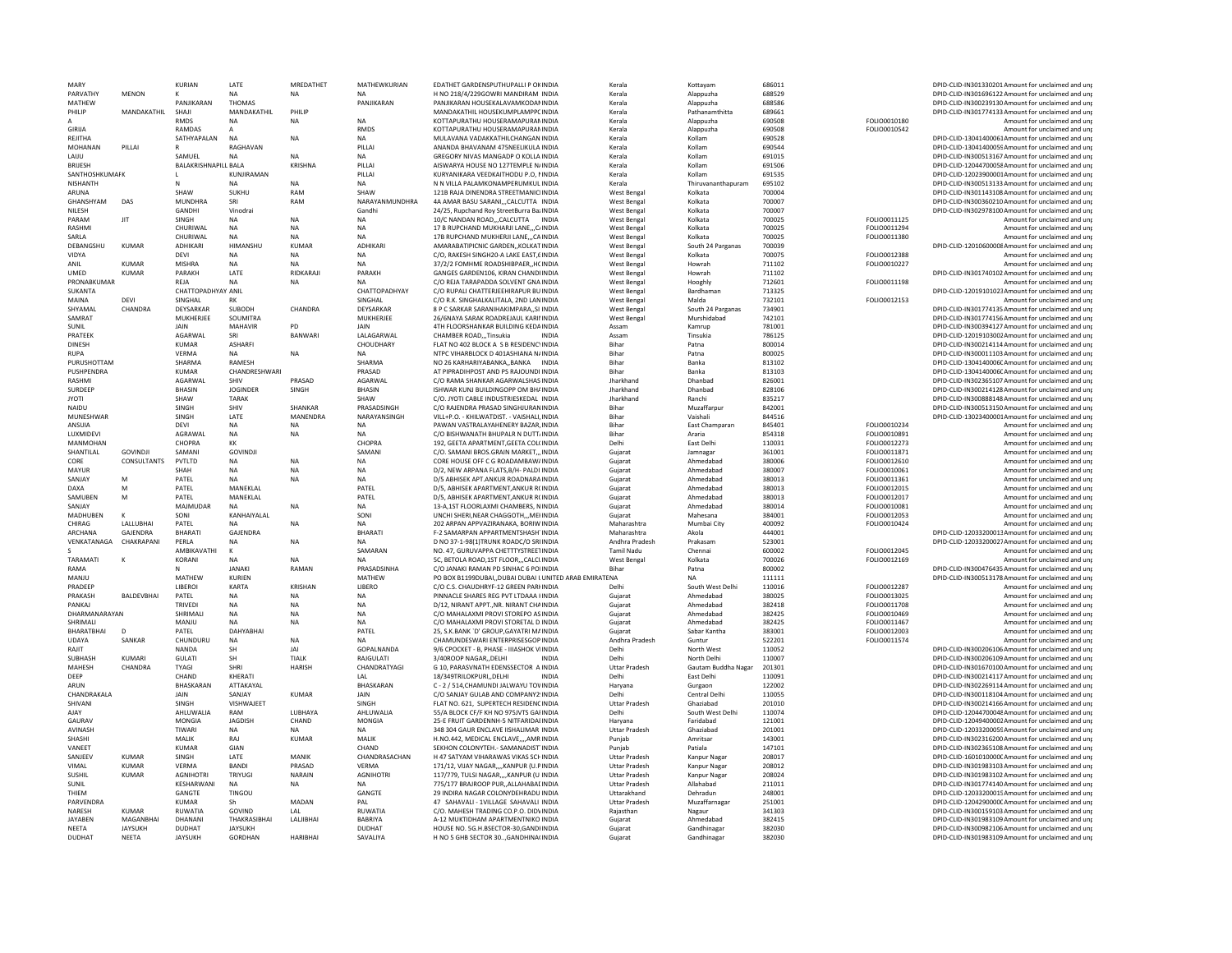| ARUNABEN             | <b>DINESHBHAI</b>  | SHYANI              | NATHABHAI          | KESHUBHAI        | SHYANI            | B 302 THE PANCHSHILP RECIDENCYO INDIA     | Gujarat           | Ahmedabad              | 382350 | DPID-CLID-IN301983109 Amount for unclaimed and unt |
|----------------------|--------------------|---------------------|--------------------|------------------|-------------------|-------------------------------------------|-------------------|------------------------|--------|----------------------------------------------------|
| TEHMUL               | <b>BURJOR</b>      | SETHNA              | <b>BURJOR</b>      |                  | SETHNA            | APAJI AMIN AND CO304 AAKANKSHA INDIA      | Gujarat           | Ahmedabad              | 380009 | DPID-CLID-IN300360215 Amount for unclaimed and unr |
| DIPAKKUMAR           | <b>JAYANTIBHAI</b> | PATEL               | <b>JAYANTIBHAI</b> | NAROTAMBHAI      | PATEL             | UMATA SHAKTI NAGAR SOCIETY TAVIINDIA      | Gujarat           | Mahesana               | 384315 | DPID-CLID-IN300214144 Amount for unclaimed and unr |
| PRAMOD               | SATYAWAN           | KAMBLI              | SATYAWAN           | MAHADEO          | KAMBLI            | M H S 6/84/1996TAGORE NAGARVIKHNDIA       | Maharashtra       | Mumbai City            | 400083 | DPID-CLID-IN301774168 Amount for unclaimed and unt |
| NILESH               |                    | PAREKHHUF           | <b>NA</b>          | <b>NA</b>        | <b>NA</b>         | 601, ADISHWAR APTP.N. VAIDYA MA INDIA     | Maharashtra       | Mumbai City            | 400077 | DPID-CLID-1204520000CAmount for unclaimed and unp  |
| RAVI                 |                    | AYA                 | RAMCHAND           |                  | ARYA              | 701 DAFFODIL BHAKTI PARK BLDG-8BINDIA     | Maharashtra       | Mumbai City            | 400037 | DPID-CLID-IN303116106 Amount for unclaimed and unt |
| RAVI                 | RAMCHAND           | ARYA                | RAMCHAND           |                  | ARYA              | 701/A DAFFODILS, BHAKTI PARK, ANIKINDIA   | Maharashtra       | Mumbai City            | 400037 | DPID-CLID-12010900021Amount for unclaimed and unp  |
| <b>DIPTI</b>         | VASANT             | SHAKRANI            | VASANT             | MANGLDAS         | SHAKRANI          | PLOT NO 66/5SAI SHARAN 101SECTO INDIA     | Maharashtra       | Mumbai City            | 400705 | DPID-CLID-12019101023Amount for unclaimed and unp  |
| TAYBANI              | ASMA               | YUSUF               | YUSUF              | ABUBAKER         | TAYBANI           | OMAN AIR UNIT NO 4 GR FLOORATLAINDIA      | Maharashtra       | Raigad                 | 400021 | DPID-CLID-IN300513151 Amount for unclaimed and unr |
| PURNIMA              | KIRTI              | SHAH                | Chandrakant        | Singii           | Shah              | 403/G. Khushnuma.Opp. Diamond GaINDIA     | Maharashtra       | Mumbai City            | 400071 | DPID-CLID-IN302871202 Amount for unclaimed and unt |
| <b>SUBRAJIT</b>      | RANJIT             | RUDRA               | $\mathsf{R}$       |                  | <b>UDA</b>        | 201 B BETA ONE GIGASPACE IT PARK\INDIA    | Maharashtra       | Pune                   | 411014 | DPID-CLID-IN302902475 Amount for unclaimed and unp |
| PARESH               | WADILAL            | PARAKH              | WADILAL            | <b>BHURABHAI</b> | PARAKH            | 121 NEAR POWER HOUSETAMBOLI JI INDIA      | Maharashtra       | Jalgaon                | 425401 | DPID-CLID-12049400002Amount for unclaimed and unr  |
| <b>BHAGWAT</b>       |                    | KHADKE              | <b>MRS</b>         | SONALI           | BHAGWATKHADKE     | PITAJI PRIME SWARAJYANAGARBARS INDIA      | Maharashtra       | Beed                   | 431122 | DPID-CLID-12030400001Amount for unclaimed and unr  |
| MANGAL               |                    | <b>BORA</b>         | <b>NA</b>          | <b>NA</b>        | <b>NA</b>         | 53 B PriyaBhagyanagarAdalat Road, A INDIA | Maharashtra       | Aurangabad             | 431001 | DPID-CLID-IN301774101 Amount for unclaimed and unr |
| MADHUSUDAN           | SHREENIWAS         | BHAKKAD             | SHREENIWAS         | GANESHLAL        | BHAKKAD           | H NO 1-20-19BHAKKAD BUSINESS CEIINDIA     | Maharashtra       | Jalna                  | 431203 | DPID-CLID-12051400001Amount for unclaimed and unr  |
| <b>BHAVIK</b>        | LALI               | PATEL               | <b>NA</b>          | <b>NA</b>        | <b>NA</b>         | 103 MAA UMIYA CO-OP HSG SOCAMIINDIA       | Karnataka         | Dakshina Kannada       | 574229 | DPID-CLID-1203320002CAmount for unclaimed and unp  |
| <b>ASHOK</b>         |                    | SHARMA              | LAXMI              | NARAYAN          | SHARMA            | 104/3 RAVI SHANKARSHUKL NAGAR., INDIA     | Madhya Pradesh    | Indore                 | 452001 | DPID-CLID-12044700058Amount for unclaimed and unr  |
| VARINDER             | KAUR               | TUTEJA              | HARSHARAN          |                  | SINGH             | C/O GURU RAMDAS AUTO PARTS16. INDIA       | Madhya Pradesh    | Indore                 | 452001 | DPID-CLID-IN300601101 Amount for unclaimed and unt |
| SUBRAMANYAM NAGESWAR |                    | RAO                 | NAGESHWAR          | BALKRISHNA       | RAO               | QT NO IV A/1/4/1RLY OFFICER COLONINDIA    | Chhattisgarh      | Bilaspur               | 495004 | DPID-CLID-12044700043Amount for unclaimed and unp  |
| CHANDRA              | <b>SEKHANR</b>     | CHITUMALLA          | ESWARAIAH          |                  | CHITUMALLA        | FLAT NO 404VIRAT RESIDENCY, OPP LINDIA    | Telangana         | Hyderabad              | 500014 | DPID-CLID-IN302236121 Amount for unclaimed and unr |
| LALITHA              |                    | MANIKANDAN          | KRISHNAN           |                  | BALA              | LCGC TOWER 161/166PAIGAH COLONINDIA       | Telangana         | Hyderabad              | 500003 | DPID-CLID-12049400002Amount for unclaimed and unr  |
| BALAJI               |                    |                     | LAKSHMANA          |                  | REDDY             | P 123 F 302 3RD FLRSAI DURGA GANEINDIA    | Telangana         | Hyderabad              | 500049 | DPID-CLID-IN300513178 Amount for unclaimed and unp |
| VENUMADHAV           |                    | YERRA               | VISHWANATHAM       |                  | YERRA             | HSE NO 504 SRICHAKRA APTTSBEGUNINDIA      | Telangana         | Hyderabad              | 500016 | DPID-CLID-IN302269101 Amount for unclaimed and unp |
| CHANDA               |                    | NAGAPRANEETH CHANDA |                    |                  | SESHAGIRI         | 19134/1 RAMNAGARHYDERABADAINDIA           | Telangana         | Hyderabad              | 500020 | DPID-CLID-IN300513148 Amount for unclaimed and unr |
| UMESH                |                    | <b>BHAGAT</b>       | <b>KRISHNA</b>     | SAHDEV           | <b>BHAGAT</b>     | 289/A WARD BHANGEWADI LONAVA INDIA        | Maharashtra       | Pune                   | 410401 | DPID-CLID-12044700048Amount for unclaimed and unp  |
| ANANTH               | <b>KUMAR</b>       | G                   | SHANKARAPPA        |                  | <b>GUDOOR</b>     | ROOM NO.4. HANUMANTHA REDDY BINDIA        | Karnataka         | <b>Bangalore Rural</b> | 560068 | DPID-CLID-IN303116100 Amount for unclaimed and unp |
| LAKSHMIPRIYA         |                    |                     |                    | <sub>S</sub>     | THURVAU           | NOUS INFOSYSTEMS PVT LTD NO 1 15 INDIA    | Karnataka         | <b>Bangalore Rural</b> | 560034 | DPID-CLID-IN300513150 Amount for unclaimed and unp |
| PRATHIBA             |                    | BHAT                |                    |                  | BHAT              | NO 9 SATYANARAYANAGAR BELMAR INDIA        | Karnataka         | <b>Bangalore Rural</b> | 560073 | DPID-CLID-IN300513107 Amount for unclaimed and unp |
| GURUPRASAD           |                    | M                   | MAHADEVA           | RAO              | <b>GUNDEBETTU</b> | NO 174/A11TH MAIN 2ND A CROSSN INDIA      | Karnataka         | <b>Bangalore Rural</b> | 560050 | DPID-CLID-IN301774156 Amount for unclaimed and unr |
| <b>ISHITA</b>        | AMRISH             | BHUWANIA            | AMRISH             |                  | <b>BHUWANIA</b>   | NO A-402 SALARPURIASILVERWODD:INDIA       | Karnataka         | <b>Bangalore Rural</b> | 560093 | DPID-CLID-IN300610110Amount for unclaimed and unp  |
| ARUN                 | <b>KUMAR</b>       |                     | SHIVARAMU          |                  | RAMEGOWDA         | NO 23/80VISHWESHWARAIAH ROAD INDIA        | Karnataka         | Mysore                 | 570006 | DPID-CLID-IN300513183Amount for unclaimed and unt  |
| <b>TP</b>            | CHANDRASEKAR       |                     | <b>TS</b>          |                  | PERUNARKILLI      | NO. 8. NEW TANK STREET.NUNGAMBINDIA       | <b>Tamil Nadu</b> | Chennai                | 600034 | DPID-CLID-1204010000CAmount for unclaimed and unr  |
| M                    |                    | SAKTHIVEL           | <b>NA</b>          | <b>NA</b>        | <b>NA</b>         | 136 N PUDUPALAYAM DEVA NANKU INDIA        | <b>Tamil Nadu</b> | Namakkal               | 637209 | DPID-CLID-IN300513151 Amount for unclaimed and unr |
| SENTHILKUMAR         |                    |                     | <b>NA</b>          | <b>NA</b>        | <b>NA</b>         | DOOR NO 21/16POLICE LINE STREETTINDIA     | <b>Tamil Nadu</b> | Coimbatore             | 641604 | DPID-CLID-IN300513146 Amount for unclaimed and unt |
| SEBASTIAN            |                    | KUNNATH             | <b>NA</b>          | <b>NA</b>        | <b>NA</b>         | KUNNATH HOUSEPUTHENKUNNU SU INDIA         | Kerala            | Palakkad               | 673592 | DPID-CLID-IN301637403 Amount for unclaimed and unt |
| DEBJANI              |                    | BANERJEE            | SUSANTA            |                  | MUKHERJEE         | 98 RAJDANGA GOLD PARKBLOCK ANLINDIA       | West Bengal       | South 24 Parganas      | 700107 | DPID-CLID-IN303116106 Amount for unclaimed and unp |
| NEELAM               |                    | AGARWALA            | SRI                | RAJESH           | AGARWALA          | C/O RAJESH AGARWALA.RADHIA BABINDIA       | Assam             | Jorhat                 | 785001 | DPID-CLID-12010900003Amount for unclaimed and unp  |
| <b>RUPESH</b>        |                    | <b>KUMAR</b>        | <b>SHRI</b>        | SHYAM            | SUNDERPRASAD      | JKS/D 45OLD JAKKANPURNEAR DEVI INDIA      | Bihar             | Patna                  | 800001 | DPID-CLID-12033500014Amount for unclaimed and unr  |
|                      |                    |                     |                    |                  |                   |                                           |                   |                        |        |                                                    |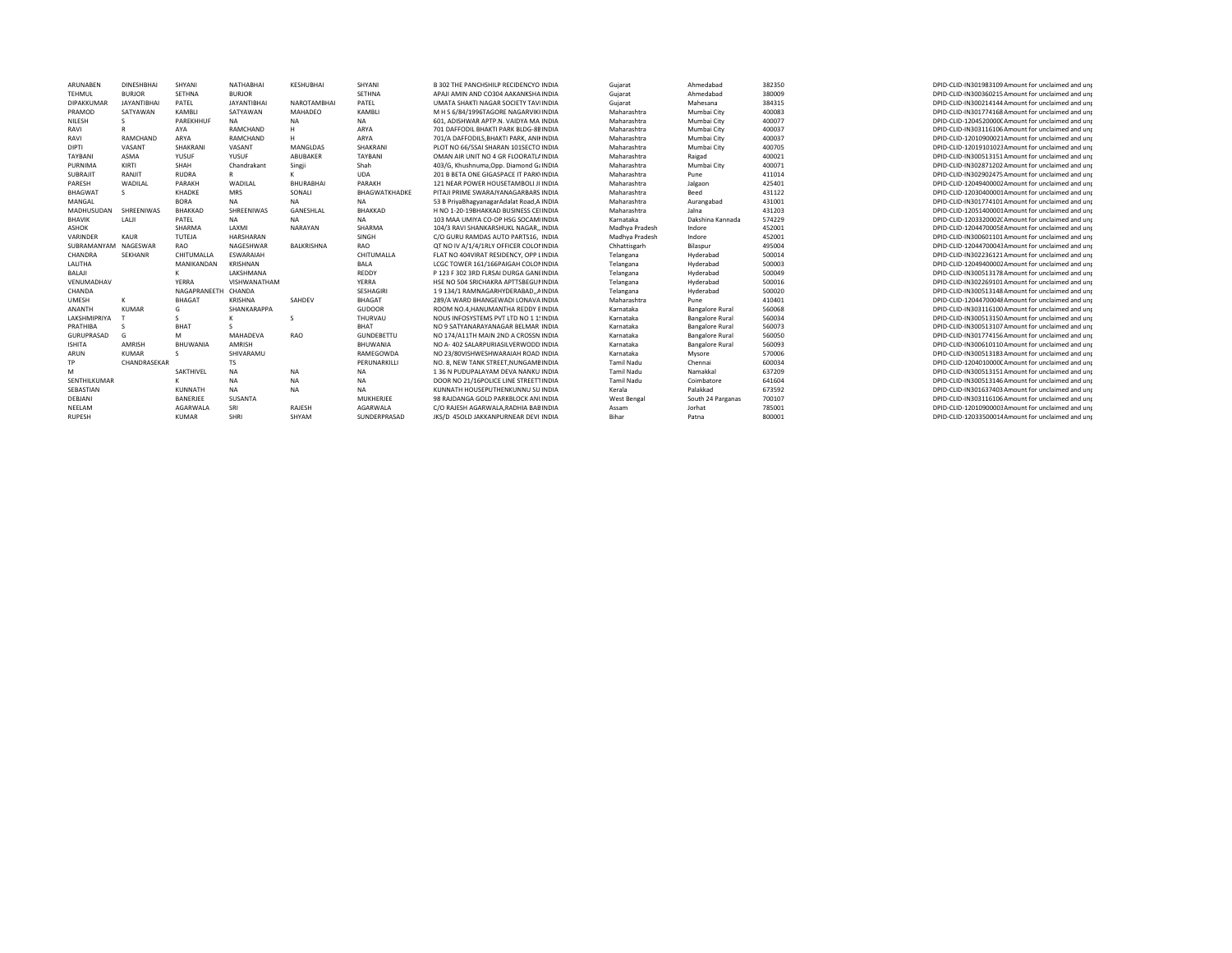|                | <b>Proposed Date of</b>                |
|----------------|----------------------------------------|
| Amount         | transfer to IEPF                       |
| transferred    | DD-MON<br>I-YYYY)                      |
| 375            | 24-Nov-2024                            |
| 187.5          | 24-Nov-2024                            |
| 187.5          | 24-Nov-2024                            |
|                | 187.5 24-Nov-2024<br>187.5 24-Nov-2024 |
|                | 187.5 24-Nov-2024                      |
| 187.5          | 24-Nov-2024                            |
| 187.5          | 24-Nov-2024                            |
| 187.5          | 24-Nov-2024                            |
| 187.5          | 24-Nov-2024                            |
| 187.5          | 24-Nov-2024                            |
| 187.5          | 24-Nov-2024<br>187.5 24-Nov-2024       |
|                | 187.5 24-Nov-2024                      |
|                | 562.5 24-Nov-2024                      |
|                | 375 24-Nov-2024                        |
|                | 187.5 24-Nov-2024                      |
| 375            | 24-Nov-2024                            |
| 187.5          | 24-Nov-2024                            |
| 187.5          | 24-Nov-2024<br>24-Nov-2024             |
| 375            | 375 24-Nov-2024                        |
|                | 937.5 24-Nov-2024                      |
|                | 375 24-Nov-2024                        |
|                | 25 24-Nov-2024                         |
| 375            | 24-Nov-2024                            |
| 187.5          | 24-Nov-2024                            |
| 17.5           | 24-Nov-2024                            |
| 187.5          | 24-Nov-2024<br>750 24-Nov-2024         |
|                | 187.5 24-Nov-2024                      |
|                | 187.5 24-Nov-2024                      |
|                | 562.5 24-Nov-2024                      |
|                | 187.5 24-Nov-2024                      |
|                | 187.5 24-Nov-2024                      |
| 187.5          | 24-Nov-2024                            |
| 187.5<br>187.5 | 24-Nov-2024<br>24-Nov-2024             |
|                | 375 24-Nov-2024                        |
|                | 562.5 24-Nov-2024                      |
|                | 250 24-Nov-2024                        |
|                | 250 24-Nov-2024                        |
| 937.5          | 24-Nov-2024                            |
| 187.5          | 24-Nov-2024                            |
| 250<br>375     | 24-Nov-2024<br>24-Nov-2024             |
| 62.5           | 24-Nov-2024                            |
|                | 75 24-Nov-2024                         |
|                | 187.5 24-Nov-2024                      |
|                | 187.5 24-Nov-2024                      |
|                | 22.5 24-Nov-2024                       |
| 137.5          | 24-Nov-2024                            |
| 187.5<br>2.5   | 24-Nov-2024<br>24-Nov-2024             |
| 500            | 24-Nov-2024                            |
| 187.5          | 24-Nov-2024                            |
|                | 187.5 24-Nov-2024                      |
| 187.5          | 24-Nov-2024                            |
|                | 250 24-Nov-2024                        |
| 187.5          | 24-Nov-2024                            |
| 462.5          | 24-Nov-2024                            |
| 187.5<br>187.5 | 24-Nov-2024<br>24-Nov-2024             |
| 750            | 24-Nov-2024                            |
|                | 35 24-Nov-2024                         |
|                | 75 24-Nov-2024                         |
|                | 62.5 24-Nov-2024                       |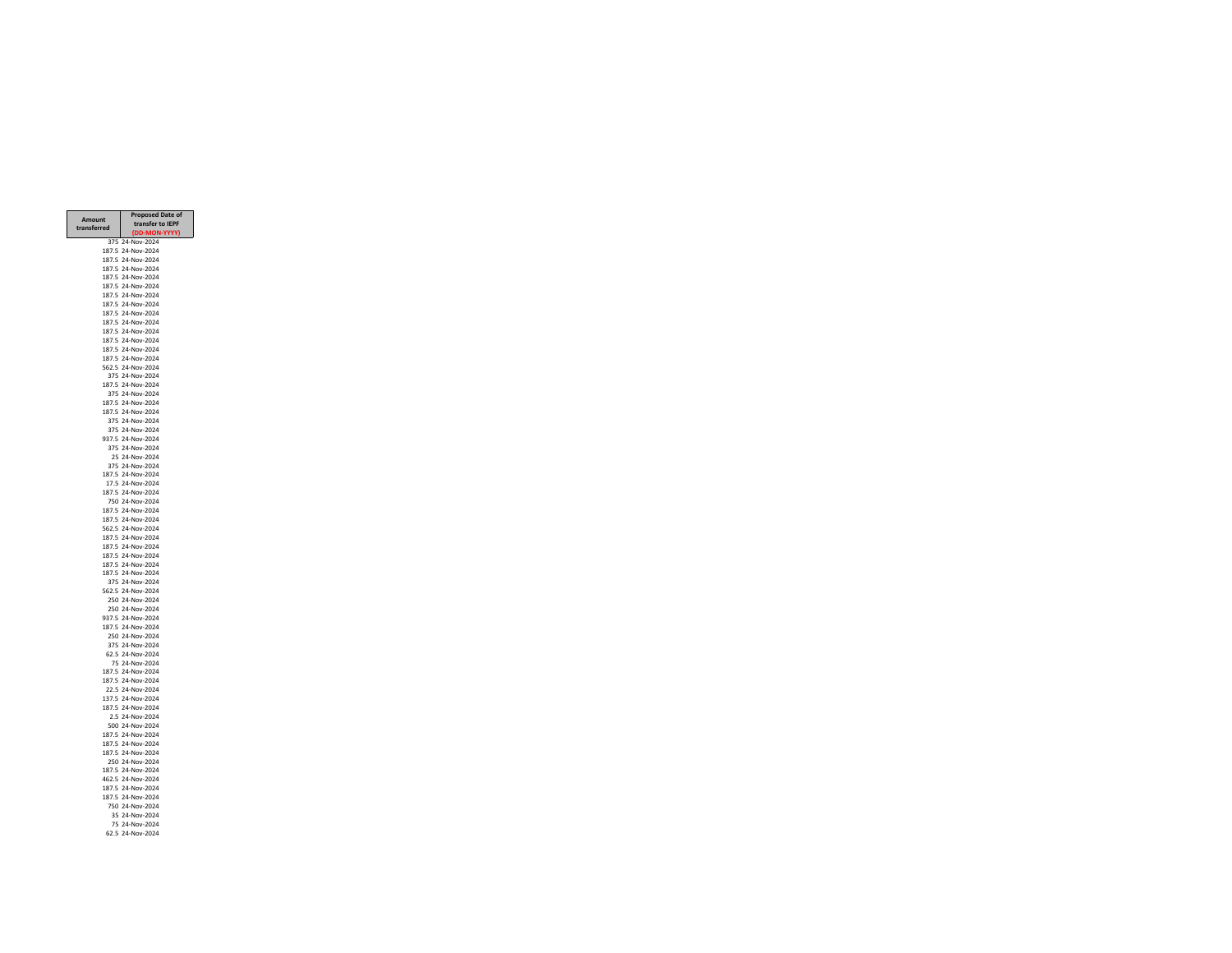250 24‐Nov‐ 62.5 24‐Nov‐2024 125 24‐Nov‐ 187.5 24‐Nov‐ 125 24‐Nov‐ 187.5 24‐Nov‐ 187.5 24‐Nov‐2024 125 24‐Nov‐2024 187.5 24‐Nov‐ 187.5 24‐Nov‐ 250 24‐Nov‐ 187.5 24‐Nov‐ 5 24‐Nov‐2024 187.5 24‐Nov‐ 50 24‐Nov‐ 1250 24‐Nov‐ 187.5 24‐Nov‐ 187.5 24‐Nov‐ 125 24‐Nov‐ 250 24‐Nov‐ 187.5 24‐Nov‐ 187.5 24‐Nov‐ 125 24‐Nov‐2024 225 24‐Nov‐2024 125 24‐Nov‐ 187.5 24‐Nov‐ 62.5 24‐Nov‐ 75 24‐Nov‐ 187.5 24‐Nov‐ 187.5 24‐Nov‐2024 187.5 24‐Nov‐ 187.5 24‐Nov‐ 10 24‐Nov‐ 500 24‐Nov‐ 25 24‐Nov‐ 62.5 24‐Nov‐2024 187.5 24‐Nov‐ 375 24‐Nov‐ 187.5 24‐Nov‐ 62.5 24‐Nov‐ 27.5 24‐Nov‐ 187.5 24‐Nov‐ 375 24‐Nov‐ 187.5 24‐Nov‐ 250 24‐Nov‐ 70 24‐Nov‐ 125 24‐Nov‐ 100 24‐Nov‐ 187.5 24‐Nov‐2024 250 24‐Nov‐ 205 24‐Nov‐2024 500 24‐Nov‐2024 187.5 24‐Nov‐ 187.5 24‐Nov‐2024 187.5 24‐Nov‐ 187.5 24‐Nov‐ 187.5 24‐Nov‐2024 187.5 24‐Nov‐2024 187.5 24‐Nov‐ 27.5 24‐Nov‐ 250 24‐Nov‐ 187.5 24‐Nov‐ 250 24‐Nov‐ 250 24‐Nov‐2024 357.5 24‐Nov‐ 187.5 24‐Nov‐ 187.5 24‐Nov‐ 187.5 24‐Nov‐ 187.5 24‐Nov‐ 375 24‐Nov‐2024 187.5 24‐Nov‐ 187.5 24‐Nov‐ 937.5 24‐Nov‐ 375 24‐Nov‐ 187.5 24‐Nov‐ 187.5 24‐Nov‐ 187.5 24‐Nov‐ 187.5 24‐Nov‐ 187.5 24‐Nov‐ 187.5 24‐Nov‐2024 187.5 24‐Nov‐ 187.5 24‐Nov‐ 500 24‐Nov‐2024 500 24‐Nov‐12.5 24‐Nov‐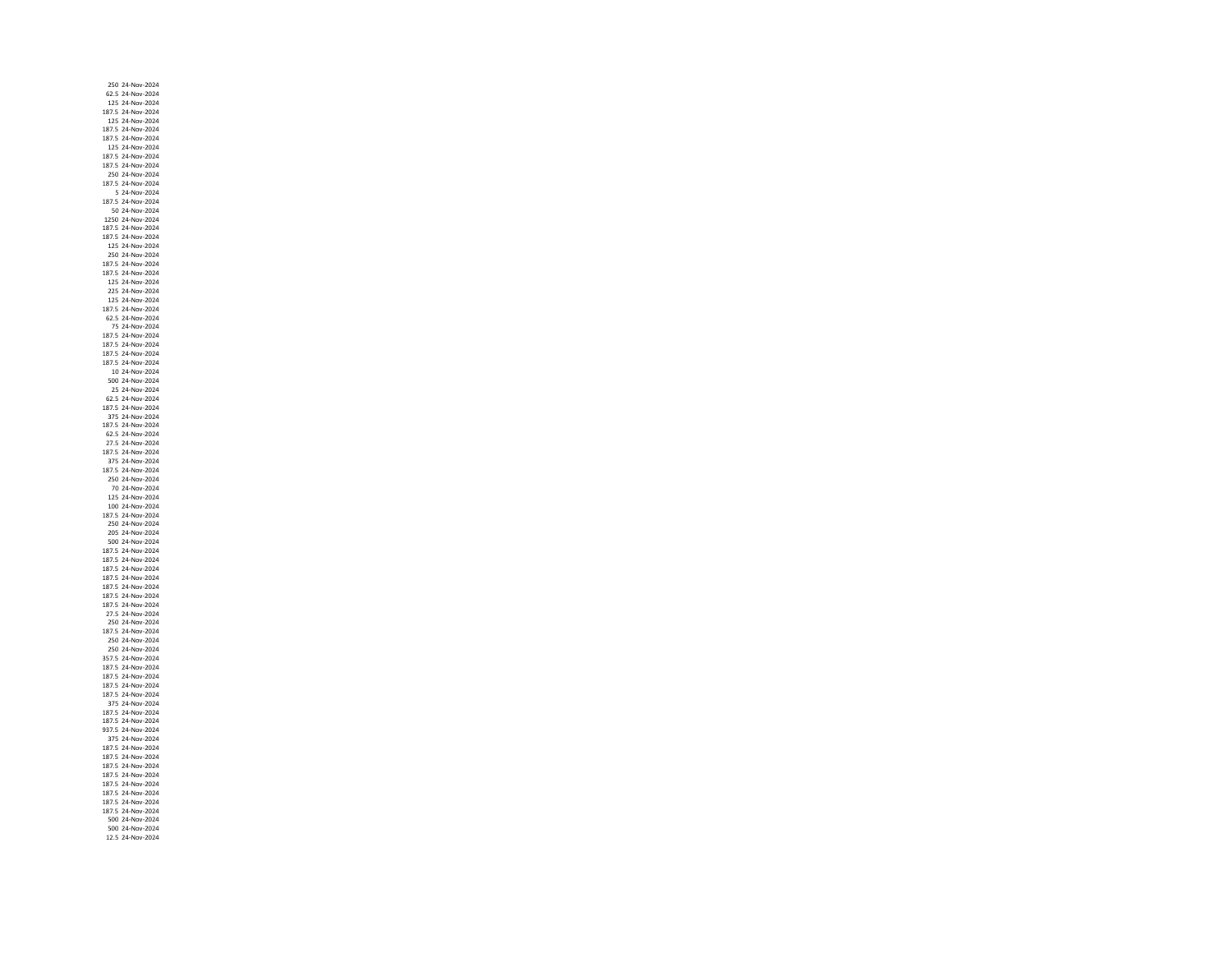187.5 24‐Nov‐ 937.5 24‐Nov‐2024 937.5 24‐Nov‐ 250 24‐Nov‐ 187.5 24‐Nov‐ 187.5 24‐Nov‐ 187.5 24‐Nov‐2024 375 24‐Nov‐2024 187.5 24‐Nov‐ 187.5 24‐Nov‐ 187.5 24‐Nov‐ 187.5 24‐Nov‐ 375 24‐Nov‐ 375 24‐Nov‐2024 375 24‐Nov‐ 375 24‐Nov‐ 187.5 24‐Nov‐ 187.5 24‐Nov‐2024 187.5 24‐Nov‐ 187.5 24‐Nov‐ 375 24‐Nov‐ 187.5 24‐Nov‐ 937.5 24‐Nov‐2024 325 24‐Nov‐2024 250 24‐Nov‐ 187.5 24‐Nov‐ 562.5 24‐Nov‐ 250 24‐Nov‐ 187.5 24‐Nov‐ 375 24‐Nov‐2024 375 24‐Nov‐ 937.5 24‐Nov‐ 187.5 24‐Nov‐ 187.5 24‐Nov‐ 375 24‐Nov‐ 375 24‐Nov‐2024 187.5 24‐Nov‐ 187.5 24‐Nov‐ 187.5 24‐Nov‐ 375 24‐Nov‐ 375 24‐Nov‐ 187.5 24‐Nov‐2024 187.5 24‐Nov‐ 375 24‐Nov‐ 187.5 24‐Nov‐ 187.5 24‐Nov‐ 187.5 24‐Nov‐ 187.5 24‐Nov‐ 375 24‐Nov‐ 187.5 24‐Nov‐ 187.5 24‐Nov‐2024 187.5 24‐Nov‐2024 187.5 24‐Nov‐ 187.5 24‐Nov‐2024 187.5 24‐Nov‐ 375 24‐Nov‐ 187.5 24‐Nov‐2024 187.5 24‐Nov‐2024 375 24‐Nov‐ 187.5 24‐Nov‐ 375 24‐Nov‐ 187.5 24‐Nov‐ 187.5 24‐Nov‐ 187.5 24‐Nov‐2024 187.5 24‐Nov‐ 187.5 24‐Nov‐ 187.5 24‐Nov‐ 375 24‐Nov‐ 187.5 24‐Nov‐2024 187.5 24‐Nov‐ 187.5 24‐Nov‐ 187.5 24‐Nov‐ 187.5 24‐Nov‐ 187.5 24‐Nov‐ 187.5 24‐Nov‐ 562.5 24‐Nov‐ 562.5 24‐Nov‐ 62.5 24‐Nov‐ 187.5 24‐Nov‐ 187.5 24‐Nov‐2024 187.5 24‐Nov‐ 187.5 24‐Nov‐ 187.5 24‐Nov‐ 187.5 24‐Nov‐187.5 24‐Nov‐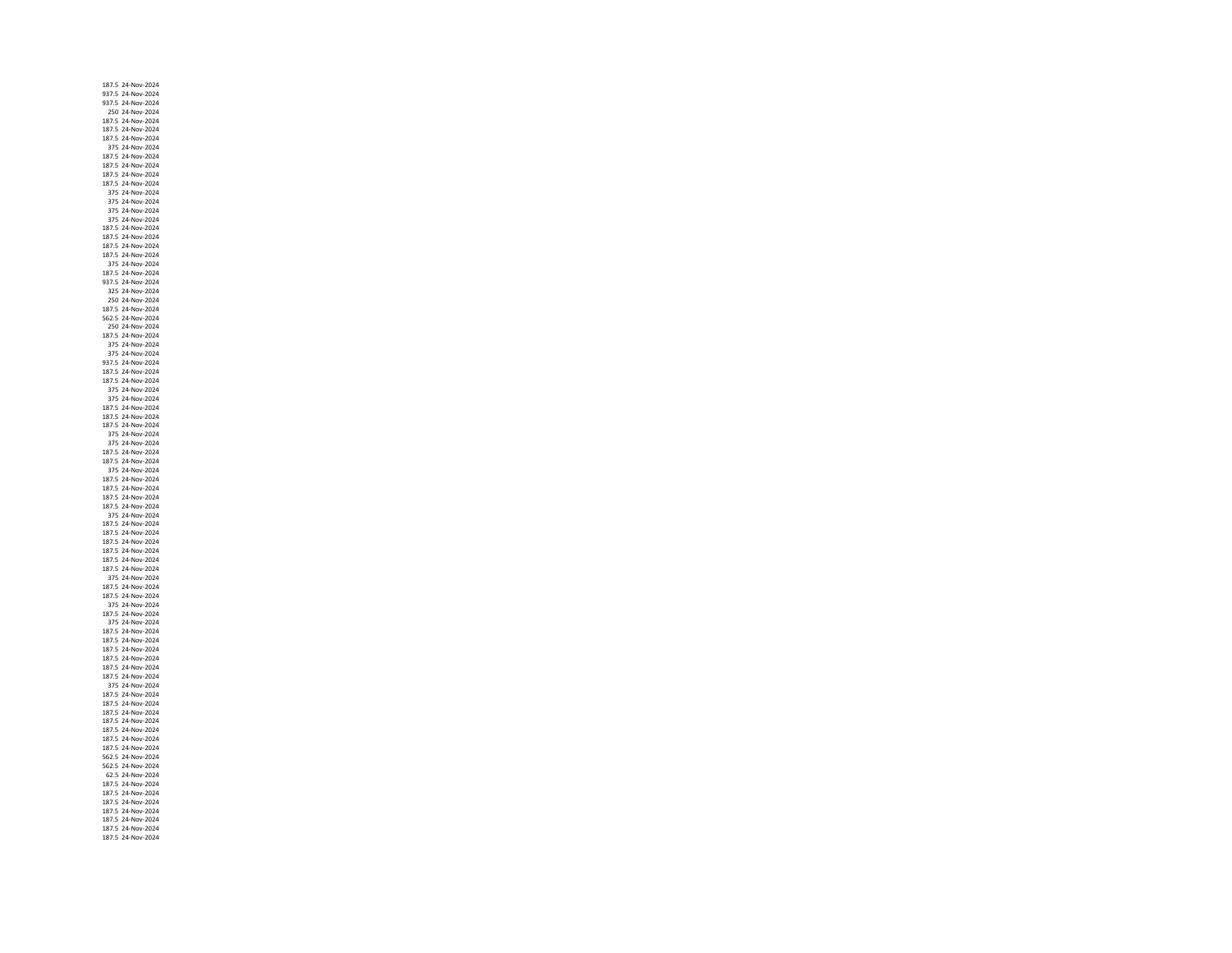187.5 24‐Nov‐ 187.5 24‐Nov‐2024 187.5 24‐Nov‐ 187.5 24‐Nov‐ 187.5 24‐Nov‐ 187.5 24‐Nov‐ 187.5 24‐Nov‐2024 187.5 24‐Nov‐2024 187.5 24‐Nov‐ 187.5 24‐Nov‐ 187.5 24‐Nov‐ 187.5 24‐Nov‐ 187.5 24‐Nov‐ 187.5 24‐Nov‐ 187.5 24‐Nov‐ 187.5 24‐Nov‐ 375 24‐Nov‐ 375 24‐Nov‐ 375 24‐Nov‐ 187.5 24‐Nov‐ 187.5 24‐Nov‐ 187.5 24‐Nov‐ 562.5 24‐Nov‐2024 187.5 24‐Nov‐2024 187.5 24‐Nov‐ 125 24‐Nov‐ 187.5 24‐Nov‐ 187.5 24‐Nov‐ 187.5 24‐Nov‐ 187.5 24‐Nov‐2024 1125 24‐Nov‐ 187.5 24‐Nov‐ 187.5 24‐Nov‐ 187.5 24‐Nov‐ 187.5 24‐Nov‐ 187.5 24‐Nov‐2024 187.5 24‐Nov‐ 187.5 24‐Nov‐ 187.5 24‐Nov‐ 187.5 24‐Nov‐ 187.5 24‐Nov‐ 187.5 24‐Nov‐ 187.5 24‐Nov‐ 187.5 24‐Nov‐ 375 24‐Nov‐ 187.5 24‐Nov‐ 562.5 24‐Nov‐ 750 24‐Nov‐ 187.5 24‐Nov‐ 187.5 24‐Nov‐ 187.5 24‐Nov‐2024 187.5 24‐Nov‐2024 187.5 24‐Nov‐ 187.5 24‐Nov‐ 187.5 24‐Nov‐ 187.5 24‐Nov‐ 187.5 24‐Nov‐2024 187.5 24‐Nov‐2024 187.5 24‐Nov‐ 187.5 24‐Nov‐ 187.5 24‐Nov‐ 187.5 24‐Nov‐ 187.5 24‐Nov‐ 187.5 24‐Nov‐2024 187.5 24‐Nov‐ 187.5 24‐Nov‐ 187.5 24‐Nov‐ 187.5 24‐Nov‐ 187.5 24‐Nov‐ 375 24‐Nov‐2024 375 24‐Nov‐ 187.5 24‐Nov‐ 375 24‐Nov‐ 187.5 24‐Nov‐ 187.5 24‐Nov‐ 187.5 24‐Nov‐ 187.5 24‐Nov‐ 187.5 24‐Nov‐ 375 24‐Nov‐ 125 24‐Nov‐2024 187.5 24‐Nov‐ 187.5 24‐Nov‐ 375 24‐Nov‐2024 375 24‐Nov‐187.5 24‐Nov‐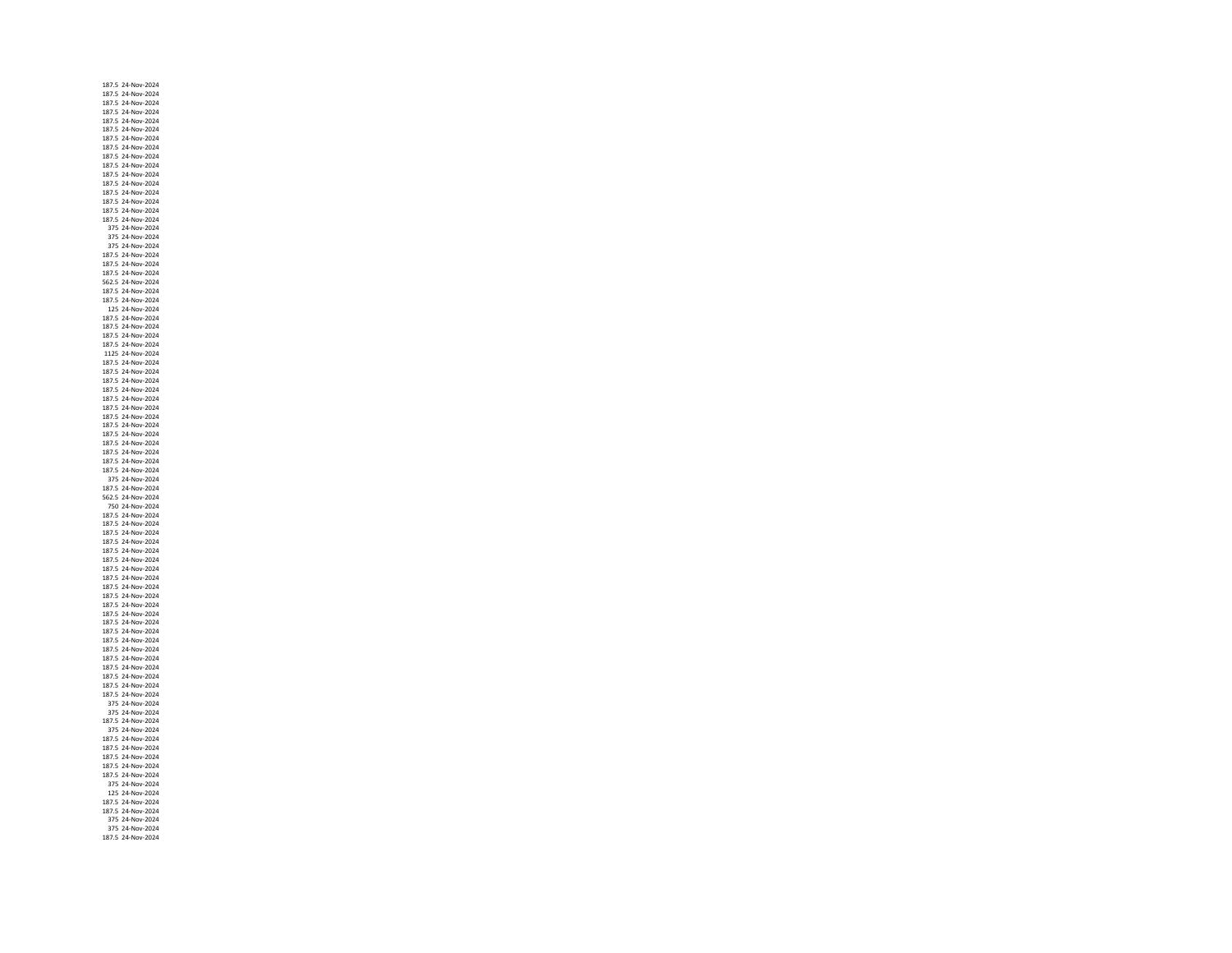187.5 24‐Nov‐ 375 24‐Nov‐2024 187.5 24‐Nov‐ 135 24‐Nov‐ 187.5 24‐Nov‐ 562.5 24‐Nov‐ 187.5 24‐Nov‐2024 187.5 24‐Nov‐2024 187.5 24‐Nov‐ 187.5 24‐Nov‐ 375 24‐Nov‐ 187.5 24‐Nov‐ 187.5 24‐Nov‐ 187.5 24‐Nov‐ 187.5 24‐Nov‐ 187.5 24‐Nov‐ 187.5 24‐Nov‐ 375 24‐Nov‐2024 187.5 24‐Nov‐ 375 24‐Nov‐ 187.5 24‐Nov‐ 187.5 24‐Nov‐ 187.5 24‐Nov‐2024 937.5 24‐Nov‐2024 187.5 24‐Nov‐ 750 24‐Nov‐ 187.5 24‐Nov‐ 25 24‐Nov‐ 187.5 24‐Nov‐ 187.5 24‐Nov‐2024 187.5 24‐Nov‐ 187.5 24‐Nov‐ 187.5 24‐Nov‐ 187.5 24‐Nov‐ 187.5 24‐Nov‐ 187.5 24‐Nov‐2024 375 24‐Nov‐ 187.5 24‐Nov‐ 187.5 24‐Nov‐ 187.5 24‐Nov‐ 187.5 24‐Nov‐ 187.5 24‐Nov‐ 187.5 24‐Nov‐ 187.5 24‐Nov‐ 250 24‐Nov‐2024 187.5 24‐Nov‐ 187.5 24‐Nov‐ 187.5 24‐Nov‐ 187.5 24‐Nov‐ 187.5 24‐Nov‐ 187.5 24‐Nov‐2024 187.5 24‐Nov‐2024 187.5 24‐Nov‐ 375 24‐Nov‐2024 2.5 24‐Nov‐ 187.5 24‐Nov‐ 187.5 24‐Nov‐2024 187.5 24‐Nov‐2024 187.5 24‐Nov‐ 187.5 24‐Nov‐ 187.5 24‐Nov‐ 187.5 24‐Nov‐ 187.5 24‐Nov‐ 375 24‐Nov‐2024 375 24‐Nov‐ 187.5 24‐Nov‐ 375 24‐Nov‐ 187.5 24‐Nov‐ 187.5 24‐Nov‐ 375 24‐Nov‐2024 187.5 24‐Nov‐ 187.5 24‐Nov‐ 187.5 24‐Nov‐ 187.5 24‐Nov‐ 187.5 24‐Nov‐ 187.5 24‐Nov‐ 187.5 24‐Nov‐ 187.5 24‐Nov‐ 375 24‐Nov‐ 375 24‐Nov‐2024 50 24‐Nov‐2024 187.5 24‐Nov‐ 187.5 24‐Nov‐ 187.5 24‐Nov‐375 24‐Nov‐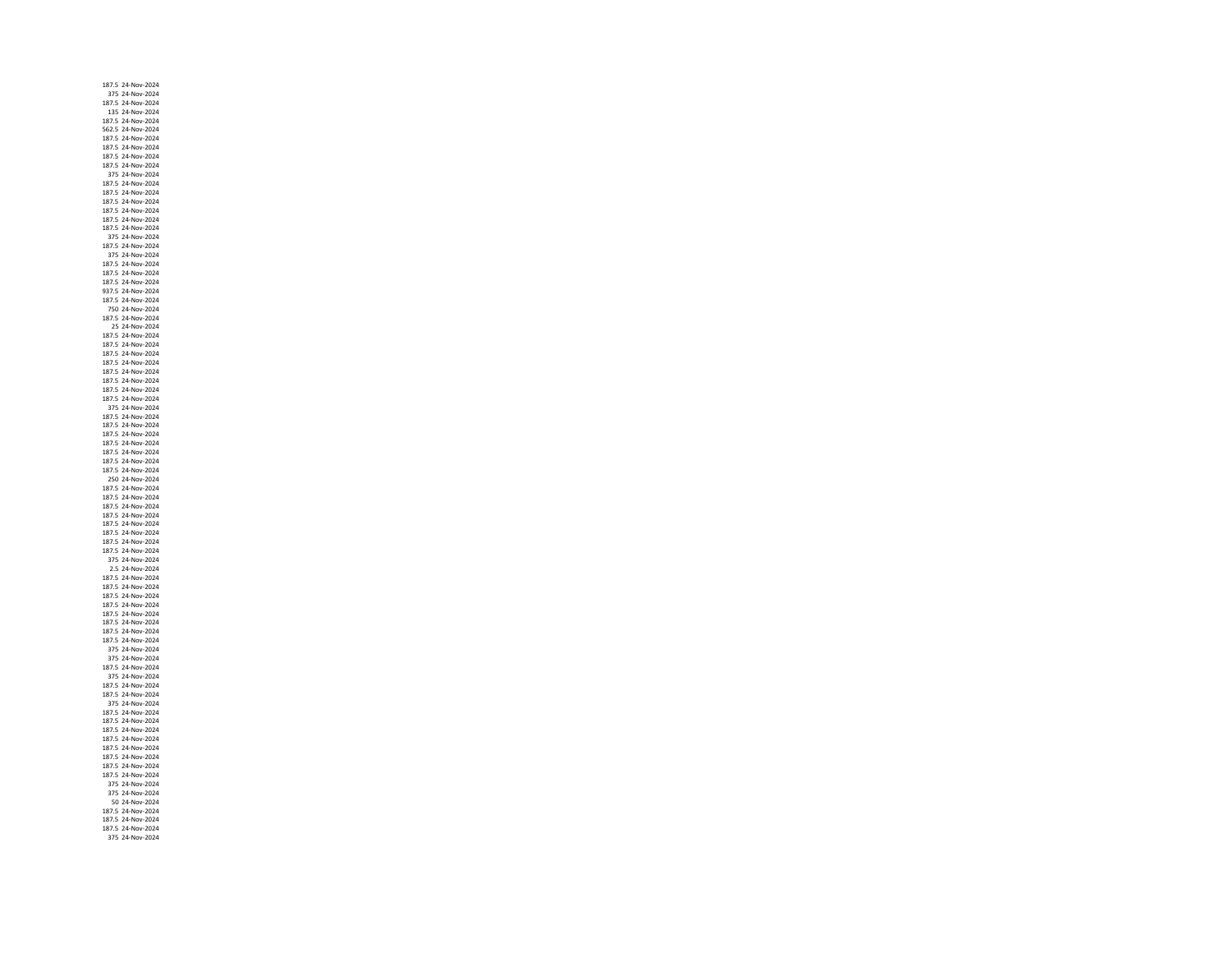562.5 24‐Nov‐ 15 24‐Nov‐2024 225 24‐Nov‐ 187.5 24‐Nov‐ 187.5 24‐Nov‐ 562.5 24‐Nov‐ 187.5 24‐Nov‐2024 187.5 24‐Nov‐2024 187.5 24‐Nov‐ 187.5 24‐Nov‐ 187.5 24‐Nov‐ 187.5 24‐Nov‐ 187.5 24‐Nov‐ 212.5 24‐Nov‐2024 187.5 24‐Nov‐ 187.5 24‐Nov‐ 187.5 24‐Nov‐ 187.5 24‐Nov‐ 187.5 24‐Nov‐ 187.5 24‐Nov‐ 187.5 24‐Nov‐ 375 24‐Nov‐ 375 24‐Nov‐2024 750 24‐Nov‐2024 187.5 24‐Nov‐ 187.5 24‐Nov‐ 187.5 24‐Nov‐ 187.5 24‐Nov‐ 187.5 24‐Nov‐ 187.5 24‐Nov‐2024 187.5 24‐Nov‐ 187.5 24‐Nov‐ 187.5 24‐Nov‐ 375 24‐Nov‐ 187.5 24‐Nov‐ 187.5 24‐Nov‐2024 187.5 24‐Nov‐ 375 24‐Nov‐ 187.5 24‐Nov‐ 187.5 24‐Nov‐ 187.5 24‐Nov‐ 187.5 24‐Nov‐ 187.5 24‐Nov‐ 187.5 24‐Nov‐ 187.5 24‐Nov‐ 187.5 24‐Nov‐ 187.5 24‐Nov‐ 187.5 24‐Nov‐ 1250 24‐Nov‐ 170 24‐Nov‐ 187.5 24‐Nov‐2024 50 24‐Nov‐2024 187.5 24‐Nov‐ 110 24‐Nov‐ 187.5 24‐Nov‐ 62.5 24‐Nov‐ 187.5 24‐Nov‐2024 187.5 24‐Nov‐2024 187.5 24‐Nov‐ 187.5 24‐Nov‐ 187.5 24‐Nov‐ 245 24‐Nov‐ 25 24‐Nov‐ 1250 24‐Nov‐2024 187.5 24‐Nov‐ 187.5 24‐Nov‐ 187.5 24‐Nov‐ 187.5 24‐Nov‐ 375 24‐Nov‐ 125 24‐Nov‐2024 375 24‐Nov‐ 187.5 24‐Nov‐ 187.5 24‐Nov‐ 187.5 24‐Nov‐ 50 24‐Nov‐ 187.5 24‐Nov‐ 250 24‐Nov‐2024 187.5 24‐Nov‐ 187.5 24‐Nov‐ 187.5 24‐Nov‐2024 187.5 24‐Nov‐ 187.5 24‐Nov‐ 187.5 24‐Nov‐ 250 24‐Nov‐187.5 24‐Nov‐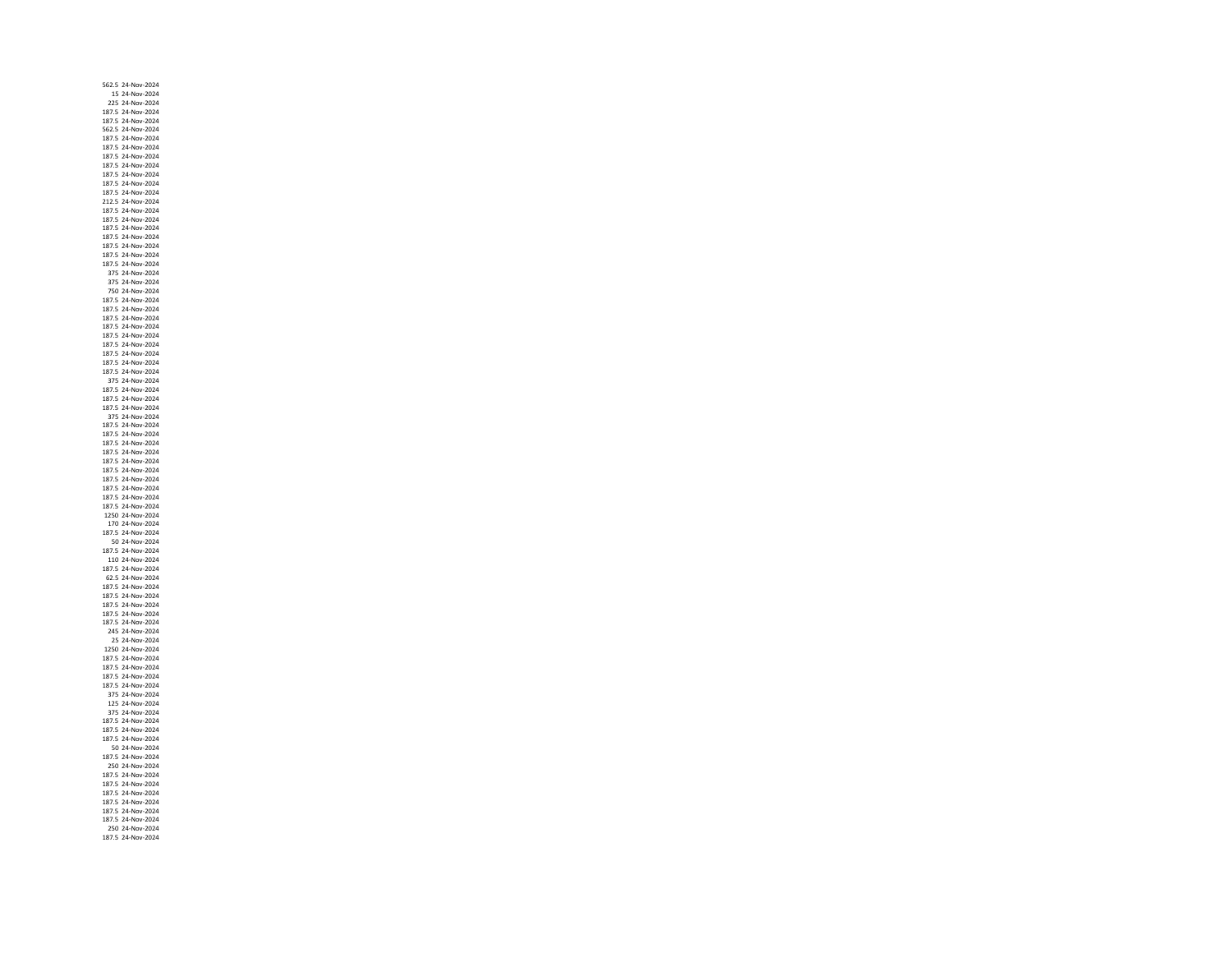62.5 24‐Nov‐2024 187.5 24‐Nov‐2024 2.5 24‐Nov‐ 250 24‐Nov‐ 125 24‐Nov‐ 230 24‐Nov‐ 187.5 24‐Nov‐2024 375 24‐Nov‐2024 25 24‐Nov‐ 187.5 24‐Nov‐ 375 24‐Nov‐ 375 24‐Nov‐ 187.5 24‐Nov‐ 187.5 24‐Nov‐2024 187.5 24‐Nov‐ 187.5 24‐Nov‐ 375 24‐Nov‐ 500 24‐Nov‐ 187.5 24‐Nov‐ 187.5 24‐Nov‐ 187.5 24‐Nov‐ 187.5 24‐Nov‐ 125 24‐Nov‐2024 1250 24‐Nov‐2024 125 24‐Nov‐ 187.5 24‐Nov‐ 187.5 24‐Nov‐ 187.5 24‐Nov‐ 25 24‐Nov‐ 187.5 24‐Nov‐2024 187.5 24‐Nov‐ 240 24‐Nov‐ 125 24‐Nov‐ 187.5 24‐Nov‐ 187.5 24‐Nov‐ 225 24‐Nov‐2024 937.5 24‐Nov‐ 187.5 24‐Nov‐ 187.5 24‐Nov‐ 25 24‐Nov‐ 187.5 24‐Nov‐ 187.5 24‐Nov‐ 375 24‐Nov‐ 187.5 24‐Nov‐ 187.5 24‐Nov‐ 187.5 24‐Nov‐ 502.5 24‐Nov‐ 750 24‐Nov‐ 2.5 24‐Nov‐ 187.5 24‐Nov‐ 187.5 24‐Nov‐2024 187.5 24‐Nov‐2024 2.5 24‐Nov‐ 187.5 24‐Nov‐ 187.5 24‐Nov‐ 50 24‐Nov‐ 250 24‐Nov‐2024 187.5 24‐Nov‐2024 187.5 24‐Nov‐ 375 24‐Nov‐ 1312.5 24‐Nov‐ 187.5 24‐Nov‐ 187.5 24‐Nov‐ 125 24‐Nov‐2024 187.5 24‐Nov‐ 187.5 24‐Nov‐ 187.5 24‐Nov‐ 562.5 24‐Nov‐ 562.5 24‐Nov‐ 187.5 24‐Nov‐2024 187.5 24‐Nov‐ 62.5 24‐Nov‐ 125 24‐Nov‐ 375 24‐Nov‐ 37.5 24‐Nov‐ 250 24‐Nov‐ 187.5 24‐Nov‐ 12.5 24‐Nov‐ 12.5 24‐Nov‐ 140 24‐Nov‐2024 140 24‐Nov‐ 37.5 24‐Nov‐ 500 24‐Nov‐2024 187.5 24‐Nov‐47.5 24‐Nov‐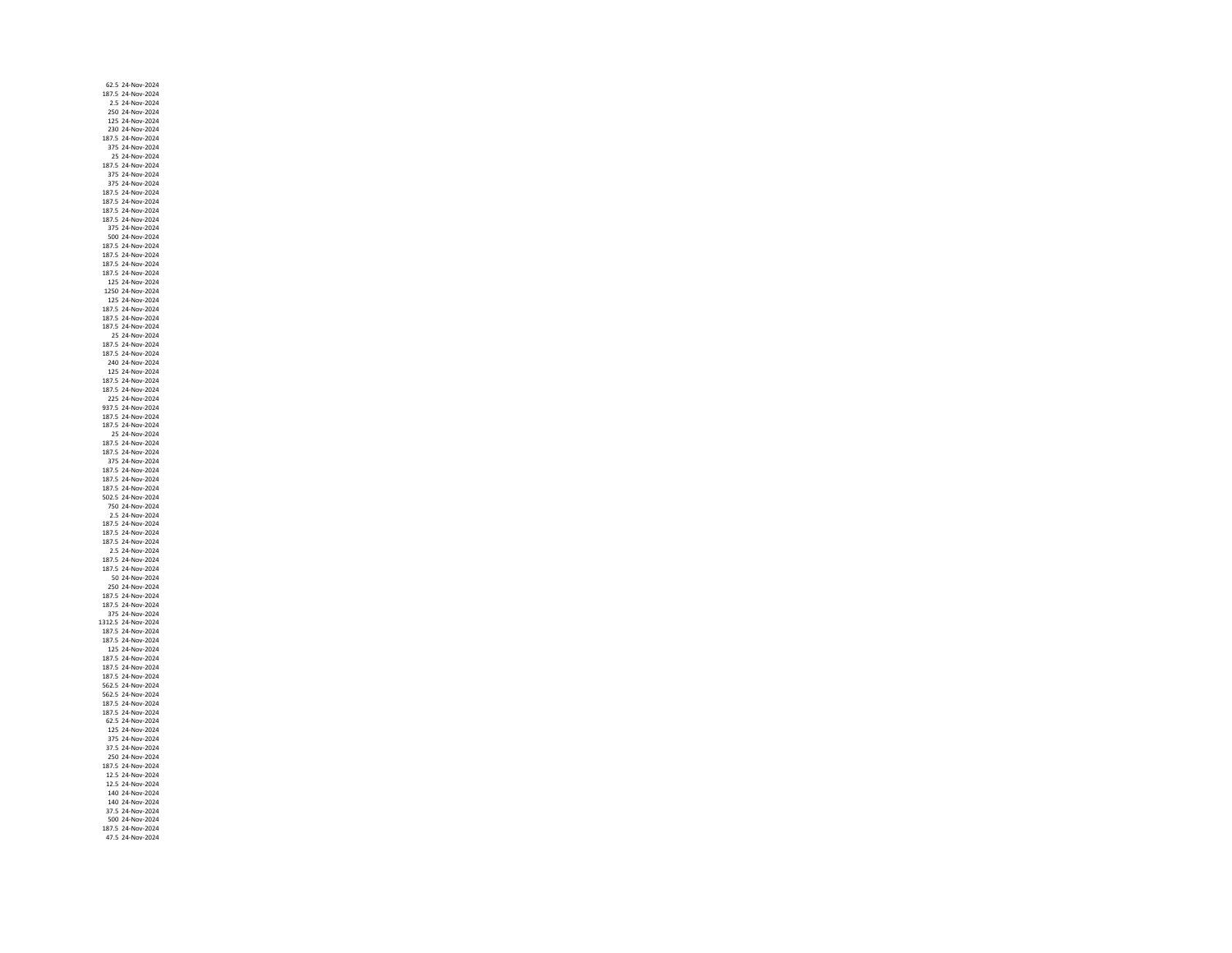187.5 24‐Nov‐ 187.5 24‐Nov‐2024 187.5 24‐Nov‐ 187.5 24‐Nov‐ 75 24‐Nov‐ 500 24‐Nov‐ 62.5 24‐Nov‐2024 187.5 24‐Nov‐2024 187.5 24‐Nov‐ 187.5 24‐Nov‐ 187.5 24‐Nov‐ 187.5 24‐Nov‐ 187.5 24‐Nov‐ 187.5 24‐Nov‐ 187.5 24‐Nov‐ 225 24‐Nov‐ 187.5 24‐Nov‐ 2.5 24‐Nov‐ 250 24‐Nov‐ 25 24‐Nov‐ 250 24‐Nov‐ 27.5 24‐Nov‐ 12.5 24‐Nov‐2024 27.5 24‐Nov‐2024 62.5 24‐Nov‐ 12.5 24‐Nov‐ 1250 24‐Nov‐ 125 24‐Nov‐ 2.5 24‐Nov‐ 235 24‐Nov‐2024 125 24‐Nov‐ 250 24‐Nov‐ 250 24‐Nov‐2024 187.5 24‐Nov‐ 22.5 24‐Nov‐ 250 24‐Nov‐2024 75 24‐Nov‐ 50 24‐Nov‐ 250 24‐Nov‐ 125 24‐Nov‐ 250 24‐Nov‐ 250 24‐Nov‐ 625 24‐Nov‐ 140 24‐Nov‐ 187.5 24‐Nov‐ 37.5 24‐Nov‐ 25 24‐Nov‐ 187.5 24‐Nov‐ 1000 24‐Nov‐ 187.5 24‐Nov‐ 62.5 24‐Nov‐2024 187.5 24‐Nov‐2024 50 24‐Nov‐2024 197.5 24‐Nov‐2024 250 24‐Nov‐2024 187.5 24‐Nov‐ 187.5 24‐Nov‐2024 62.5 24‐Nov‐2024 125 24‐Nov‐ 187.5 24‐Nov‐ 50 24‐Nov‐ 62.5 24‐Nov‐ 125 24‐Nov‐ 37.5 24‐Nov‐2024 250 24‐Nov‐ 25 24‐Nov‐ 37.5 24‐Nov‐ 500 24‐Nov‐ 750 24‐Nov‐ 250 24‐Nov‐2024 187.5 24‐Nov‐ 125 24‐Nov‐ 187.5 24‐Nov‐ 1000 24‐Nov‐ 1125 24‐Nov‐ 250 24‐Nov‐ 625 24‐Nov‐ 62.5 24‐Nov‐ 875 24‐Nov‐ 375 24‐Nov‐2024 375 24‐Nov‐ 1000 24‐Nov‐ 250 24‐Nov‐2024 187.5 24‐Nov‐187.5 24‐Nov‐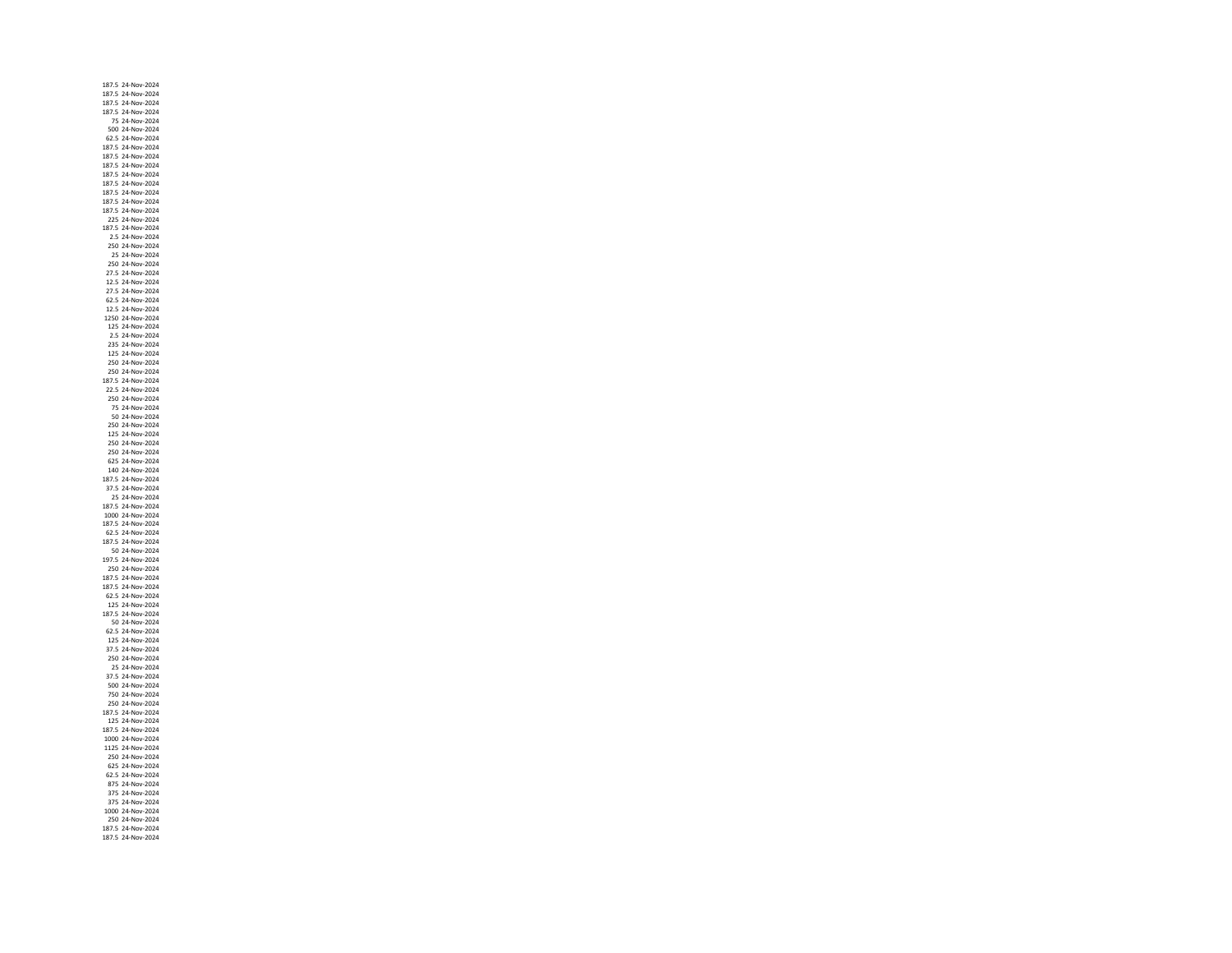187.5 24‐Nov‐ 187.5 24‐Nov‐2024 1125 24‐Nov‐ 125 24‐Nov‐ 937.5 24‐Nov‐ 250 24‐Nov‐ 187.5 24‐Nov‐2024 125 24‐Nov‐2024 125 24‐Nov‐ 250 24‐Nov‐ 125 24‐Nov‐ 22.5 24‐Nov‐ 250 24‐Nov‐ 250 24‐Nov‐2024 5 24‐Nov‐ 62.5 24‐Nov‐ 50 24‐Nov‐ 150 24‐Nov‐ 25 24‐Nov‐ 37.5 24‐Nov‐ 62.5 24‐Nov‐ 37.5 24‐Nov‐ 30 24‐Nov‐2024 50 24‐Nov‐2024 217.5 24‐Nov‐ 47.5 24‐Nov‐ 62.5 24‐Nov‐ 250 24‐Nov‐ 187.5 24‐Nov‐ 375 24‐Nov‐2024 375 24‐Nov‐ 375 24‐Nov‐ 187.5 24‐Nov‐ 750 24‐Nov‐ 187.5 24‐Nov‐ 187.5 24‐Nov‐2024 187.5 24‐Nov‐ 187.5 24‐Nov‐ 187.5 24‐Nov‐ 187.5 24‐Nov‐ 5 24‐Nov‐2024 187.5 24‐Nov‐ 187.5 24‐Nov‐ 187.5 24‐Nov‐ 375 24‐Nov‐ 375 24‐Nov‐ 375 24‐Nov‐ 375 24‐Nov‐ 375 24‐Nov‐2024 375 24‐Nov‐ 375 24‐Nov‐2024 375 24‐Nov‐2024 375 24‐Nov‐ 187.5 24‐Nov‐ 25 24‐Nov‐2024 187.5 24‐Nov‐ 187.5 24‐Nov‐2024 187.5 24‐Nov‐2024 187.5 24‐Nov‐ 187.5 24‐Nov‐ 187.5 24‐Nov‐ 187.5 24‐Nov‐ 187.5 24‐Nov‐ 47.5 24‐Nov‐2024 597.5 24‐Nov‐ 62.5 24‐Nov‐ 187.5 24‐Nov‐ 25 24‐Nov‐ 375 24‐Nov‐2024 25 24‐Nov‐2024 75 24‐Nov‐ 17.5 24‐Nov‐ 50 24‐Nov‐ 187.5 24‐Nov‐ 125 24‐Nov‐ 25 24‐Nov‐ 187.5 24‐Nov‐ 187.5 24‐Nov‐ 100 24‐Nov‐ 50 24‐Nov‐2024 432.5 24‐Nov‐ 75 24‐Nov‐ 72.5 24‐Nov‐2024 85 24‐Nov‐2024500 24‐Nov‐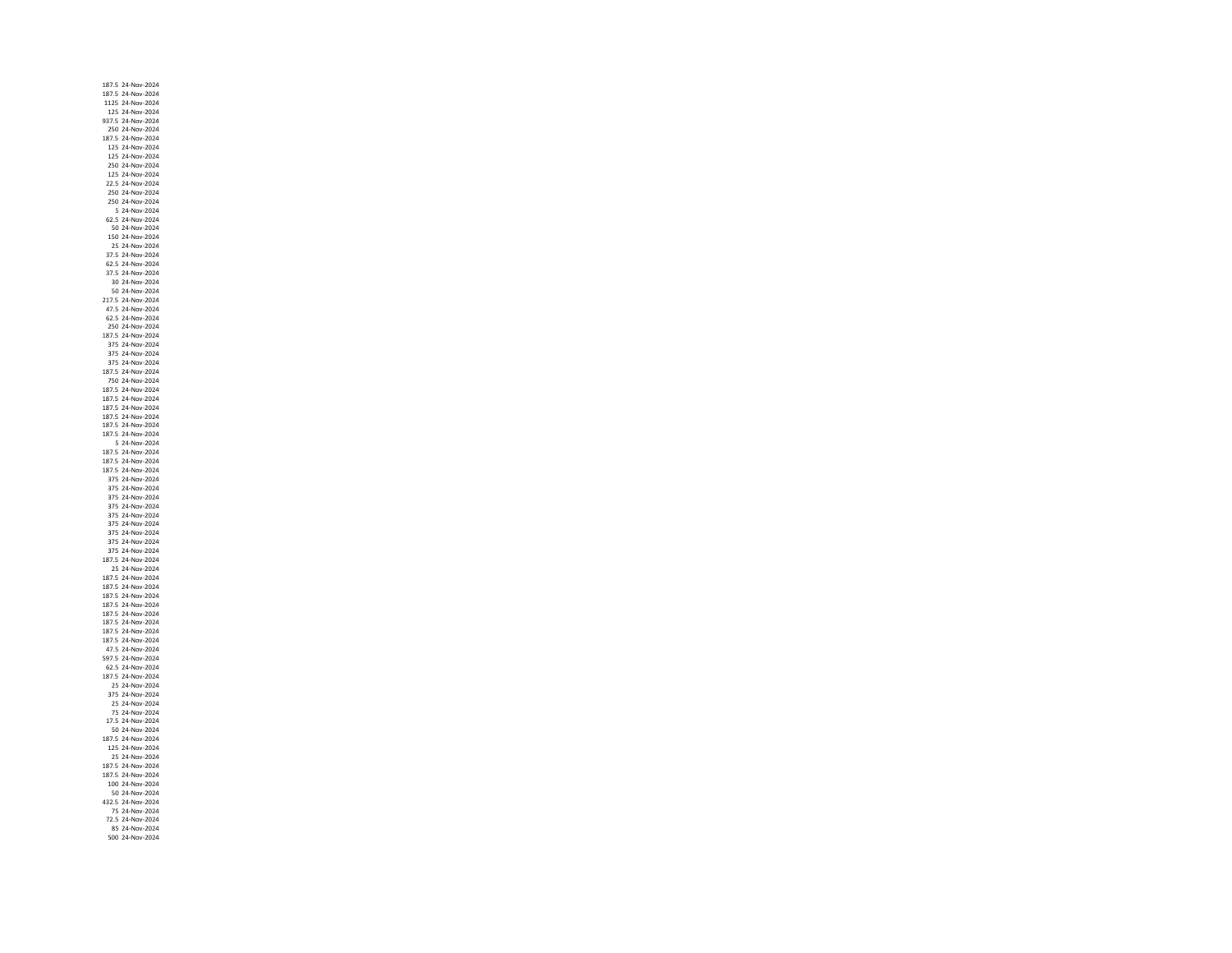1250 24‐Nov‐ 30 24‐Nov‐2024 500 24‐Nov‐ 12.5 24‐Nov‐ 187.5 24‐Nov‐ 187.5 24‐Nov‐ 62.5 24‐Nov‐2024 37.5 24‐Nov‐2024 25 24‐Nov‐ 217.5 24‐Nov‐ 250 24‐Nov‐ 62.5 24‐Nov‐ 62.5 24‐Nov‐ 250 24‐Nov‐2024 125 24‐Nov‐ 187.5 24‐Nov‐ 187.5 24‐Nov‐ 187.5 24‐Nov‐ 25 24‐Nov‐ 937.5 24‐Nov‐ 187.5 24‐Nov‐ 500 24‐Nov‐ 187.5 24‐Nov‐2024 230 24‐Nov‐2024 187.5 24‐Nov‐ 12.5 24‐Nov‐ 62.5 24‐Nov‐ 125 24‐Nov‐ 220 24‐Nov‐ 125 24‐Nov‐2024 187.5 24‐Nov‐ 20 24‐Nov‐ 250 24‐Nov‐ 250 24‐Nov‐ 250 24‐Nov‐ 375 24‐Nov‐2024 125 24‐Nov‐ 250 24‐Nov‐ 187.5 24‐Nov‐ 375 24‐Nov‐ 2812.5 24‐Nov‐ 2062.5 24‐Nov‐ 2250 24‐Nov‐ 1875 24‐Nov‐ 1687.5 24‐Nov‐ 1875 24‐Nov‐ 1875 24‐Nov‐ 9375 24‐Nov‐ 1500 24‐Nov‐ 3562.5 24‐Nov‐ 2450 24‐Nov‐2024 2500 24‐Nov‐2024 1875 24‐Nov‐ 1875 24‐Nov‐ 9250 24‐Nov‐ 500 24‐Nov‐ 937.5 24‐Nov‐2024 937.5 24‐Nov‐2024 375 24‐Nov‐ 187.5 24‐Nov‐ 187.5 24‐Nov‐ 187.5 24‐Nov‐ 187.5 24‐Nov‐ 250 24‐Nov‐2024 282.5 24‐Nov‐ 500 24‐Nov‐ 450 24‐Nov‐ 12.5 24‐Nov‐ 150 24‐Nov‐2024 252.5 24‐Nov‐2024 25 24‐Nov‐2024 250 24‐Nov‐ 7.5 24‐Nov‐ 250 24‐Nov‐ 62.5 24‐Nov‐ 250 24‐Nov‐ 12.5 24‐Nov‐ 125 24‐Nov‐ 125 24‐Nov‐ 25 24‐Nov‐2024 25 24‐Nov‐2024 247.5 24‐Nov‐ 750 24‐Nov‐2024 250 24‐Nov‐150 24‐Nov‐